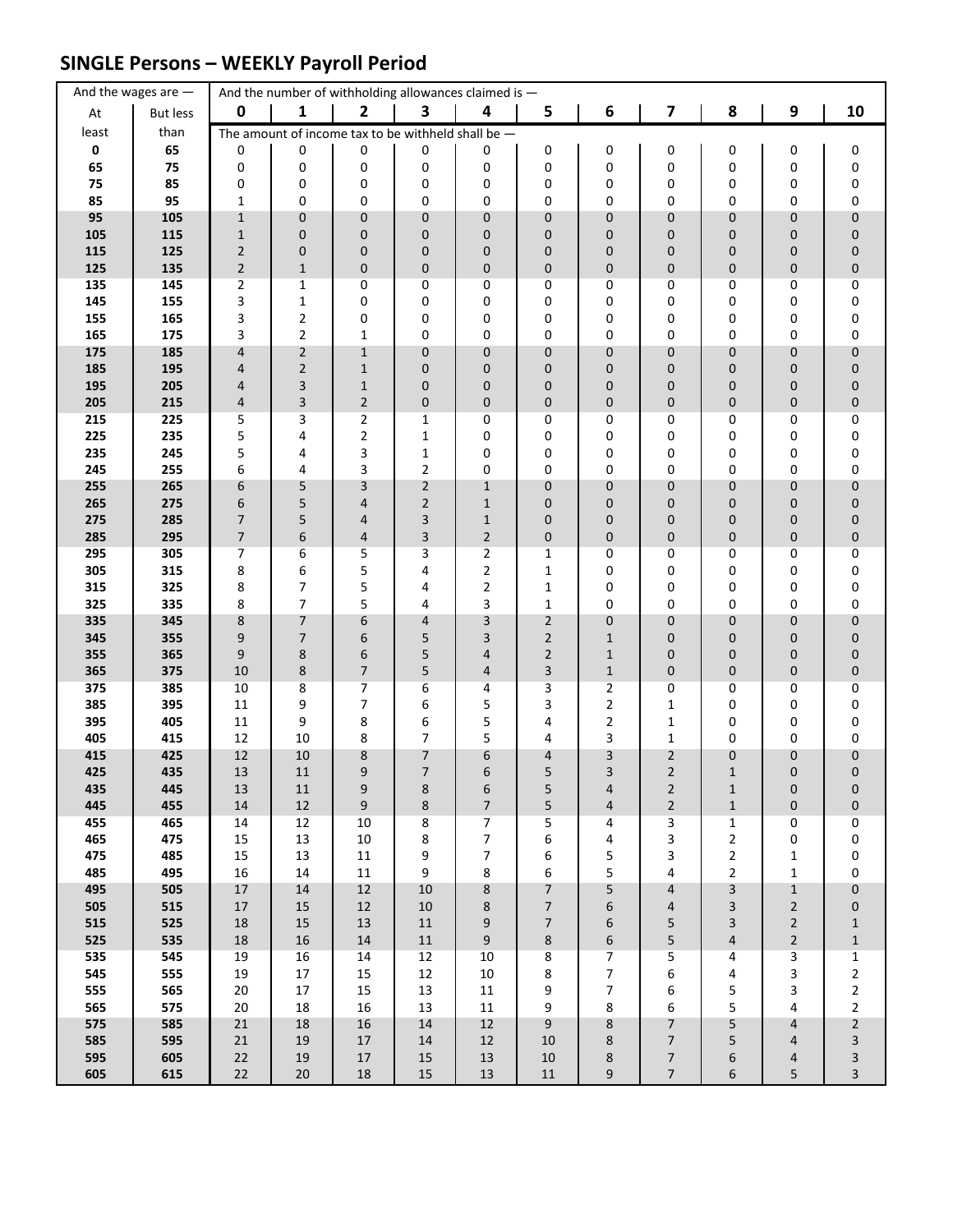## **SINGLE Persons – WEEKLY Payroll Period**

|            | And the wages are $-$                            |                 | And the number of withholding allowances claimed is - |              |          |              |              |          |                         |                |          |                  |
|------------|--------------------------------------------------|-----------------|-------------------------------------------------------|--------------|----------|--------------|--------------|----------|-------------------------|----------------|----------|------------------|
| At         | <b>But less</b>                                  | $\mathbf 0$     | 1                                                     | $\mathbf{2}$ | 3        | 4            | 5            | 6        | $\overline{\mathbf{z}}$ | 8              | 9        | 10               |
| least      | than                                             |                 | The amount of income tax to be withheld shall be $-$  |              |          |              |              |          |                         |                |          |                  |
| 615        | 625                                              | 23              | 21                                                    | 18           | 16       | 14           | 11           | 9        | 8                       | 6              | 5        | 4                |
| 625        | 635                                              | 23              | 21                                                    | 19           | $17\,$   | $14\,$       | $12\,$       | 10       | 8                       | $\overline{7}$ | 5        | 4                |
| 635        | 645                                              | 24              | 22                                                    | 19           | 17       | 15           | 12           | $10\,$   | 8                       | 7              | 6        | 4                |
| 645        | 655                                              | 24              | 22                                                    | 20           | 18       | 15           | 13           | 11       | 9                       | 7              | 6        | 5                |
| 655        | 665                                              | 25              | 23                                                    | $20\,$       | 18       | $16\,$       | $14\,$       | $11\,$   | 9                       | 8              | 6        | 5                |
| 665        | 675                                              | 26              | 23                                                    | 21           | 19       | 16           | 14           | $12\,$   | 10                      | 8              | 7        | 5                |
| 675        | 685                                              | 26              | 24                                                    | $21\,$       | 19       | 17           | 15           | $12\,$   | 10                      | 8              | 7        | 6                |
| 685        | 695                                              | $27$            | 24                                                    | 22           | 20       | $17\,$       | 15           | 13       | ${\bf 11}$              | 9              | 7        | 6                |
| 695        | 705                                              | 27              | 25                                                    | 22           | 20       | 18           | 16           | 13       | 11                      | 9              | 8        | 6                |
| 705        | 715                                              | 28              | 25                                                    | 23           | 21       | $18\,$       | 16           | 14       | 12                      | 9              | 8        | $\boldsymbol{7}$ |
| 715        | 725                                              | 28              | 26                                                    | 24           | 21       | 19           | $17\,$       | 14       | 12                      | 10             | 8        | $\boldsymbol{7}$ |
| 725        | 735                                              | 29              | 27                                                    | 24           | 22       | 19           | $17\,$       | 15       | 13                      | 10             | 8        | $\overline{7}$   |
| 735        | 745                                              | 30 <sub>o</sub> | $27$                                                  | 25           | 22       | $20\,$       | 18           | 15       | 13                      | $11\,$         | 9        | $\overline{7}$   |
| 745        | 755                                              | 30              | 28                                                    | 25           | 23       | $21\,$       | $18\,$       | 16       | 14                      | 11             | 9        | 8                |
| 755        | 765                                              | 31              | 28                                                    | 26           | 23       | $21\,$       | 19           | $17\,$   | 14                      | 12             | 10       | 8                |
| 765        | 775                                              | 31              | 29                                                    | 26           | 24       | $22\,$       | 19           | $17\,$   | 15                      | 13             | 10       | 8                |
| 775        | 785                                              | 32              | 29                                                    | 27           | 24       | $22\,$       | $20\,$       | 18       | 15                      | 13             | $11\,$   | 9                |
| 785        | 795                                              | 32              | 30                                                    | 27           | 25       | 23           | 20           | 18       | 16                      | 14             | 11       | 9                |
| 795        | 805                                              | 33              | 31                                                    | 28           | 26       | 23           | $21\,$       | 19       | 16                      | 14             | 12       | $10\,$           |
| 805        | 815                                              | 34              | 31                                                    | 29           | 26       | 24           | $21\,$       | 19       | 17                      | 15             | 12       | $10\,$           |
| 815        | 825                                              | 34              | 32                                                    | 29           | 27       | 24           | 22           | $20\,$   | $17\,$                  | 15             | 13       | $11\,$           |
| 825        | 835                                              | 35              | 32                                                    | 30           | 27       | 25           | 22           | $20\,$   | 18                      | 16             | 13       | $11\,$           |
| 835        | 845                                              | 35              | 33                                                    | 30           | 28       | 25           | 23           | $21\,$   | 18                      | 16             | 14       | $12\,$           |
| 845        | 855                                              | 36              | 33                                                    | 31           | 28       | $26\,$       | 24           | $21\,$   | 19                      | 17             | 14       | 12               |
| 855        | 865                                              | 36              | 34                                                    | 31           | 29       | 27           | 24           | 22       | 20                      | 17             | 15       | 13               |
| 865        | 875                                              | 37              | 35                                                    | 32           | $30\,$   | 27           | 25           | 22       | $20\,$                  | 18             | 15       | 13               |
| 875        | 885                                              | 38              | 35                                                    | 33           | $30\,$   | 28           | 25           | 23       | 21                      | 18             | 16       | $14\,$           |
| 885        | 895                                              | 38              | 36                                                    | 33           | 31       | 28           | 26           | 23       | 21                      | 19             | $17\,$   | 14               |
| 895        | 905                                              | 39              | 36                                                    | 34           | 31       | 29           | 26           | 24       | $22\,$                  | 19             | 17       | 15               |
| 905        | 915                                              | 39              | 37                                                    | 34           | 32       | 29           | $27\,$       | 24       | 22                      | 20             | 18       | 15               |
| 915<br>925 | 925<br>935                                       | 40              | 37<br>38                                              | 35<br>35     | 32<br>33 | $30\,$<br>31 | $27\,$<br>28 | 25<br>26 | 23<br>23                | 20<br>21       | 18       | 16<br>16         |
| 935        | 945                                              | 40<br>41        | 38                                                    | 36           | 34       | 31           | 29           | 26       | 24                      | 21             | 19<br>19 | 17               |
| 945        | 955                                              | 42              | 39                                                    | 37           | 34       | 32           | 29           | $27\,$   | 24                      | 22             | 20       | $17\,$           |
| 955        | 965                                              | 42              | 40                                                    | 37           | 35       | 32           | $30\,$       | 27       | 25                      | 22             | 20       | $18\,$           |
| 965        | 975                                              | 43              | 40                                                    | 38           | 35       | 33           | 30           | 28       | 25                      | 23             | 21       | 18               |
| 975        | 985                                              | 43              | 41                                                    | 38           | 36       | 33           | 31           | 28       | 26                      | 24             | 21       | 19               |
| 985        | 995                                              | 44              | 41                                                    | 39           | 36       | 34           | 31           | 29       | 27                      | 24             | 22       | 20               |
| 995        | 1,005                                            | 44              | 42                                                    | 39           | 37       | 35           | 32           | 30       | 27                      | 25             | 22       | 20               |
| 1,005      | 1,015                                            | 45              | 42                                                    | 40           | 38       | 35           | 33           | 30       | 28                      | 25             | 23       | 21               |
| 1,015      | 1,025                                            | 46              | 43                                                    | 41           | 38       | 36           | 33           | 31       | 28                      | 26             | 23       | 21               |
| 1,025      | 1,035                                            | 46              | 44                                                    | 41           | 39       | 36           | 34           | 31       | 29                      | 26             | 24       | 22               |
| 1,035      | 1,045                                            | 47              | 44                                                    | 42           | 39       | 37           | 34           | 32       | 29                      | 27             | 24       | 22               |
| 1,045      | 1,055                                            | 47              | 45                                                    | 42           | 40       | 37           | 35           | 32       | 30                      | 27             | 25       | 23               |
| 1,055      | 1,065                                            | 48              | 45                                                    | 43           | 40       | 38           | 35           | 33       | 31                      | 28             | 26       | 23               |
| 1,065      | 1,075                                            | 48              | 46                                                    | 43           | 41       | 39           | 36           | 34       | 31                      | 29             | 26       | 24               |
| 1,075      | 1,085                                            | 49              | 46                                                    | 44           | 42       | 39           | 37           | 34       | 32                      | 29             | 27       | 24               |
| 1,085      | 1,095                                            | 50              | 47                                                    | 45           | 42       | 40           | 37           | 35       | 32                      | 30             | 27       | 25               |
|            | \$1095 and over Use Table 1(a) for SINGLE person |                 |                                                       |              |          |              |              |          |                         |                |          |                  |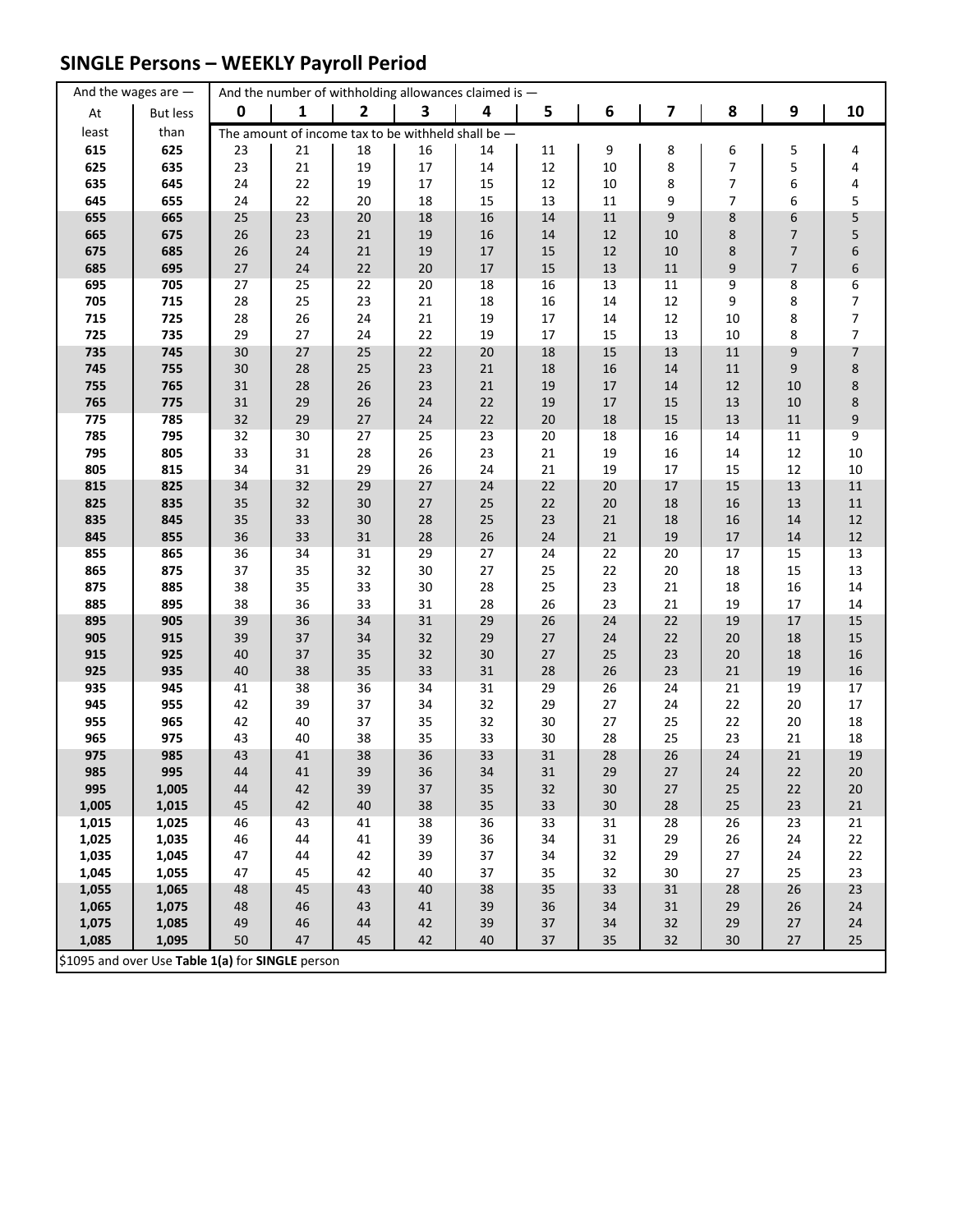### **MARRIED Persons – WEEKLY Payroll Period**

|                | And the wages are $-$ |                 |                     | And the number of withholding allowances claimed is - |                |                  |                     |                                |                |                |                  |                             |
|----------------|-----------------------|-----------------|---------------------|-------------------------------------------------------|----------------|------------------|---------------------|--------------------------------|----------------|----------------|------------------|-----------------------------|
| At             | <b>But less</b>       | $\mathbf 0$     | 1                   | $\mathbf{2}$                                          | 3              | 4                | 5                   | 6                              | 7              | 8              | $\boldsymbol{9}$ | 10                          |
| least          | than                  |                 |                     | The amount of income tax to be withheld shall be $-$  |                |                  |                     |                                |                |                |                  |                             |
| 0              | 60                    | 0               | 0                   | 0                                                     | 0              | 0                | 0                   | 0                              | 0              | 0              | 0                | 0                           |
| 60             | 80                    | 0               | 0                   | 0                                                     | 0              | 0                | 0                   | 0                              | 0              | 0              | 0                | 0                           |
| 80             | 100                   | 0               | 0                   | 0                                                     | 0<br>0         | 0                | 0                   | 0                              | 0              | 0              | 0                | 0                           |
| 100<br>120     | 120<br>140            | 0<br>0          | 0<br>$\pmb{0}$      | 0<br>$\mathbf 0$                                      | $\mathbf 0$    | 0<br>0           | 0<br>0              | 0<br>0                         | 0<br>0         | 0<br>0         | 0<br>0           | 0<br>0                      |
| 140            | 160                   | 0               | $\pmb{0}$           | $\mathbf 0$                                           | 0              | 0                | 0                   | 0                              | 0              | 0              | 0                | 0                           |
| 160            | 180                   | 0               | $\pmb{0}$           | $\pmb{0}$                                             | 0              | 0                | 0                   | 0                              | 0              | 0              | 0                | 0                           |
| 180            | 200                   | $1\,$           | $\pmb{0}$           | $\pmb{0}$                                             | $\pmb{0}$      | $\pmb{0}$        | 0                   | 0                              | 0              | 0              | 0                | $\mathbf 0$                 |
| 200            | 220                   | 2               | 0                   | 0                                                     | 0              | 0                | 0                   | 0                              | 0              | 0              | 0                | 0                           |
| 220            | 240                   | 2               | $\mathbf 1$         | 0                                                     | 0              | 0                | 0                   | 0                              | 0              | 0              | 0                | 0                           |
| 240            | 260                   | 3               | $\overline{2}$      | 0                                                     | 0              | 0                | 0                   | 0                              | 0              | 0              | 0                | 0                           |
| 260<br>280     | 280<br>300            | 4<br>4          | $\overline{2}$<br>3 | $\mathbf{1}$<br>$\sqrt{2}$                            | 0<br>0         | 0<br>0           | 0<br>0              | 0<br>0                         | 0<br>0         | 0<br>0         | 0<br>0           | 0<br>0                      |
| 300            | 320                   | 5               | 3                   | $\overline{2}$                                        | $\mathbf{1}$   | 0                | 0                   | 0                              | 0              | 0              | 0                | 0                           |
| 320            | 340                   | 5               | 4                   | 3                                                     | $\mathbf{1}$   | 0                | 0                   | 0                              | 0              | 0              | 0                | 0                           |
| 340            | 360                   | 6               | 5                   | 3                                                     | $\overline{2}$ | $\mathbf{1}$     | 0                   | 0                              | 0              | 0              | 0                | $\mathbf 0$                 |
| 360            | 380                   | 7               | 5                   | 4                                                     | 3              | 1                | 0                   | 0                              | 0              | 0              | 0                | 0                           |
| 380            | 400                   | 7               | 6                   | 5                                                     | 3              | $\overline{2}$   | 1                   | 0                              | 0              | 0              | 0                | $\pmb{0}$                   |
| 400            | 420                   | 8               | 7                   | 5                                                     | 4              | 3                | 1                   | 0                              | 0              | 0              | 0                | 0                           |
| 420            | 440                   | 9<br>9          | $\overline{7}$      | 6<br>6                                                | 5<br>5         | 3                | 2                   | $\mathbf{1}$                   | 0<br>0         | 0<br>0         | 0<br>0           | 0                           |
| 440<br>460     | 460<br>480            | 10              | 8<br>8              | $\overline{7}$                                        | 6              | 4<br>4           | $\overline{2}$<br>3 | $\mathbf{1}$<br>$\overline{2}$ | 0              | 0              | 0                | 0<br>$\pmb{0}$              |
| 480            | 500                   | 10              | 9                   | 8                                                     | 6              | 5                | 4                   | $\overline{2}$                 | $\mathbf{1}$   | 0              | 0                | 0                           |
| 500            | 520                   | 11              | 10                  | 8                                                     | $\overline{7}$ | 6                | 4                   | 3                              | $\overline{2}$ | 0              | 0                | $\pmb{0}$                   |
| 520            | 540                   | 12              | 10                  | 9                                                     | 8              | 6                | 5                   | 4                              | 2              | 1              | 0                | 0                           |
| 540            | 560                   | 12              | 11                  | 10                                                    | 8              | 7                | 6                   | 4                              | 3              | 2              | 0                | 0                           |
| 560            | 580                   | 13              | 12                  | 10                                                    | 9              | 8                | 6                   | 5                              | 4              | $\overline{2}$ | 1                | 0                           |
| 580            | 600                   | 14              | 12                  | 11                                                    | 9              | 8                | 7                   | 5                              | 4              | 3              | $\mathbf{1}$     | $\pmb{0}$                   |
| 600<br>620     | 620<br>640            | 14<br>15        | 13<br>13            | 11<br>12                                              | 10<br>11       | 9<br>9           | 7<br>8              | 6<br>7                         | 5<br>5         | 3<br>4         | $\mathbf 2$<br>3 | $\mathbf{1}$<br>$\mathbf 1$ |
| 640            | 660                   | 15              | 14                  | 13                                                    | 11             | 10               | 9                   | 7                              | 6              | 5              | 3                | $\overline{\mathbf{c}}$     |
| 660            | 680                   | 16              | 15                  | 13                                                    | $12\,$         | $11\,$           | 9                   | 8                              | 7              | 5              | 4                | 3                           |
| 680            | 700                   | 17              | 15                  | 14                                                    | 13             | 11               | 10                  | 9                              | 7              | 6              | 5                | 3                           |
| 700            | 720                   | 17              | 16                  | 15                                                    | 13             | 12               | 11                  | 9                              | 8              | 7              | 5                | 4                           |
| 720            | 740                   | 18              | 17                  | 15                                                    | 14             | 12               | 11                  | 10                             | 8              | 7              | 6                | 4                           |
| 740<br>760     | 760<br>780            | 19<br>$20\,$    | 17<br>18            | 16<br>16                                              | 14<br>15       | 13<br>14         | 12<br>12            | 10<br>$11\,$                   | 9<br>10        | 8<br>8         | 6<br>7           | 5<br>6                      |
| 780            | 800                   | 21              | 19                  | 17                                                    | 16             | 14               | 13                  | 12                             | 10             | 9              | 8                | 6                           |
| 800            | 820                   | 22              | 20                  | 18                                                    | 16             | 15               | 14                  | 12                             | 11             | 10             | 8                | 7                           |
| 820            | 840                   | 23              | 21                  | 19                                                    | $17\,$         | $16\,$           | $14\,$              | $13\,$                         | 12             | $10\,$         | 9                | 8                           |
| 840            | 860                   | 24              | 22                  | 20                                                    | 18             | 16               | 15                  | 14                             | 12             | 11             | $10\,$           | 8                           |
| 860            | 880                   | 25              | 23                  | 21                                                    | 18             | $17\,$           | 15                  | 14                             | 13             | $11\,$         | 10               | 9                           |
| 880<br>900     | 900<br>920            | 26<br>27        | 24<br>25            | 22<br>23                                              | 19<br>$20\,$   | $17\,$<br>$18\,$ | 16<br>17            | 15<br>15                       | 13<br>14       | 12<br>13       | 11<br>11         | 9<br>$10\,$                 |
| 920            | 940                   | 28              | 26                  | 24                                                    | 22             | $19\,$           | $17\,$              | 16                             | $15\,$         | 13             | 12               | $11\,$                      |
| 940            | 960                   | 29              | $27$                | $25\,$                                                | 23             | 20               | $18\,$              | $17\,$                         | $15\,$         | $14\,$         | 13               | ${\bf 11}$                  |
| 960            | 980                   | 30 <sub>o</sub> | 28                  | 26                                                    | 24             | $21\,$           | 19                  | $17\,$                         | 16             | 15             | 13               | $12\,$                      |
| 980            | 1,000                 | 31              | 29                  | $27\,$                                                | $25\,$         | 22               | $20\,$              | $18\,$                         | $17\,$         | 15             | 14               | $13\,$                      |
| 1,000          | 1,020                 | 33              | 30                  | 28                                                    | 26             | 23               | 21                  | 19                             | 17             | 16             | 14               | 13                          |
| 1,020          | 1,040                 | 34              | 31                  | 29                                                    | $27\,$         | 24               | 22                  | 20                             | 18             | 16             | 15               | $14\,$                      |
| 1,040<br>1,060 | 1,060<br>1,080        | 35<br>36        | 32<br>33            | $30\,$<br>31                                          | 28<br>29       | 26<br>27         | 23<br>24            | 21<br>22                       | 19<br>$20\,$   | 17<br>18       | 16<br>16         | $14\,$<br>15                |
| 1,080          | 1,100                 | 37              | 34                  | 32                                                    | 30             | 28               | 25                  | 23                             | 21             | 19             | 17               | 16                          |
| 1,100          | 1,120                 | 38              | 36                  | 33                                                    | $31\,$         | 29               | 26                  | 24                             | 22             | 20             | 18               | 16                          |
| 1,120          | 1,140                 | 39              | 37                  | 34                                                    | 32             | 30               | $27\,$              | 25                             | 23             | 21             | $18\,$           | $17\,$                      |
| 1,140          | 1,160                 | 40              | 38                  | 35                                                    | 33             | 31               | 29                  | 26                             | 24             | 22             | 19               | $17\,$                      |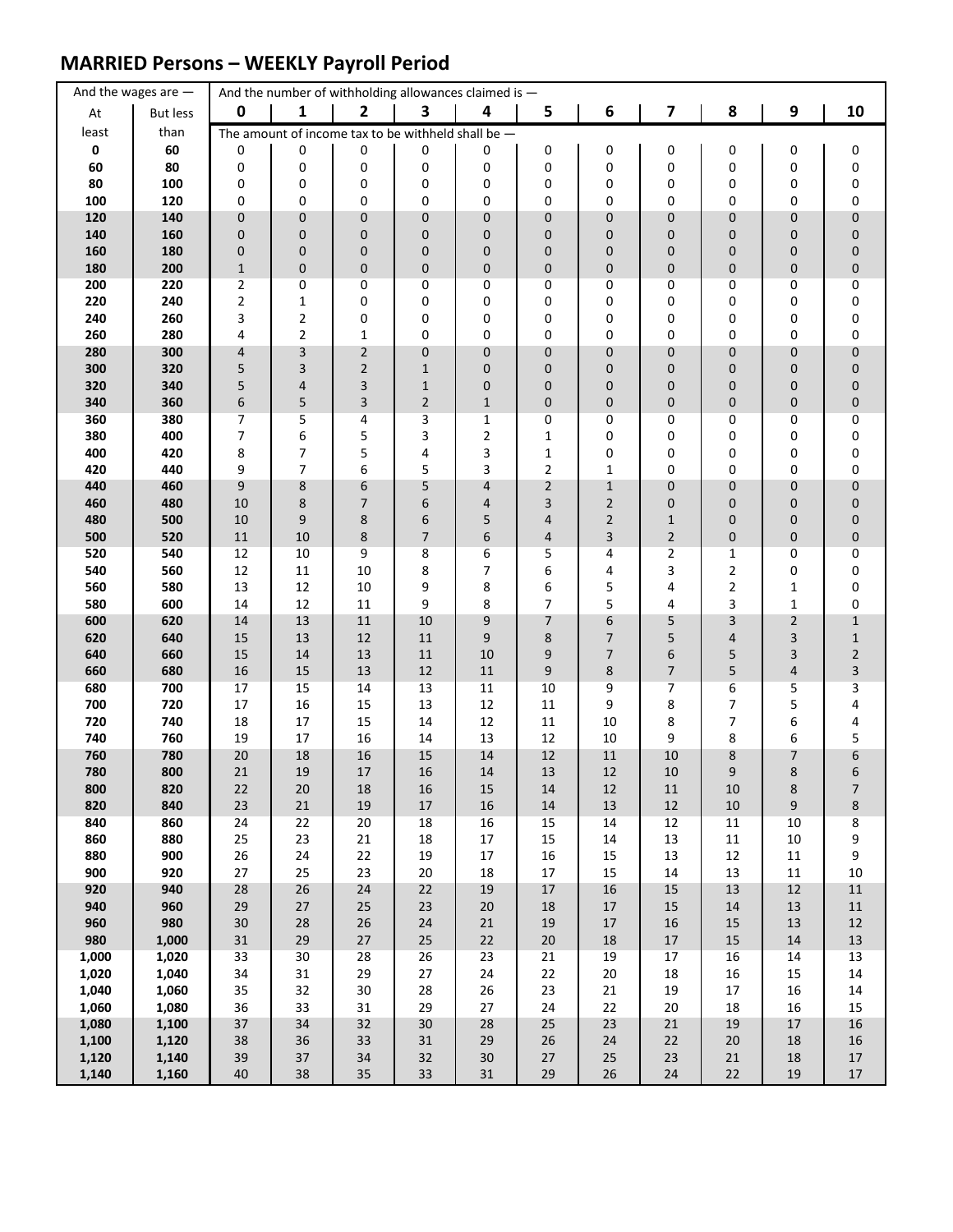### **MARRIED Persons – WEEKLY Payroll Period**

|                | And the wages are $-$                              |             |          |                | And the number of withholding allowances claimed is - |          |          |          |          |          |          |          |
|----------------|----------------------------------------------------|-------------|----------|----------------|-------------------------------------------------------|----------|----------|----------|----------|----------|----------|----------|
| At             | <b>But less</b>                                    | $\mathbf 0$ | 1        | $\overline{2}$ | 3                                                     | 4        | 5        | 6        | 7        | 8        | 9        | 10       |
| least          | than                                               |             |          |                | The amount of income tax to be withheld shall be $-$  |          |          |          |          |          |          |          |
| 1,160          | 1,180                                              | 41          | 39       | 36             | 34                                                    | 32       | 30       | 27       | 25       | 23       | 20       | 18       |
| 1,180          | 1,200                                              | 42          | 40       | 37             | 35                                                    | 33       | 31       | 28       | 26       | 24       | 22       | 19       |
| 1,200          | 1,220                                              | 43          | 41       | 38             | 36                                                    | 34       | 32       | 29       | 27       | 25       | 23       | 20       |
| 1,220          | 1,240                                              | 44          | 42       | 40             | 37                                                    | 35       | 33       | 30       | 28       | 26       | 24       | 21       |
| 1,240          | 1,260                                              | 45          | 43       | 41             | 38                                                    | 36       | 34       | 32       | 29       | 27       | 25       | 22       |
| 1,260          | 1,280                                              | 46          | 44       | 42             | 39                                                    | 37       | 35       | 33       | 30       | 28       | 26       | 23       |
| 1,280          | 1,300                                              | 47          | 45       | 43             | 40                                                    | 38       | 36       | 34       | 31       | 29       | 27       | 25       |
| 1,300          | 1,320                                              | 48          | 46       | 44             | 41                                                    | 39       | 37       | 35       | 32       | 30       | 28       | 26       |
| 1,320          | 1,340                                              | 49          | 47       | 45             | 43                                                    | 40       | 38       | 36       | 33       | 31       | 29       | 27       |
| 1,340          | 1,360                                              | 51          | 48       | 46             | 44                                                    | 41       | 39       | 37       | 34       | 32       | 30       | 28       |
| 1,360          | 1,380<br>1,400                                     | 52          | 49<br>50 | 47<br>48       | 45                                                    | 42       | 40       | 38<br>39 | 36<br>37 | 33<br>34 | 31<br>32 | 29<br>30 |
| 1,380<br>1,400 | 1,420                                              | 53<br>54    | 52       | 49             | 46<br>47                                              | 43<br>44 | 41<br>42 | 40       | 38       | 35       | 33       | 31       |
| 1,420          | 1,440                                              | 55          | 53       | 50             | 48                                                    | 45       | 43       | 41       | 39       | 36       | 34       | 32       |
| 1,440          | 1,460                                              | 56          | 54       | 51             | 49                                                    | 47       | 44       | 42       | 40       | 37       | 35       | 33       |
| 1,460          | 1,480                                              | 57          | 55       | 52             | 50                                                    | 48       | 45       | 43       | 41       | 39       | 36       | 34       |
| 1,480          | 1,500                                              | 59          | 56       | 54             | 51                                                    | 49       | 46       | 44       | 42       | 40       | 37       | 35       |
| 1,500          | 1,520                                              | 60          | 57       | 55             | 52                                                    | 50       | 47       | 45       | 43       | 41       | 38       | 36       |
| 1,520          | 1,540                                              | 61          | 58       | 56             | 53                                                    | 51       | 48       | 46       | 44       | 42       | 39       | 37       |
| 1,540          | 1,560                                              | 62          | 60       | 57             | 55                                                    | 52       | 50       | 47       | 45       | 43       | 40       | 38       |
| 1,560          | 1,580                                              | 63          | 61       | 58             | 56                                                    | 53       | 51       | 48       | 46       | 44       | 41       | 39       |
| 1,580          | 1,600                                              | 64          | 62       | 59             | 57                                                    | 54       | 52       | 49       | 47       | 45       | 43       | 40       |
| 1,600          | 1,620                                              | 65          | 63       | 60             | 58                                                    | 56       | 53       | 51       | 48       | 46       | 44       | 41       |
| 1,620          | 1,640                                              | 67          | 64       | 62             | 59                                                    | 57       | 54       | 52       | 49       | 47       | 45       | 42       |
| 1,640          | 1,660                                              | 68          | 65       | 63             | 60                                                    | 58       | 55       | 53       | 50       | 48       | 46       | 43       |
| 1,660          | 1,680                                              | 69          | 66       | 64             | 61                                                    | 59       | 56       | 54       | 52       | 49       | 47       | 44       |
| 1,680          | 1,700                                              | $70\,$      | 67       | 65             | 63                                                    | 60       | 58       | 55       | 53       | 50       | 48       | 46       |
| 1,700          | 1,720                                              | $71\,$      | 69       | 66             | 64                                                    | 61       | 59       | 56       | 54       | 51       | 49       | 47       |
| 1,720          | 1,740                                              | $72\,$      | 70       | 67             | 65                                                    | 62       | 60       | 57       | 55       | 52       | 50       | 48       |
| 1,740          | 1,760                                              | 73          | 71       | 68             | 66                                                    | 64       | 61       | 59       | 56       | 54       | 51       | 49       |
| 1,760          | 1,780                                              | 75          | $72\,$   | 70             | 67                                                    | 65       | 62       | 60       | 57       | 55       | 52       | 50       |
| 1,780          | 1,800                                              | 76          | 73       | $71\,$         | 68                                                    | 66       | 63       | 61       | 58       | 56       | 53       | 51       |
| 1,800<br>1,820 | 1,820<br>1,840                                     | 77<br>78    | 74<br>75 | 72<br>73       | 69<br>$71\,$                                          | 67<br>68 | 64<br>66 | 62<br>63 | 60<br>61 | 57<br>58 | 55<br>56 | 52<br>53 |
| 1,840          | 1,860                                              | 79          | 77       | 74             | 72                                                    | 69       | 67       | 64       | 62       | 59       | 57       | 54       |
| 1,860          | 1,880                                              | 80          | 78       | 75             | 73                                                    | 70       | 68       | 65       | 63       | 60       | 58       | 56       |
| 1,880          | 1,900                                              | 81          | 79       | 76             | 74                                                    | $71\,$   | 69       | 67       | 64       | 62       | 59       | 57       |
| 1,900          | 1,920                                              | 82          | 80       | 78             | 75                                                    | 73       | 70       | 68       | 65       | 63       | 60       | 58       |
| 1,920          | 1,940                                              | 84          | 81       | 79             | 76                                                    | 74       | 71       | 69       | 66       | 64       | 61       | 59       |
| 1,940          | 1,960                                              | 85          | 82       | 80             | 77                                                    | 75       | 72       | 70       | 68       | 65       | 63       | 60       |
| 1,960          | 1,980                                              | 86          | 83       | 81             | 79                                                    | 76       | 74       | $71\,$   | 69       | 66       | 64       | 61       |
| 1,980          | 2,000                                              | 87          | 85       | 82             | 80                                                    | $77$     | 75       | 72       | 70       | 67       | 65       | 62       |
| 2,000          | 2,020                                              | 88          | 86       | 83             | 81                                                    | 78       | 76       | 73       | 71       | 68       | 66       | 64       |
| 2,020          | 2,040                                              | 89          | 87       | 84             | 82                                                    | 79       | 77       | 75       | 72       | 70       | 67       | 65       |
| 2,040          | 2,060                                              | 90          | 88       | 86             | 83                                                    | 81       | 78       | 76       | 73       | $71\,$   | 68       | 66       |
| 2,060          | 2,080                                              | 92          | 89       | 87             | 84                                                    | 82       | 79       | 77       | 74       | $72\,$   | 69       | 67       |
| 2,080          | 2,100                                              | 93          | 90       | 88             | 85                                                    | 83       | 80       | 78       | 75       | 73       | 71       | 68       |
| 2,120          | 2,140                                              | 95          | 93       | 90             | 88                                                    | 85       | 83       | 80       | 78       | 75       | 73       | 70       |
|                | \$2,140 and over Use Table 1(b) for Married person |             |          |                |                                                       |          |          |          |          |          |          |          |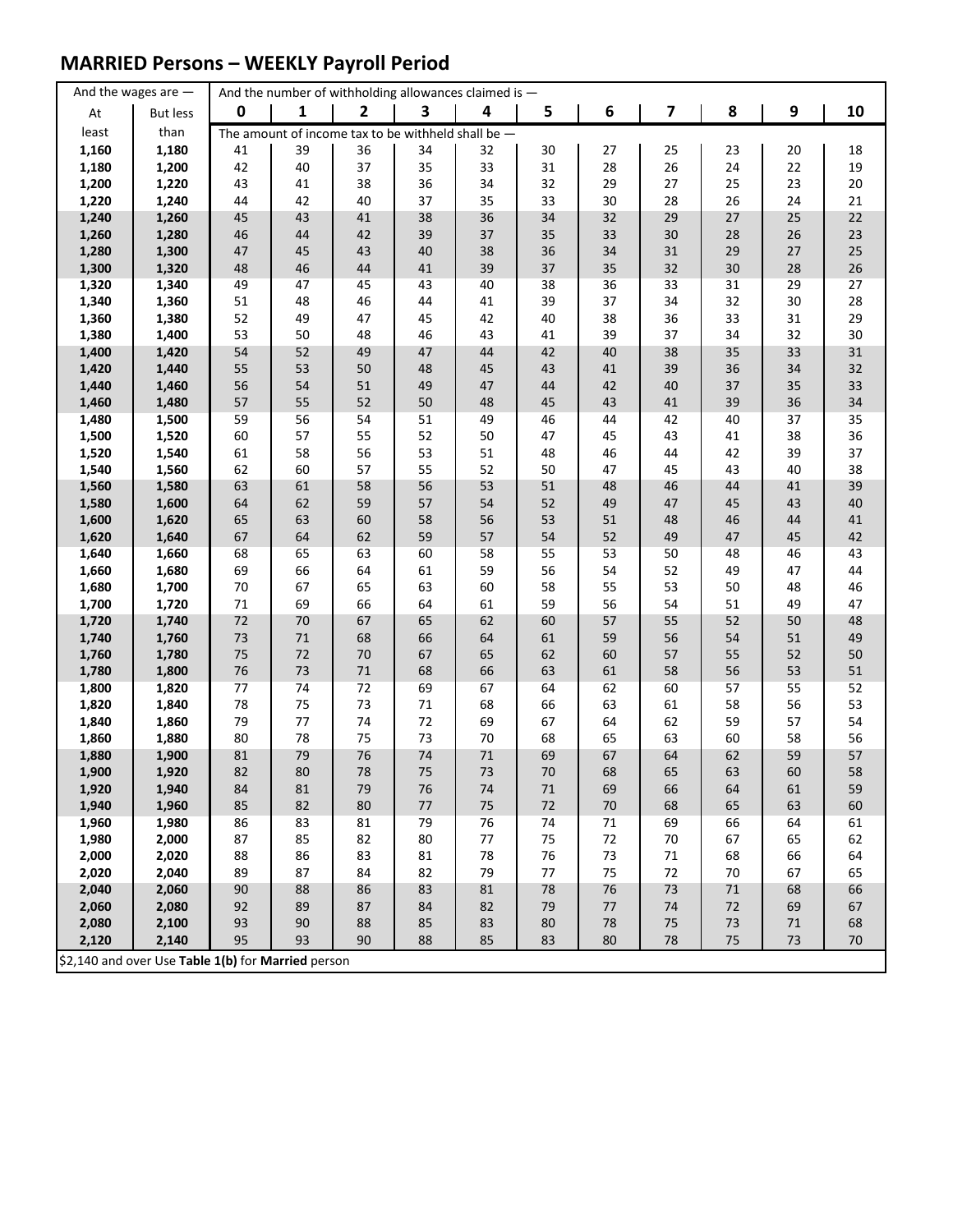### **SINGLE Persons – BI-WEEKLY Payroll Period**

|                | And the wages are $-$ |                |                  | And the number of withholding allowances claimed is - |                     |                |                  |                          |                |                           |                   |                                  |
|----------------|-----------------------|----------------|------------------|-------------------------------------------------------|---------------------|----------------|------------------|--------------------------|----------------|---------------------------|-------------------|----------------------------------|
| At             | <b>But less</b>       | $\mathbf 0$    | 1                | $\mathbf{2}$                                          | 3                   | 4              | 5                | $\boldsymbol{6}$         | 7              | 8                         | 9                 | 10                               |
| least          | than                  |                |                  | The amount of income tax to be withheld shall be $-$  |                     |                |                  |                          |                |                           |                   |                                  |
| $\pmb{0}$      | 125                   | 0              | 0                | 0                                                     | 0                   | 0              | 0                | 0                        | 0              | 0                         | 0                 | 0                                |
| 125            | 145                   | 0              | 0                | 0                                                     | 0                   | 0              | 0                | 0                        | 0              | 0                         | 0                 | 0                                |
| 145<br>165     | 165<br>185            | 1<br>1         | 0<br>0           | 0<br>0                                                | 0<br>0              | 0<br>0         | 0<br>0           | 0<br>0                   | 0<br>0         | 0<br>0                    | 0<br>0            | $\pmb{0}$<br>0                   |
| 185            | 205                   | $\overline{2}$ | $\pmb{0}$        | $\pmb{0}$                                             | $\mathbf 0$         | $\mathbf 0$    | 0                | 0                        | 0              | 0                         | 0                 | $\pmb{0}$                        |
| 205            | 225                   | $\overline{2}$ | $\pmb{0}$        | $\mathbf 0$                                           | 0                   | 0              | 0                | 0                        | 0              | 0                         | 0                 | $\pmb{0}$                        |
| 225            | 245                   | 3              | $\pmb{0}$        | $\pmb{0}$                                             | 0                   | $\pmb{0}$      | 0                | 0                        | 0              | 0                         | 0                 | $\pmb{0}$                        |
| 245            | 265                   | 4              | $\mathbf 1$      | $\pmb{0}$                                             | $\pmb{0}$           | $\pmb{0}$      | 0                | 0                        | 0              | 0                         | 0                 | $\pmb{0}$                        |
| 265            | 285                   | 4              | 2                | 0                                                     | 0                   | 0              | 0                | 0                        | 0              | 0                         | 0                 | 0                                |
| 285            | 305                   | 5              | $\mathbf 2$      | 0                                                     | 0                   | 0              | 0                | 0                        | 0              | 0                         | 0                 | 0                                |
| 305<br>325     | 325<br>345            | 6<br>6         | 3<br>4           | 0<br>$\mathbf 1$                                      | 0<br>0              | 0<br>0         | 0<br>0           | 0<br>0                   | 0<br>0         | 0<br>0                    | 0<br>0            | 0<br>0                           |
| 345            | 365                   | 7              | 4                | $\mathbf 1$                                           | 0                   | 0              | 0                | 0                        | 0              | 0                         | 0                 | $\pmb{0}$                        |
| 365            | 385                   | 7              | 5                | $\overline{2}$                                        | $\mathbf 0$         | 0              | 0                | 0                        | 0              | 0                         | 0                 | $\pmb{0}$                        |
| 385            | 405                   | 8              | 5                | 3                                                     | $\mathbf 0$         | 0              | 0                | 0                        | 0              | 0                         | 0                 | $\pmb{0}$                        |
| 405            | 425                   | 9              | $\boldsymbol{6}$ | 3                                                     | $\mathbf{1}$        | 0              | 0                | 0                        | 0              | 0                         | 0                 | $\pmb{0}$                        |
| 425            | 445                   | 9              | $\overline{7}$   | 4                                                     | $\mathbf{1}$        | 0              | 0                | 0                        | 0              | 0                         | 0                 | 0                                |
| 445            | 465                   | 10             | $\overline{7}$   | 5                                                     | $\mathbf 2$         | 0              | 0                | 0                        | 0              | 0                         | 0                 | $\pmb{0}$                        |
| 465<br>485     | 485<br>505            | 11<br>11       | 8<br>8           | 5<br>6                                                | $\overline{2}$<br>3 | 0<br>0         | 0<br>0           | 0<br>0                   | 0<br>0         | 0<br>0                    | 0<br>0            | $\pmb{0}$<br>0                   |
| 505            | 525                   | 12             | 9                | 6                                                     | $\overline{4}$      | $\mathbf{1}$   | 0                | 0                        | 0              | 0                         | 0                 | $\pmb{0}$                        |
| 525            | 545                   | 12             | 10               | $\overline{7}$                                        | 4                   | $\overline{2}$ | 0                | 0                        | 0              | 0                         | 0                 | $\pmb{0}$                        |
| 545            | 565                   | 13             | 10               | 8                                                     | 5                   | $\overline{2}$ | 0                | 0                        | 0              | 0                         | 0                 | $\pmb{0}$                        |
| 565            | 585                   | 14             | 11               | 8                                                     | 6                   | 3              | 0                | 0                        | 0              | 0                         | 0                 | $\pmb{0}$                        |
| 585            | 605                   | 14             | 12               | 9                                                     | 6                   | 4              | $\mathbf{1}$     | 0                        | 0              | 0                         | 0                 | 0                                |
| 605            | 625                   | 15             | 12               | 10                                                    | 7                   | 4              | 1                | 0                        | 0              | 0                         | 0                 | 0                                |
| 625<br>645     | 645<br>665            | 16<br>16       | 13<br>13         | 10<br>11                                              | 7<br>8              | 5<br>5         | 2<br>3           | 0<br>0                   | 0<br>0         | 0<br>0                    | 0<br>0            | 0<br>0                           |
| 665            | 685                   | 17             | 14               | 11                                                    | 9                   | 6              | 3                | $\mathbf 1$              | 0              | 0                         | 0                 | $\pmb{0}$                        |
| 685            | 705                   | 17             | 15               | 12                                                    | 9                   | 7              | 4                | $1\,$                    | 0              | 0                         | 0                 | $\pmb{0}$                        |
| 705            | 725                   | 18             | 15               | 13                                                    | 10                  | 7              | 5                | $\overline{2}$           | 0              | 0                         | 0                 | $\pmb{0}$                        |
| 725            | 745                   | $19\,$         | 16               | 13                                                    | $11\,$              | $\bf 8$        | 5                | 3                        | 0              | 0                         | 0                 | $\pmb{0}$                        |
| 745            | 765                   | 20             | 17               | 14                                                    | 11                  | 8              | 6                | 3                        | 0              | 0                         | 0                 | 0                                |
| 765<br>785     | 785<br>805            | 21<br>22       | 17<br>18         | 14<br>15                                              | 12<br>12            | 9<br>10        | 6<br>7           | 4<br>4                   | 1<br>2         | 0<br>0                    | 0<br>0            | 0<br>$\pmb{0}$                   |
| 805            | 825                   | 23             | 19               | 16                                                    | 13                  | 10             | 8                | 5                        | 2              | 0                         | 0                 | 0                                |
| 825            | 845                   | 24             | $20\,$           | 16                                                    | 14                  | $11\,$         | 8                | 6                        | 3              | 0                         | 0                 | $\pmb{0}$                        |
| 845            | 865                   | 25             | 21               | 17                                                    | 14                  | 12             | 9                | 6                        | 4              | $\mathbf{1}$              | $\overline{0}$    | 0                                |
| 865            | 885                   | 26             | 22               | 18                                                    | $15\,$              | 12             | 10               | 7                        | 4              | $\mathbf{1}$              | $\pmb{0}$         | 0                                |
| 885            | 905                   | $27\,$         | 23               | $18\,$                                                | 16                  | 13             | $10\,$           | $\overline{\phantom{a}}$ | 5              | $\overline{2}$            | 0                 | $\pmb{0}$                        |
| 905<br>925     | 925<br>945            | 29<br>30       | 24<br>25         | 19<br>$21\,$                                          | 16<br>$17\,$        | 13<br>$14\,$   | $11\,$<br>$11\,$ | 8<br>9                   | 5<br>6         | 3<br>3                    | 0<br>$\mathbf{1}$ | $\pmb{0}$<br>0                   |
| 945            | 965                   | 31             | 26               | 22                                                    | 17                  | 15             | 12               | 9                        | 7              | 4                         | $\mathbf 1$       | 0                                |
| 965            | 985                   | 32             | 27               | 23                                                    | 18                  | 15             | 13               | $10\,$                   | $\overline{7}$ | 5                         | $\overline{2}$    | 0                                |
| 985            | 1,005                 | 33             | 28               | 24                                                    | 19                  | 16             | 13               | $11\,$                   | 8              | 5                         | 3                 | $\pmb{0}$                        |
| 1,005          | 1,025                 | 34             | 29               | 25                                                    | $20\,$              | 17             | 14               | $11\,$                   | 9              | 6                         | 3                 | $\pmb{0}$                        |
| 1,025          | 1,045                 | 35             | 30               | 26                                                    | $21\,$              | $17\,$         | 14               | $12\,$                   | 9              | 6                         | 4                 | $\mathbf 1$                      |
| 1,045<br>1,065 | 1,065<br>1,085        | 36<br>37       | 31<br>32         | 27<br>28                                              | 22<br>23            | $18\,$<br>19   | $15\,$<br>16     | $12\,$<br>13             | $10\,$<br>10   | $\overline{7}$<br>$\bf 8$ | 4<br>5            | $\overline{c}$<br>$\overline{2}$ |
| 1,085          | 1,105                 | 38             | 33               | 29                                                    | 24                  | $20\,$         | 16               | 14                       | $11\,$         | 8                         | 6                 | 3                                |
| 1,105          | 1,125                 | 39             | 34               | 30                                                    | 25                  | 21             | $17\,$           | 14                       | 12             | 9                         | 6                 | 4                                |
| 1,125          | 1,145                 | 40             | 36               | 31                                                    | 26                  | 22             | 18               | 15                       | 12             | $10\,$                    | $\overline{7}$    | 4                                |
| 1,145          | 1,165                 | 41             | 37               | 32                                                    | 28                  | 23             | 18               | 16                       | 13             | $10\,$                    | $\overline{7}$    | 5                                |
| 1,165          | 1,185                 | 42             | 38               | 33                                                    | 29                  | 24             | 19               | 16                       | 13             | $11\,$                    | 8                 | 5                                |
| 1,185          | 1,205                 | 43             | 39               | 34                                                    | $30\,$              | $25\,$         | 21               | $17\,$                   | $14\,$         | $11\,$                    | 9                 | 6                                |
| 1,205          | 1,225                 | 44             | 40               | 35                                                    | 31                  | 26             | 22               | $17\,$                   | 15             | 12                        | 9                 | $7\overline{ }$                  |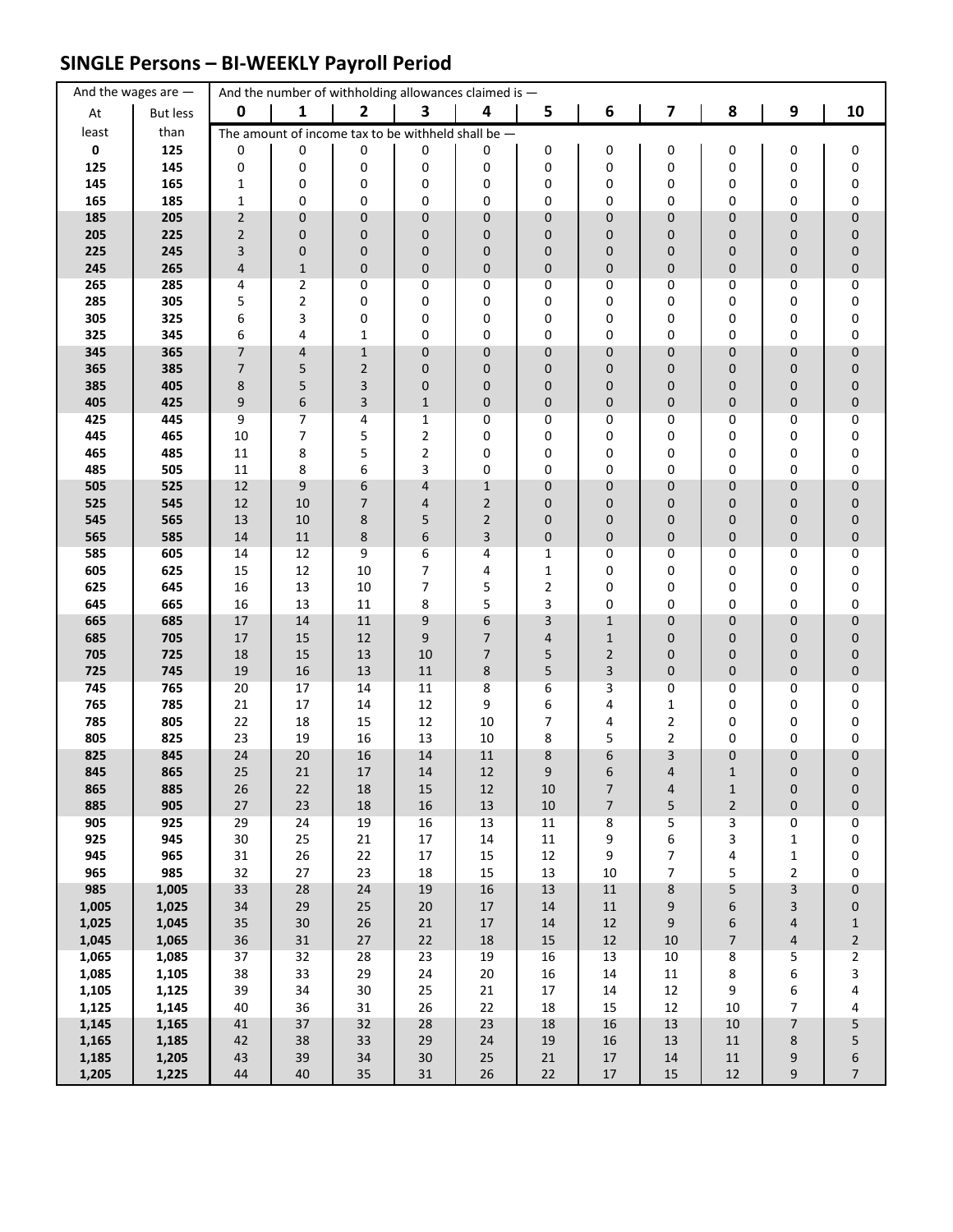## **SINGLE Persons – BI-WEEKLY Payroll Period**

|                | And the wages are $-$                             |          |          |              | And the number of withholding allowances claimed is - |          |          |          |          |          |              |                |
|----------------|---------------------------------------------------|----------|----------|--------------|-------------------------------------------------------|----------|----------|----------|----------|----------|--------------|----------------|
| At             | <b>But less</b>                                   | 0        | 1        | $\mathbf{2}$ | 3                                                     | 4        | 5        | 6        | 7        | 8        | 9            | 10             |
| least          | than                                              |          |          |              | The amount of income tax to be withheld shall be $-$  |          |          |          |          |          |              |                |
| 1,225          | 1,245                                             | 45       | 41       | 36           | 32                                                    | 27       | 23       | 18       | 15       | 13       | 10           | 7              |
| 1,245          | 1,265                                             | 46       | 42       | 37           | 33                                                    | 28       | 24       | 19       | 16       | 13       | 11           | 8              |
| 1,265          | 1,285                                             | 47       | 43       | 38           | 34                                                    | 29       | 25       | $20\,$   | 17       | 14       | 11           | 9              |
| 1,285          | 1,305                                             | 48       | 44       | 39           | 35                                                    | 30       | 26       | 21       | 17       | 14       | 12           | 9              |
| 1,305          | 1,325                                             | 50       | 45       | 40           | 36                                                    | 31       | $27$     | 22       | 18       | 15       | 12           | $10\,$         |
| 1,325          | 1,345                                             | 51       | 46       | 42           | 37                                                    | 32       | 28       | 23       | 19       | 16       | 13           | 10             |
| 1,345          | 1,365                                             | 52       | 47       | 43           | 38                                                    | 33       | 29       | 24       | 20       | 16       | 14           | 11             |
| 1,365          | 1,385                                             | 53       | 48       | 44           | 39                                                    | 35       | 30       | 25       | $21\,$   | 17       | 14           | 12             |
| 1,385          | 1,405                                             | 54       | 49       | 45           | 40                                                    | 36       | 31       | 26       | 22       | 18       | 15           | 12             |
| 1,405          | 1,425                                             | 55       | 50       | 46           | 41                                                    | 37       | 32       | 28       | 23       | 18       | 16           | 13             |
| 1,425          | 1,445                                             | 57       | 52       | 47           | 42                                                    | 38       | 33       | 29       | 24       | 19       | 16           | 13             |
| 1,445          | 1,465                                             | 58       | 53       | 48           | 43                                                    | 39       | 34       | 30       | 25       | 21       | 17           | 14             |
| 1,465          | 1,485                                             | 59       | 54       | 49           | 44                                                    | 40       | 35       | 31       | 26       | 22       | $17\,$       | 15             |
| 1,485          | 1,505                                             | 60       | 55       | 50           | 45                                                    | 41       | 36       | 32       | 27       | 23       | 18           | 15             |
| 1,505<br>1,525 | 1,525<br>1,545                                    | 61<br>62 | 56<br>57 | 51<br>52     | 46<br>47                                              | 42<br>43 | 37<br>38 | 33<br>34 | 28<br>29 | 24<br>25 | 19<br>$20\,$ | 16             |
| 1,545          | 1,565                                             | 63       | 58       | 54           | 49                                                    | 44       | 39       | 35       | 30       | 26       | 21           | $17\,$<br>$17$ |
| 1,565          | 1,585                                             | 65       | 60       | 55           | 50                                                    | 45       | 40       | 36       | 31       | 27       | 22           | 18             |
| 1,585          | 1,605                                             | 66       | 61       | 56           | 51                                                    | 46       | 42       | 37       | 32       | 28       | 23           | 19             |
| 1,605          | 1,625                                             | 67       | 62       | 57           | 52                                                    | 47       | 43       | 38       | 33       | 29       | 24           | 20             |
| 1,625          | 1,645                                             | 68       | 63       | 58           | 53                                                    | 48       | 44       | 39       | 35       | 30       | 25           | 21             |
| 1,645          | 1,665                                             | 69       | 64       | 59           | 54                                                    | 49       | 45       | 40       | 36       | 31       | 27           | 22             |
| 1,665          | 1,685                                             | 70       | 65       | 60           | 55                                                    | 51       | 46       | 41       | 37       | 32       | 28           | 23             |
| 1,685          | 1,705                                             | $71\,$   | 66       | 62           | 57                                                    | 52       | 47       | 42       | 38       | 33       | 29           | 24             |
| 1,705          | 1,725                                             | 73       | 68       | 63           | 58                                                    | 53       | 48       | 43       | 39       | 34       | 30           | 25             |
| 1,725          | 1,745                                             | 74       | 69       | 64           | 59                                                    | 54       | 49       | 44       | 40       | 35       | 31           | 26             |
| 1,745          | 1,765                                             | 75       | 70       | 65           | 60                                                    | 55       | 50       | 45       | 41       | 36       | 32           | 27             |
| 1,765          | 1,785                                             | 76       | 71       | 66           | 61                                                    | 56       | 51       | 46       | 42       | 37       | 33           | 28             |
| 1,785          | 1,805                                             | $77 \,$  | 72       | 67           | 62                                                    | 57       | 52       | 47       | 43       | 38       | 34           | 29             |
| 1,805          | 1,825                                             | 78       | 73       | 68           | 63                                                    | 58       | 54       | 49       | 44       | 39       | 35           | 30             |
| 1,825          | 1,845                                             | 79       | 74       | 69           | 65                                                    | 60       | 55       | 50       | 45       | 40       | 36           | 31             |
| 1,845          | 1,865                                             | 80       | 76       | $71\,$       | 66                                                    | 61       | 56       | 51       | 46       | 42       | 37           | 32             |
| 1,865          | 1,885                                             | 82       | 77       | 72           | 67                                                    | 62       | 57       | 52       | 47       | 43       | 38           | 34             |
| 1,885          | 1,905                                             | 83       | 78       | 73           | 68                                                    | 63       | 58       | 53       | 48       | 44       | 39           | 35             |
| 1,905          | 1,925                                             | 84       | 79       | 74           | 69                                                    | 64       | 59       | 54       | 49       | 45       | 40           | 36             |
| 1,925          | 1,945                                             | 85       | 80       | 75           | 70                                                    | 65       | 60       | 55       | 51       | 46       | 41           | 37             |
| 1,945          | 1,965                                             | 86       | 81       | 76           | 71                                                    | 66       | 62       | 57       | 52       | 47       | 42           | 38             |
| 1,965          | 1,985                                             | 87       | 82       | 77           | 73                                                    | 68       | 63       | 58       | 53       | 48       | 43           | 39             |
| 1,985          | 2,005<br>2,025                                    | 88<br>90 | 84       | 79<br>80     | 74                                                    | 69       | 64       | 59<br>60 | 54       | 49       | 44           | 40             |
| 2,005<br>2,025 | 2,045                                             |          | 85<br>86 | 81           | 75<br>76                                              | 70<br>71 | 65<br>66 | 61       | 55<br>56 | 50<br>51 | 45<br>46     | 41<br>42       |
| 2,045          | 2,065                                             | 91<br>92 | 87       | 82           | 77                                                    | 72       | 67       | 62       | 57       | 52       | 48           | 43             |
| 2,065          | 2,085                                             | 93       | 88       | 83           | 78                                                    | 73       | 68       | 63       | 59       | 54       | 49           | 44             |
| 2,085          | 2,105                                             | 94       | 89       | 84           | 79                                                    | 74       | 70       | 65       | 60       | 55       | 50           | 45             |
| 2,105          | 2,125                                             | 95       | 90       | 85           | 81                                                    | 76       | 71       | 66       | 61       | 56       | 51           | 46             |
| 2,125          | 2,145                                             | 96       | 92       | 87           | 82                                                    | 77       | 72       | 67       | 62       | 57       | 52           | 47             |
| 2,145          | 2,165                                             | 98       | 93       | 88           | 83                                                    | 78       | 73       | 68       | 63       | 58       | 53           | 48             |
| 2,165          | 2,185                                             | 99       | 94       | 89           | 84                                                    | 79       | 74       | 69       | 64       | 59       | 54           | 49             |
|                | \$2,185 and over Use Table 2(a) for Single person |          |          |              |                                                       |          |          |          |          |          |              |                |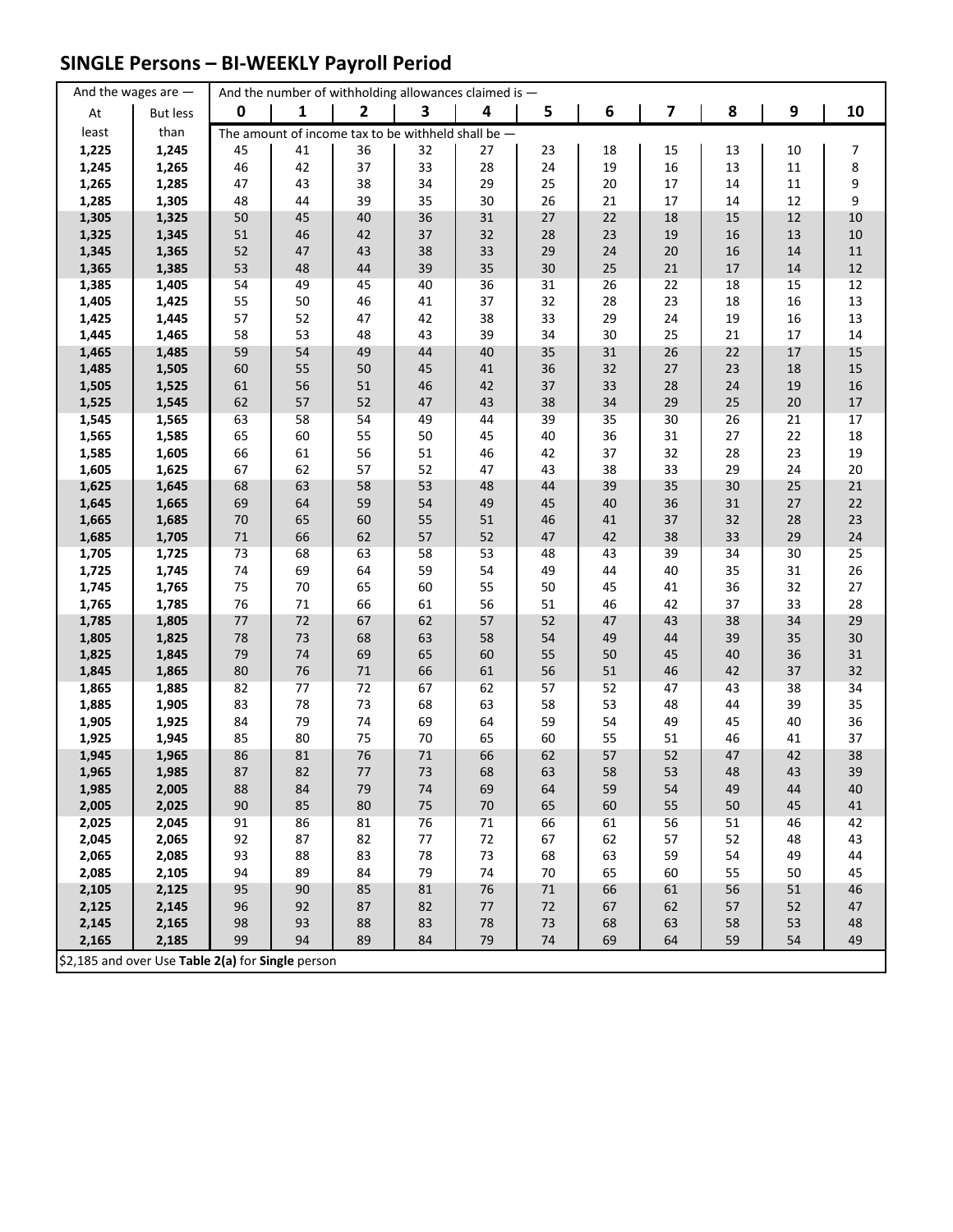### **MARRIED Persons – BI-WEEKLY Payroll Period**

| $\boldsymbol{9}$<br>$\mathbf 0$<br>1<br>$\overline{\mathbf{2}}$<br>3<br>4<br>6<br>7<br>8<br>5<br>At<br><b>But less</b><br>least<br>than<br>The amount of income tax to be withheld shall be $-$<br>130<br>$\mathbf 0$<br>0<br>0<br>0<br>0<br>0<br>0<br>0<br>0<br>0<br>0<br>170<br>0<br>0<br>0<br>130<br>0<br>0<br>0<br>0<br>0<br>0<br>0<br>170<br>210<br>0<br>0<br>0<br>0<br>0<br>0<br>0<br>0<br>0<br>0<br>210<br>250<br>0<br>0<br>0<br>0<br>0<br>0<br>0<br>0<br>0<br>0<br>290<br>250<br>$\mathbf 0$<br>$\pmb{0}$<br>0<br>$\mathbf 0$<br>0<br>0<br>0<br>0<br>0<br>0<br>290<br>330<br>$\pmb{0}$<br>$\mathbf 0$<br>0<br>0<br>0<br>0<br>0<br>0<br>0<br>0 | 10<br>0<br>0<br>0<br>0<br>0<br>0<br>0<br>$\mathbf 0$<br>0<br>0 |
|-------------------------------------------------------------------------------------------------------------------------------------------------------------------------------------------------------------------------------------------------------------------------------------------------------------------------------------------------------------------------------------------------------------------------------------------------------------------------------------------------------------------------------------------------------------------------------------------------------------------------------------------------------|----------------------------------------------------------------|
|                                                                                                                                                                                                                                                                                                                                                                                                                                                                                                                                                                                                                                                       |                                                                |
|                                                                                                                                                                                                                                                                                                                                                                                                                                                                                                                                                                                                                                                       |                                                                |
|                                                                                                                                                                                                                                                                                                                                                                                                                                                                                                                                                                                                                                                       |                                                                |
|                                                                                                                                                                                                                                                                                                                                                                                                                                                                                                                                                                                                                                                       |                                                                |
|                                                                                                                                                                                                                                                                                                                                                                                                                                                                                                                                                                                                                                                       |                                                                |
|                                                                                                                                                                                                                                                                                                                                                                                                                                                                                                                                                                                                                                                       |                                                                |
|                                                                                                                                                                                                                                                                                                                                                                                                                                                                                                                                                                                                                                                       |                                                                |
| 330<br>370<br>$\pmb{0}$<br>0<br>0<br>0<br>0<br>0<br>$\mathbf{1}$<br>0<br>0<br>0                                                                                                                                                                                                                                                                                                                                                                                                                                                                                                                                                                       |                                                                |
| $\mathsf 3$<br>$\pmb{0}$<br>$\pmb{0}$<br>0<br>0<br>370<br>410<br>0<br>0<br>0<br>0<br>0                                                                                                                                                                                                                                                                                                                                                                                                                                                                                                                                                                |                                                                |
| 410<br>450<br>$\mathbf{1}$<br>0<br>0<br>0<br>0<br>0<br>4<br>0<br>0<br>0                                                                                                                                                                                                                                                                                                                                                                                                                                                                                                                                                                               |                                                                |
| $\overline{2}$<br>450<br>490<br>5<br>0<br>0<br>0<br>0<br>0<br>0<br>0<br>0                                                                                                                                                                                                                                                                                                                                                                                                                                                                                                                                                                             |                                                                |
| 490<br>530<br>6<br>$\mathbf 1$<br>0<br>0<br>0<br>0<br>4<br>0<br>0<br>0<br>5<br>$\overline{2}$<br>530<br>570<br>8<br>0<br>0<br>0<br>0<br>0<br>0<br>0                                                                                                                                                                                                                                                                                                                                                                                                                                                                                                   | 0<br>$\pmb{0}$                                                 |
| 9<br>6<br>3<br>0<br>$\pmb{0}$<br>570<br>610<br>$1\,$<br>0<br>0<br>0<br>0                                                                                                                                                                                                                                                                                                                                                                                                                                                                                                                                                                              | $\pmb{0}$                                                      |
| 610<br>$\overline{7}$<br>5<br>$\overline{2}$<br>650<br>10<br>0<br>0<br>0<br>0<br>0<br>0                                                                                                                                                                                                                                                                                                                                                                                                                                                                                                                                                               | 0                                                              |
| $\boldsymbol{9}$<br>650<br>690<br>6<br>3<br>0<br>0<br>0<br>0<br>11<br>0<br>0                                                                                                                                                                                                                                                                                                                                                                                                                                                                                                                                                                          | 0                                                              |
| 690<br>730<br>12<br>10<br>7<br>$\overline{2}$<br>0<br>0<br>0<br>$\mathbf 0$<br>4<br>0                                                                                                                                                                                                                                                                                                                                                                                                                                                                                                                                                                 | 0                                                              |
| 730<br>770<br>14<br>11<br>8<br>6<br>0<br>0<br>3<br>0<br>0<br>0                                                                                                                                                                                                                                                                                                                                                                                                                                                                                                                                                                                        | 0                                                              |
| 15<br>12<br>10<br>7<br>2<br>0<br>770<br>810<br>4<br>0<br>0<br>0                                                                                                                                                                                                                                                                                                                                                                                                                                                                                                                                                                                       | 0                                                              |
| 810<br>13<br>8<br>5<br>3<br>850<br>16<br>11<br>0<br>0<br>0<br>0<br>890<br>9<br>0<br>850<br>17<br>15<br>12<br>$\overline{7}$<br>4<br>1<br>0<br>0                                                                                                                                                                                                                                                                                                                                                                                                                                                                                                       | 0<br>0                                                         |
| 16<br>890<br>930<br>19<br>13<br>11<br>8<br>3<br>0<br>$\mathbf 0$<br>5<br>$\mathbf 0$                                                                                                                                                                                                                                                                                                                                                                                                                                                                                                                                                                  | 0                                                              |
| 970<br>20<br>15<br>930<br>17<br>12<br>9<br>6<br>4<br>$1\,$<br>0<br>$\pmb{0}$                                                                                                                                                                                                                                                                                                                                                                                                                                                                                                                                                                          | 0                                                              |
| 970<br>18<br>16<br>8<br>$\mathbf 2$<br>1,010<br>21<br>13<br>10<br>5<br>0<br>0                                                                                                                                                                                                                                                                                                                                                                                                                                                                                                                                                                         | 0                                                              |
| 1,010<br>22<br>20<br>9<br>6<br>$\pmb{0}$<br>1,050<br>17<br>14<br>12<br>4<br>$\mathbf{1}$                                                                                                                                                                                                                                                                                                                                                                                                                                                                                                                                                              | $\pmb{0}$                                                      |
| 1,050<br>1,090<br>24<br>21<br>18<br>16<br>13<br>10<br>8<br>5<br>2<br>0                                                                                                                                                                                                                                                                                                                                                                                                                                                                                                                                                                                | 0                                                              |
| 6<br>1,090<br>25<br>22<br>19<br>14<br>11<br>9<br>3<br>$\mathbf{1}$<br>1,130<br>17<br>$\overline{7}$<br>5<br>26<br>23<br>21<br>13<br>10<br>2<br>18<br>15                                                                                                                                                                                                                                                                                                                                                                                                                                                                                               | 0<br>0                                                         |
| 1,130<br>1,170<br>3<br>1,210<br>25<br>22<br>19<br>17<br>9<br>6<br>1,170<br>27<br>14<br>11                                                                                                                                                                                                                                                                                                                                                                                                                                                                                                                                                             | 0                                                              |
| 29<br>26<br>23<br>1,210<br>1,250<br>21<br>18<br>15<br>12<br>10<br>7<br>4                                                                                                                                                                                                                                                                                                                                                                                                                                                                                                                                                                              | $\overline{2}$                                                 |
| $27$<br>14<br>1,250<br>1,290<br>30<br>24<br>22<br>19<br>16<br>$11\,$<br>8<br>6                                                                                                                                                                                                                                                                                                                                                                                                                                                                                                                                                                        | 3                                                              |
| 7<br>1,290<br>1,330<br>31<br>28<br>26<br>23<br>20<br>15<br>12<br>18<br>10                                                                                                                                                                                                                                                                                                                                                                                                                                                                                                                                                                             | 4                                                              |
| 30<br>27<br>24<br>22<br>19<br>16<br>8<br>1,330<br>1,370<br>32<br>14<br>11                                                                                                                                                                                                                                                                                                                                                                                                                                                                                                                                                                             | 5                                                              |
| 31<br>28<br>1,370<br>1,410<br>34<br>25<br>23<br>20<br>17<br>15<br>12<br>9<br>32<br>29<br>27<br>1,410<br>1,450<br>35<br>24<br>21<br>19<br>16<br>13<br>11                                                                                                                                                                                                                                                                                                                                                                                                                                                                                               | 7<br>8                                                         |
| 33<br>31<br>1,450<br>1,490<br>36<br>28<br>25<br>23<br>20<br>17<br>15<br>12                                                                                                                                                                                                                                                                                                                                                                                                                                                                                                                                                                            | 9                                                              |
| 1,490<br>38<br>35<br>32<br>29<br>27<br>24<br>21<br>18<br>13<br>1,530<br>16                                                                                                                                                                                                                                                                                                                                                                                                                                                                                                                                                                            | 10                                                             |
| 36<br>33<br>28<br>25<br>22<br>1,530<br>40<br>30<br>20<br>17<br>14<br>1,570                                                                                                                                                                                                                                                                                                                                                                                                                                                                                                                                                                            | 12                                                             |
| 1,570<br>42<br>38<br>34<br>32<br>29<br>26<br>24<br>21<br>18<br>16<br>1,610                                                                                                                                                                                                                                                                                                                                                                                                                                                                                                                                                                            | 13                                                             |
| 1,610<br>1,650<br>36<br>30<br>25<br>45<br>40<br>33<br>28<br>22<br>20<br>17                                                                                                                                                                                                                                                                                                                                                                                                                                                                                                                                                                            | 14                                                             |
| 1,650<br>1,690<br>47<br>42<br>38<br>34<br>31<br>29<br>26<br>$23\,$<br>21<br>$18\,$<br>1,690<br>1,730<br>49<br>40<br>35<br>33<br>30<br>27<br>25<br>22                                                                                                                                                                                                                                                                                                                                                                                                                                                                                                  | $15\,$<br>17                                                   |
| 44<br>19<br>34<br>29<br>23<br>1,730<br>1,770<br>51<br>46<br>42<br>37<br>31<br>26<br>21                                                                                                                                                                                                                                                                                                                                                                                                                                                                                                                                                                | 18                                                             |
| 1,770<br>1,810<br>53<br>35<br>33<br>30<br>27<br>24<br>22<br>48<br>44<br>39                                                                                                                                                                                                                                                                                                                                                                                                                                                                                                                                                                            | 19                                                             |
| 55<br>46<br>37<br>31<br>26<br>23<br>1,810<br>1,850<br>51<br>41<br>34<br>28                                                                                                                                                                                                                                                                                                                                                                                                                                                                                                                                                                            | $20\,$                                                         |
| 39<br>1,850<br>1,890<br>57<br>53<br>48<br>44<br>35<br>32<br>$30\,$<br>$27\,$<br>24                                                                                                                                                                                                                                                                                                                                                                                                                                                                                                                                                                    | $22\,$                                                         |
| 1,890<br>34<br>1,930<br>59<br>55<br>50<br>46<br>$41\,$<br>36<br>$31\,$<br>28<br>$26\,$                                                                                                                                                                                                                                                                                                                                                                                                                                                                                                                                                                | $23\,$                                                         |
| 1,930<br>52<br>1,970<br>61<br>57<br>48<br>43<br>39<br>35<br>32<br>29<br>27                                                                                                                                                                                                                                                                                                                                                                                                                                                                                                                                                                            | 24                                                             |
| 54<br>1,970<br>2,010<br>63<br>59<br>45<br>36<br>33<br>31<br>28<br>$50\,$<br>41<br>2,010<br>57<br>2,050<br>66<br>61<br>47<br>38<br>35<br>32<br>29<br>52<br>43                                                                                                                                                                                                                                                                                                                                                                                                                                                                                          | $25\,$<br>27                                                   |
| 2,050<br>63<br>59<br>54<br>33<br>2,090<br>68<br>50<br>45<br>40<br>36<br>30                                                                                                                                                                                                                                                                                                                                                                                                                                                                                                                                                                            | 28                                                             |
| 2,090<br>2,130<br>$70\,$<br>65<br>61<br>56<br>52<br>47<br>43<br>38<br>34<br>32                                                                                                                                                                                                                                                                                                                                                                                                                                                                                                                                                                        | 29                                                             |
| 2,130<br>67<br>63<br>58<br>54<br>45<br>36<br>33<br>2,170<br>72<br>49<br>40                                                                                                                                                                                                                                                                                                                                                                                                                                                                                                                                                                            | $30\,$                                                         |
| 65<br>56<br>47<br>2,170<br>2,210<br>74<br>69<br>60<br>51<br>42<br>38<br>34                                                                                                                                                                                                                                                                                                                                                                                                                                                                                                                                                                            | 32                                                             |
| 76<br>2,210<br>2,250<br>72<br>67<br>62<br>58<br>53<br>49<br>44<br>40<br>35                                                                                                                                                                                                                                                                                                                                                                                                                                                                                                                                                                            | 33                                                             |
| $74\,$<br>2,250<br>2,290<br>78<br>69<br>65<br>60<br>55<br>51<br>46<br>42<br>37<br>2,290<br>$76\,$<br>53<br>2,330<br>80<br>$71\,$<br>67<br>62<br>58<br>48<br>44<br>39                                                                                                                                                                                                                                                                                                                                                                                                                                                                                  | 34<br>35                                                       |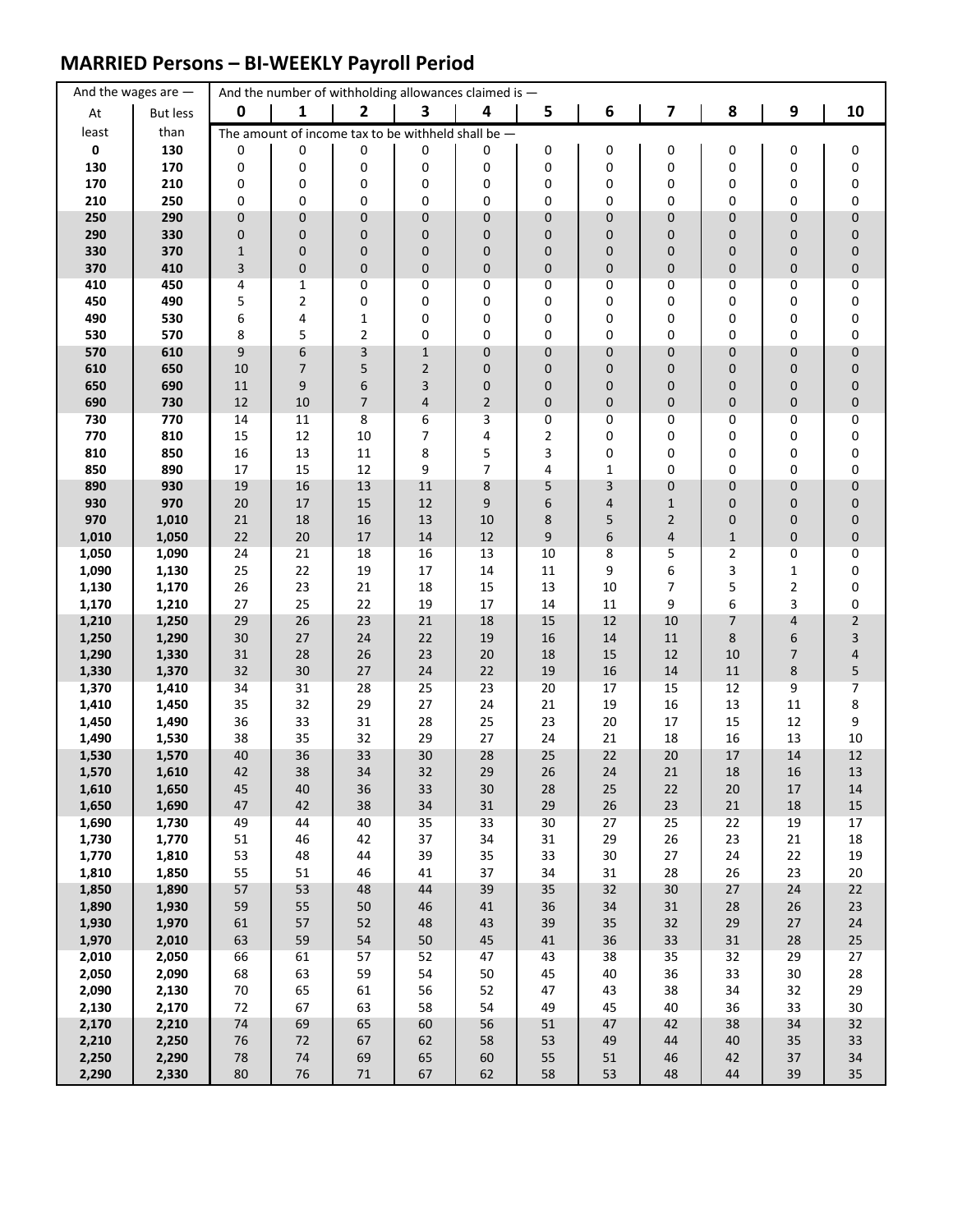### **MARRIED Persons – BI-WEEKLY Payroll Period**

|                | And the wages are $-$                              | And the number of withholding allowances claimed is $-$ |            |                |                                                      |            |            |            |            |              |            |            |
|----------------|----------------------------------------------------|---------------------------------------------------------|------------|----------------|------------------------------------------------------|------------|------------|------------|------------|--------------|------------|------------|
| At             | <b>But less</b>                                    | $\mathbf 0$                                             | 1          | $\overline{2}$ | 3                                                    | 4          | 5          | 6          | 7          | 8            | 9          | 10         |
| least          | than                                               |                                                         |            |                | The amount of income tax to be withheld shall be $-$ |            |            |            |            |              |            |            |
| 2,330          | 2,370                                              | 82                                                      | 78         | 73             | 69                                                   | 64         | 60         | 55         | 51         | 46           | 41         | 37         |
| 2,370          | 2,410                                              | 84                                                      | 80         | 75             | $71\,$                                               | 66         | 62         | 57         | 53         | 48           | 44         | 39         |
| 2,410          | 2,450                                              | 87                                                      | 82         | 78             | 73                                                   | 68         | 64         | 59         | 55         | 50           | 46         | 41         |
| 2,450          | 2,490                                              | 89                                                      | 84         | 80             | 75                                                   | 71         | 66         | 61         | 57         | 52           | 48         | 43         |
| 2,490          | 2,530                                              | 91                                                      | 86         | 82             | $77 \,$                                              | 73         | 68         | 64         | 59         | 54           | 50         | 45         |
| 2,530          | 2,570                                              | 93                                                      | 88         | 84             | 79                                                   | 75         | $70\,$     | 66         | 61         | 57           | 52         | 47         |
| 2,570          | 2,610                                              | 95                                                      | 90         | 86             | 81                                                   | 77         | $72\,$     | 68         | 63         | 59           | 54         | 50         |
| 2,610          | 2,650                                              | 97                                                      | 93         | 88             | 83                                                   | 79         | $74\,$     | 70         | 65         | 61           | 56         | 52         |
| 2,650          | 2,690                                              | 99                                                      | 95         | 90             | 86                                                   | 81         | 76         | 72         | 67         | 63           | 58         | 54         |
| 2,690          | 2,730                                              | 102                                                     | 97         | 92             | 88                                                   | 83         | 79         | 74         | 69         | 65           | 60         | 56         |
| 2,730          | 2,770                                              | 104                                                     | 99         | 94             | 90                                                   | 85         | 81         | 76         | $72\,$     | 67           | 62         | 58         |
| 2,770          | 2,810<br>2,850                                     | 106<br>109                                              | 101<br>104 | 96<br>99       | 92<br>94                                             | 87<br>89   | 83<br>85   | 78<br>80   | 74<br>76   | 69<br>$71\,$ | 65<br>67   | 60<br>62   |
| 2,810<br>2,850 | 2,890                                              | 111                                                     | 106        | 101            | 96                                                   | 92         | 87         | 82         | 78         | 73           | 69         | 64         |
| 2,890          | 2,930                                              | 113                                                     | 108        | 103            | 98                                                   | 94         | 89         | 85         | 80         | 75           | $71\,$     | 66         |
| 2,930          | 2,970                                              | 115                                                     | 111        | 106            | 101                                                  | 96         | 91         | 87         | 82         | 78           | $73\,$     | 68         |
| 2,970          | 3,010                                              | 118                                                     | 113        | 108            | 103                                                  | 98         | 93         | 89         | 84         | 80           | 75         | 71         |
| 3,010          | 3,050                                              | 120                                                     | 115        | 110            | 105                                                  | 100        | 95         | 91         | 86         | 82           | 77         | 73         |
| 3,050          | 3,090                                              | 122                                                     | 117        | 112            | 107                                                  | 103        | 98         | 93         | 88         | 84           | 79         | 75         |
| 3,090          | 3,130                                              | 125                                                     | 120        | 115            | 110                                                  | 105        | 100        | 95         | 90         | 86           | 81         | 77         |
| 3,130          | 3,170                                              | 127                                                     | 122        | 117            | 112                                                  | 107        | 102        | 97         | 93         | 88           | 83         | 79         |
| 3,170          | 3,210                                              | 129                                                     | 124        | 119            | 114                                                  | 109        | 104        | 100        | 95         | 90           | 86         | 81         |
| 3,210          | 3,250                                              | 131                                                     | 126        | 122            | $117\,$                                              | 112        | 107        | 102        | 97         | 92           | 88         | 83         |
| 3,250          | 3,290                                              | 134                                                     | 129        | 124            | 119                                                  | 114        | 109        | 104        | 99         | 94           | 90         | 85         |
| 3,290          | 3,330                                              | 136                                                     | 131        | 126            | 121                                                  | 116        | 111        | 106        | 101        | 96           | 92         | 87         |
| 3,330          | 3,370                                              | 138                                                     | 133        | 128            | 123                                                  | 119        | 114        | 109        | 104        | 99           | 94         | 89         |
| 3,370          | 3,410                                              | 141                                                     | 136        | 131            | 126                                                  | 121        | 116        | 111        | 106        | 101          | 96         | 92         |
| 3,410          | 3,450                                              | 143                                                     | 138        | 133            | 128                                                  | 123        | 118        | 113        | 108        | 103          | 98         | 94         |
| 3,450          | 3,490                                              | 145                                                     | 140        | 135            | 130                                                  | 125        | 120        | 115        | 111        | 106          | 101        | 96         |
| 3,490          | 3,530                                              | 147                                                     | 142        | 137            | 133                                                  | 128        | 123        | 118        | 113        | 108          | 103        | 98         |
| 3,530<br>3,570 | 3,570<br>3,610                                     | 150<br>152                                              | 145<br>147 | 140<br>142     | 135<br>137                                           | 130<br>132 | 125<br>127 | 120<br>122 | 115<br>117 | 110<br>112   | 105<br>108 | 100<br>103 |
| 3,610          | 3,650                                              | 154                                                     | 149        | 144            | 139                                                  | 134        | 130        | 125        | 120        | 115          | 110        | 105        |
| 3,650          | 3,690                                              | 156                                                     | 152        | 147            | 142                                                  | 137        | 132        | 127        | 122        | 117          | 112        | 107        |
| 3,690          | 3,730                                              | 159                                                     | 154        | 149            | 144                                                  | 139        | 134        | 129        | 124        | 119          | 114        | 109        |
| 3,730          | 3,770                                              | 161                                                     | 156        | 151            | 146                                                  | 141        | 136        | 131        | 127        | 122          | 117        | 112        |
| 3,770          | 3,810                                              | 163                                                     | 158        | 153            | 149                                                  | 144        | 139        | 134        | 129        | 124          | 119        | 114        |
| 3,810          | 3,850                                              | 166                                                     | 161        | 156            | 151                                                  | 146        | 141        | 136        | 131        | 126          | 121        | 116        |
| 3,850          | 3,890                                              | 168                                                     | 163        | 158            | 153                                                  | 148        | 143        | 138        | 133        | 128          | 123        | 119        |
| 3,890          | 3,930                                              | 170                                                     | 165        | 160            | 155                                                  | 150        | 145        | 141        | 136        | 131          | 126        | 121        |
| 3,930          | 3,970                                              | 172                                                     | 168        | 163            | 158                                                  | 153        | 148        | 143        | 138        | 133          | 128        | 123        |
| 3,970          | 4,010                                              | 175                                                     | 170        | 165            | 160                                                  | 155        | 150        | 145        | 140        | 135          | 130        | 125        |
| 4,010          | 4,050                                              | 177                                                     | 172        | 167            | 162                                                  | 157        | 152        | 147        | 142        | 138          | 133        | 128        |
| 4,050          | 4,090                                              | 179                                                     | 174        | 169            | 164                                                  | 160        | 155        | 150        | 145        | 140          | 135        | 130        |
| 4,090          | 4,130                                              | 182                                                     | 177        | 172            | 167                                                  | 162        | 157        | 152        | 147        | 142          | 137        | 132        |
| 4,130          | 4,170                                              | 184                                                     | 179        | 174            | 169                                                  | 164        | 159        | 154        | 149        | 144          | 139        | 135        |
| 4,170          | 4,210                                              | 186                                                     | 181        | 176            | 171                                                  | 166        | 161        | 157        | 152        | 147          | 142        | 137        |
| 4,210          | 4,250                                              | 188                                                     | 183        | 179            | 174                                                  | 169        | 164        | 159        | 154        | 149          | 144        | 139        |
|                | \$4,250 and over Use Table 2(b) for Married person |                                                         |            |                |                                                      |            |            |            |            |              |            |            |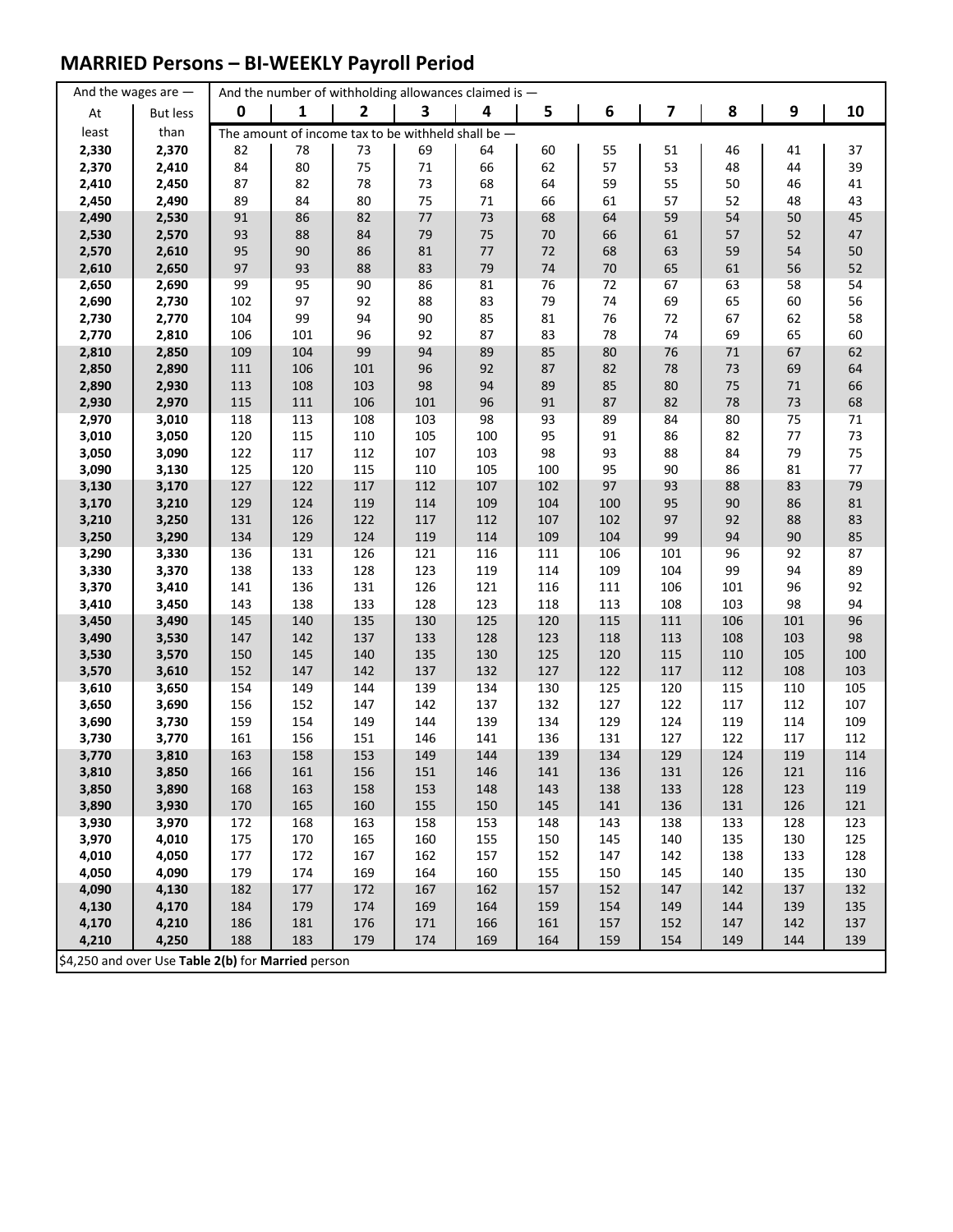## **SINGLE Persons – SEMI-MONTHLY Payroll Period**

|                | And the wages are $-$ |                                | And the number of withholding allowances claimed is - |                   |              |                |                  |                |                  |                                |                              |                         |
|----------------|-----------------------|--------------------------------|-------------------------------------------------------|-------------------|--------------|----------------|------------------|----------------|------------------|--------------------------------|------------------------------|-------------------------|
| At             | <b>But less</b>       | $\mathbf 0$                    | 1                                                     | $\mathbf{2}$      | 3            | 4              | 5                | 6              | 7                | 8                              | $\boldsymbol{9}$             | 10                      |
| least          | than                  |                                | The amount of income tax to be withheld shall be $-$  |                   |              |                |                  |                |                  |                                |                              |                         |
| $\mathbf 0$    | 145                   | 0                              | 0                                                     | 0                 | 0            | 0              | 0                | 0              | 0                | 0                              | 0                            | 0                       |
| 145            | 165                   | 0                              | 0                                                     | 0                 | 0            | 0              | 0                | 0              | 0                | 0                              | 0                            | $\pmb{0}$               |
| 165<br>185     | 185<br>205            | $\mathbf{1}$<br>$\overline{2}$ | 0<br>0                                                | 0<br>0            | 0<br>0       | 0<br>0         | 0<br>0           | 0<br>0         | 0<br>0           | 0<br>0                         | 0<br>0                       | 0<br>0                  |
| 205            | 225                   | $\overline{2}$                 | 0                                                     | $\pmb{0}$         | $\mathbf 0$  | 0              | 0                | 0              | 0                | 0                              | 0                            | $\pmb{0}$               |
| 225            | 245                   | 3                              | 0                                                     | $\mathbf 0$       | 0            | 0              | 0                | 0              | 0                | 0                              | 0                            | 0                       |
| 245            | 265                   | 3                              | 0                                                     | $\pmb{0}$         | 0            | 0              | 0                | 0              | 0                | 0                              | 0                            | 0                       |
| 265            | 285                   | $\overline{\mathbf{4}}$        | $\mathbf 1$                                           | $\pmb{0}$         | 0            | 0              | 0                | 0              | 0                | $\mathbf 0$                    | 0                            | $\pmb{0}$               |
| 285            | 305                   | 5                              | $\overline{2}$                                        | 0                 | 0            | 0              | 0                | 0              | 0                | 0                              | 0                            | 0                       |
| 305            | 325                   | 5                              | 2                                                     | 0                 | 0            | 0              | 0                | 0              | 0                | 0                              | 0                            | 0                       |
| 325<br>345     | 345<br>365            | 6<br>6                         | 3<br>4                                                | 0<br>$\mathbf{1}$ | 0<br>0       | 0<br>0         | 0<br>0           | 0<br>0         | 0<br>0           | 0<br>0                         | 0<br>0                       | 0<br>0                  |
| 365            | 385                   | 7                              | 4                                                     | $\mathbf{1}$      | 0            | 0              | 0                | 0              | 0                | 0                              | $\pmb{0}$                    | $\pmb{0}$               |
| 385            | 405                   | 8                              | 5                                                     | $\overline{2}$    | $\mathbf 0$  | 0              | 0                | 0              | 0                | 0                              | 0                            | 0                       |
| 405            | 425                   | 8                              | 5                                                     | 3                 | $\mathbf 0$  | 0              | 0                | 0              | 0                | 0                              | 0                            | 0                       |
| 425            | 445                   | 9                              | 6                                                     | 3                 | $\mathbf 0$  | 0              | 0                | 0              | 0                | 0                              | $\mathbf 0$                  | 0                       |
| 445            | 465                   | 10                             | 7                                                     | 4                 | 1            | 0              | 0                | 0              | 0                | 0                              | 0                            | 0                       |
| 465            | 485                   | 10                             | 7                                                     | 4                 | $\mathbf 1$  | 0              | 0                | 0              | 0                | 0                              | 0                            | 0                       |
| 485<br>505     | 505<br>525            | 11<br>11                       | 8<br>9                                                | 5<br>6            | 2<br>3       | 0<br>0         | 0<br>0           | 0<br>0         | 0<br>0           | 0<br>0                         | 0<br>0                       | 0<br>0                  |
| 525            | 545                   | $12\,$                         | 9                                                     | 6                 | 3            | 0              | 0                | 0              | 0                | $\mathbf 0$                    | $\mathbf 0$                  | 0                       |
| 545            | 565                   | 13                             | 10                                                    | 7                 | 4            | $\mathbf{1}$   | 0                | 0              | 0                | 0                              | 0                            | 0                       |
| 565            | 585                   | 13                             | 10                                                    | 7                 | 5            | $\overline{2}$ | 0                | 0              | 0                | 0                              | 0                            | 0                       |
| 585            | 605                   | 14                             | $11\,$                                                | $\bf 8$           | 5            | $\overline{2}$ | $\pmb{0}$        | 0              | 0                | 0                              | $\pmb{0}$                    | $\pmb{0}$               |
| 605            | 625                   | 15                             | 12                                                    | 9                 | 6            | 3              | 0                | 0              | 0                | 0                              | 0                            | 0                       |
| 625            | 645                   | 15<br>16                       | 12                                                    | 9<br>10           | 6<br>7       | 4<br>4         | 1                | 0              | 0<br>0           | 0<br>0                         | 0<br>0                       | 0                       |
| 645<br>665     | 665<br>685            | 16                             | 13<br>13                                              | 11                | 8            | 5              | $\mathbf 1$<br>2 | 0<br>0         | 0                | 0                              | 0                            | 0<br>0                  |
| 685            | 705                   | 17                             | 14                                                    | 11                | 8            | 5              | $\overline{2}$   | 0              | 0                | 0                              | $\mathbf 0$                  | 0                       |
| 705            | 725                   | 18                             | 15                                                    | 12                | 9            | 6              | 3                | 0              | 0                | 0                              | $\mathbf 0$                  | 0                       |
| 725            | 745                   | 18                             | 15                                                    | 12                | 10           | $\overline{7}$ | 4                | $\mathbf{1}$   | 0                | 0                              | $\mathbf 0$                  | 0                       |
| 745            | 765                   | 19                             | 16                                                    | 13                | 10           | 7              | 4                | $1\,$          | 0                | 0                              | 0                            | 0                       |
| 765<br>785     | 785                   | 19                             | 17                                                    | 14                | 11           | 8              | 5                | $\overline{2}$ | 0<br>0           | 0<br>0                         | 0<br>0                       | 0                       |
| 805            | 805<br>825            | 21<br>22                       | 17<br>18                                              | 14<br>15          | 11<br>12     | 8<br>9         | 6<br>6           | 3<br>3         | 0                | 0                              | 0                            | 0<br>0                  |
| 825            | 845                   | 23                             | 18                                                    | 16                | 13           | 10             | 7                | 4              | $\mathbf{1}$     | 0                              | 0                            | 0                       |
| 845            | 865                   | 24                             | 19                                                    | 16                | 13           | 10             | 7                | 5              | $\overline{2}$   | 0                              | 0                            | 0                       |
| 865            | 885                   | 25                             | 20                                                    | 17                | 14           | $11\,$         | 8                | 5              | $\overline{2}$   | 0                              | $\mathbf 0$                  | $\mathbf 0$             |
| 885            | 905                   | 26                             | 21                                                    | $17\,$            | 15           | 12             | 9                | 6              | 3                | 0                              | 0                            | 0                       |
| 905            | 925                   | $27\,$                         | 22                                                    | 18                | 15           | $12\,$         | 9                | 6              | 3                | $\mathbf 1$                    | $\mathbf 0$                  | 0                       |
| 925<br>945     | 945<br>965            | 28<br>29                       | 23<br>24                                              | 19<br>19          | 16<br>16     | 13<br>13       | 10<br>$11\,$     | 7<br>8         | 4<br>5           | $\mathbf{1}$<br>$\overline{2}$ | 0<br>0                       | 0<br>0                  |
| 965            | 985                   | $30\,$                         | 25                                                    | 20                | $17\,$       | $14\,$         | $11\,$           | 8              | 5                | $\overline{2}$                 | $\pmb{0}$                    | 0                       |
| 985            | 1,005                 | 31                             | 26                                                    | 21                | 18           | 15             | 12               | 9              | 6                | 3                              | 0                            | $\pmb{0}$               |
| 1,005          | 1,025                 | 32                             | $27\,$                                                | 22                | 18           | $15\,$         | $12\,$           | $10\,$         | $\overline{7}$   | $\overline{4}$                 | $\mathbf 1$                  | 0                       |
| 1,025          | 1,045                 | 33                             | 28                                                    | 23                | 19           | 16             | 13               | $10\,$         | 7                | 4                              | $\mathbf{1}$                 | 0                       |
| 1,045          | 1,065                 | 34                             | 29                                                    | 24                | 19           | 17             | 14               | $11\,$         | 8                | 5                              | $\overline{2}$               | 0                       |
| 1,065<br>1,085 | 1,085<br>1,105        | 35<br>36                       | 30<br>31                                              | 25<br>27          | $21\,$<br>22 | $17\,$<br>18   | 14<br>15         | $11\,$<br>12   | 8<br>9           | $\boldsymbol{6}$<br>6          | $\overline{\mathbf{3}}$<br>3 | 0<br>$\pmb{0}$          |
| 1,105          | 1,125                 | 37                             | 33                                                    | 28                | 23           | 18             | 16               | 13             | $10\,$           | $\overline{7}$                 | 4                            | $\mathbf{1}$            |
| 1,125          | 1,145                 | 38                             | 34                                                    | 29                | 24           | 19             | 16               | 13             | $10\,$           | 7                              | 5                            | $\overline{2}$          |
| 1,145          | 1,165                 | 40                             | 35                                                    | 30                | 25           | $20\,$         | 17               | $14\,$         | $11\,$           | 8                              | 5                            | $\mathbf{2}$            |
| 1,165          | 1,185                 | 41                             | 36                                                    | 31                | 26           | 21             | $17\,$           | $14\,$         | 12               | 9                              | 6                            | $\overline{\mathbf{3}}$ |
| 1,185          | 1,205                 | 42                             | 37                                                    | 32                | $27$         | 22             | 18               | 15             | 12               | 9                              | 6                            | 3                       |
| 1,205<br>1,225 | 1,225                 | 43<br>44                       | 38<br>39                                              | 33<br>34          | 28<br>29     | 23<br>24       | $19\,$<br>19     | 16<br>16       | $13\,$<br>$13\,$ | $10\,$<br>11                   | $\overline{7}$<br>8          | 4<br>5                  |
|                | 1,245                 |                                |                                                       |                   |              |                |                  |                |                  |                                |                              |                         |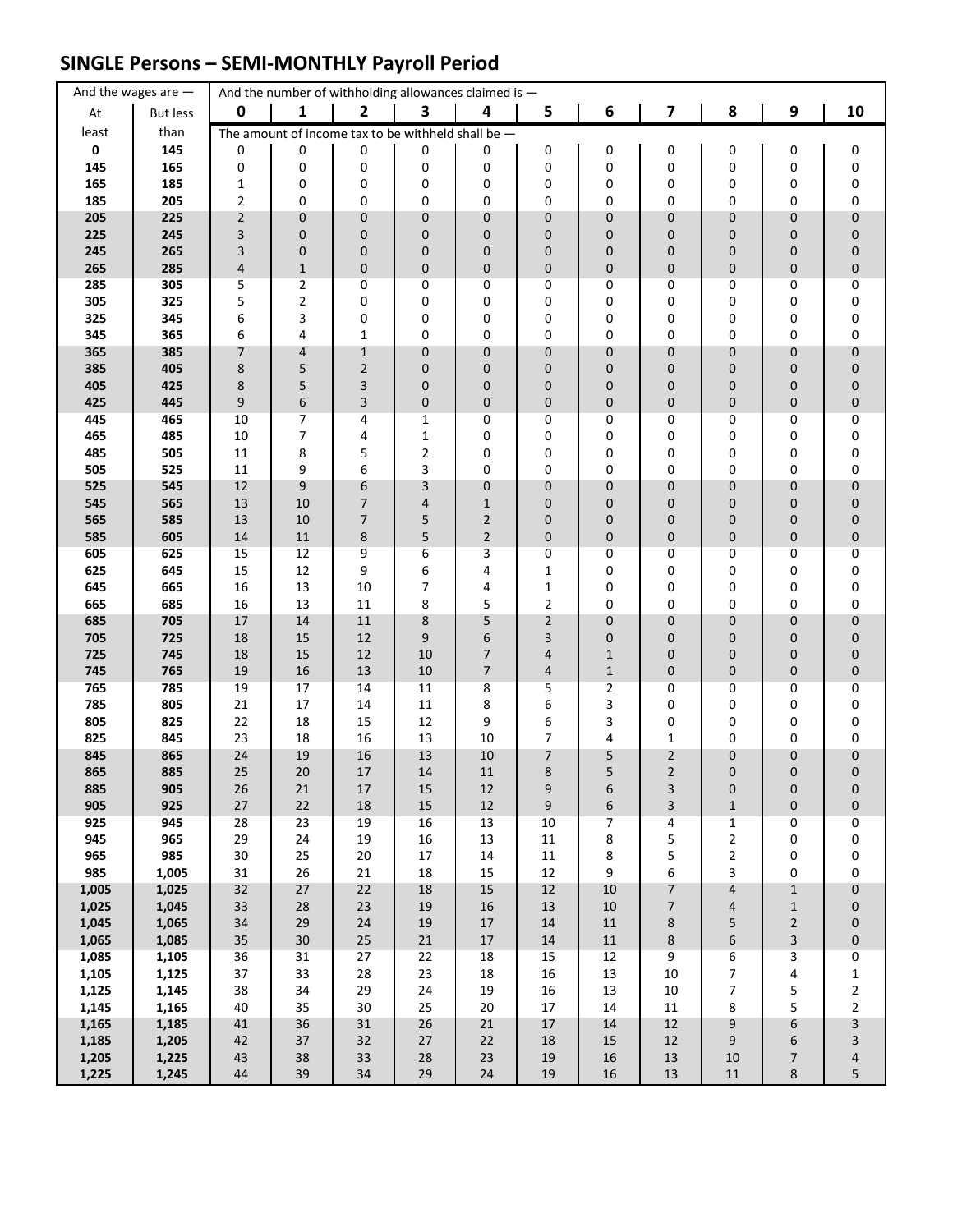## **SINGLE Persons – SEMI-MONTHLY Payroll Period**

|                | And the wages are $-$                             |          |          | And the number of withholding allowances claimed is - |          |          |          |          |          |          |          |                |
|----------------|---------------------------------------------------|----------|----------|-------------------------------------------------------|----------|----------|----------|----------|----------|----------|----------|----------------|
| At             | But less                                          | 0        | 1        | $\overline{2}$                                        | 3        | 4        | 5        | 6        | 7        | 8        | 9        | 10             |
| least          | than                                              |          |          | The amount of income tax to be withheld shall be $-$  |          |          |          |          |          |          |          |                |
| 1,245          | 1,265                                             | 45       | 40       | 35                                                    | 30       | 25       | 20       | 17       | 14       | 11       | 8        |                |
| 1,265          | 1,285                                             | 46       | 41       | 36                                                    | 31       | 26       | 21       | 18       | 15       | 12       | 9        | $\frac{5}{6}$  |
| 1,285          | 1,305                                             | 47       | 42       | 37                                                    | 32       | 27       | 22       | 18       | 15       | 12       | 9        | $\overline{7}$ |
| 1,305          | 1,325                                             | 48       | 43       | 38                                                    | 33       | 28       | 23       | 19       | 16       | 13       | 10       | $\overline{7}$ |
| 1,325          | 1,345                                             | 49       | 44       | 39                                                    | 34       | 29       | 24       | 19       | 17       | 14       | 11       | $\bf 8$        |
| 1,345          | 1,365                                             | 50       | 45       | 40                                                    | 35       | 30       | 25       | $21\,$   | 17       | 14       | $11\,$   | 8              |
| 1,365          | 1,385                                             | 51       | 46       | 41                                                    | 36       | 31       | 26       | 22       | 18       | 15       | 12       | 9              |
| 1,385          | 1,405                                             | 52       | 47       | 42                                                    | 37       | 32       | 28       | 23       | 18       | 15       | 13       | 10             |
| 1,405          | 1,425                                             | 53       | 48       | 43                                                    | 38       | 33       | 29       | 24       | 19       | 16       | 13       | 10             |
| 1,425          | 1,445                                             | 54       | 49       | 44                                                    | 39       | 35       | 30       | 25       | 20       | 17       | 14       | $11\,$         |
| 1,445          | 1,465                                             | 56       | 50       | 45                                                    | 41       | 36       | 31       | 26       | 21       | 17       | 14       | 12             |
| 1,465          | 1,485                                             | 57       | 51       | 46                                                    | 42       | 37       | 32       | 27       | 22       | 18       | 15       | 12             |
| 1,485          | 1,505                                             | 58       | 52       | 48                                                    | 43       | 38       | 33       | 28       | 23       | 19       | 16       | 13             |
| 1,505          | 1,525                                             | 59       | 54       | 49                                                    | 44       | 39       | 34       | 29       | 24       | 19       | 16       | 13             |
| 1,525          | 1,545                                             | 60       | 55       | 50                                                    | 45       | 40       | 35       | 30       | 25       | 20       | 17       | 14             |
| 1,545          | 1,565                                             | 61<br>62 | 56<br>57 | 51<br>52                                              | 46<br>47 | 41       | 36<br>37 | 31<br>32 | 26<br>27 | 21<br>22 | 18       | 15<br>15       |
| 1,565<br>1,585 | 1,585<br>1,605                                    | 64       | 58       | 53                                                    | 48       | 42<br>43 | 38       | 33       | 28       | 23       | 18<br>19 | 16             |
| 1,605          | 1,625                                             | 65       | 59       | 54                                                    | 49       | 44       | 39       | 34       | 29       | 24       | 19       | 16             |
| 1,625          | 1,645                                             | 66       | 60       | 55                                                    | 50       | 45       | 40       | 35       | 30       | 25       | 20       | 17             |
| 1,645          | 1,665                                             | 67       | 62       | 56                                                    | 51       | 46       | 41       | 36       | 31       | 26       | 21       | 18             |
| 1,665          | 1,685                                             | 68       | 63       | 57                                                    | 52       | 47       | 42       | 37       | 32       | 27       | 23       | 18             |
| 1,685          | 1,705                                             | 69       | 64       | 59                                                    | 53       | 48       | 43       | 38       | 33       | 29       | 24       | 19             |
| 1,705          | 1,725                                             | $70\,$   | 65       | 60                                                    | 54       | 49       | 44       | 39       | 34       | 30       | 25       | $20\,$         |
| 1,725          | 1,745                                             | 72       | 66       | 61                                                    | 55       | 50       | 45       | 40       | 36       | 31       | 26       | 21             |
| 1,745          | 1,765                                             | 73       | 67       | 62                                                    | 57       | 51       | 46       | 42       | 37       | 32       | 27       | 22             |
| 1,765          | 1,785                                             | 74       | 68       | 63                                                    | 58       | 52       | 47       | 43       | 38       | 33       | 28       | 23             |
| 1,785          | 1,805                                             | 75       | 70       | 64                                                    | 59       | 54       | 49       | 44       | 39       | 34       | 29       | 24             |
| 1,805          | 1,825                                             | 76       | 71       | 65                                                    | 60       | 55       | 50       | 45       | 40       | 35       | 30       | 25             |
| 1,825          | 1,845                                             | $77\,$   | 72       | 67                                                    | 61       | 56       | 51       | 46       | 41       | 36       | 31       | 26             |
| 1,845          | 1,865                                             | 78       | 73       | 68                                                    | 62       | 57       | 52       | 47       | 42       | 37       | 32       | 27             |
| 1,865          | 1,885                                             | 79       | 74       | 69                                                    | 63       | 58       | 53       | 48       | 43       | 38       | 33       | 28             |
| 1,885          | 1,905                                             | 81       | 75       | 70                                                    | 65       | 59       | 54       | 49       | 44       | 39       | 34       | 29             |
| 1,905          | 1,925                                             | 82       | 76       | $71\,$                                                | 66       | 60       | 55       | 50       | 45       | 40       | 35       | 30             |
| 1,925          | 1,945                                             | 83       | 78       | 72                                                    | 67       | 62       | 56       | 51       | 46       | 41       | 36       | 31             |
| 1,945          | 1,965                                             | 84       | 79       | 73                                                    | 68       | 63       | 57       | 52       | 47       | 42       | 37       | 32             |
| 1,965          | 1,985                                             | 85       | 80       | 75                                                    | 69       | 64       | 58       | 53       | 48       | 43<br>44 | 38       | 33             |
| 1,985<br>2,005 | 2,005<br>2,025                                    | 86<br>87 | 81<br>82 | 76<br>$77$                                            | 70<br>71 | 65<br>66 | 60<br>61 | 54<br>55 | 49<br>50 | 45       | 39<br>40 | 34<br>35       |
| 2,025          | 2,045                                             | 89       | 83       | 78                                                    | 73       | 67       | 62       | 57       | 51       | 46       | 41       | 37             |
| 2,045          | 2,065                                             | 90       | 84       | 79                                                    | 74       | 68       | 63       | 58       | 52       | 47       | 42       | 38             |
| 2,065          | 2,085                                             | 91       | 86       | 80                                                    | 75       | 70       | 64       | 59       | 53       | 48       | 44       | 39             |
| 2,085          | 2,105                                             | 92       | 87       | 81                                                    | 76       | 71       | 65       | 60       | 55       | 50       | 45       | 40             |
| 2,105          | 2,125                                             | 93       | 88       | 82                                                    | 77       | 72       | 66       | 61       | 56       | 51       | 46       | 41             |
| 2,125          | 2,145                                             | 94       | 89       | 84                                                    | 78       | 73       | 68       | 62       | 57       | 52       | 47       | 42             |
| 2,145          | 2,165                                             | 95       | 90       | 85                                                    | 79       | 74       | 69       | 63       | 58       | 53       | 48       | 43             |
| 2,165          | 2,185                                             | 97       | 91       | 86                                                    | 81       | 75       | $70\,$   | 65       | 59       | 54       | 49       | 44             |
| 2,185          | 2,205                                             | 98       | 92       | 87                                                    | 82       | 76       | $71\,$   | 66       | 60       | 55       | 50       | 45             |
|                | \$2,205 and over Use Table 3(a) for Single person |          |          |                                                       |          |          |          |          |          |          |          |                |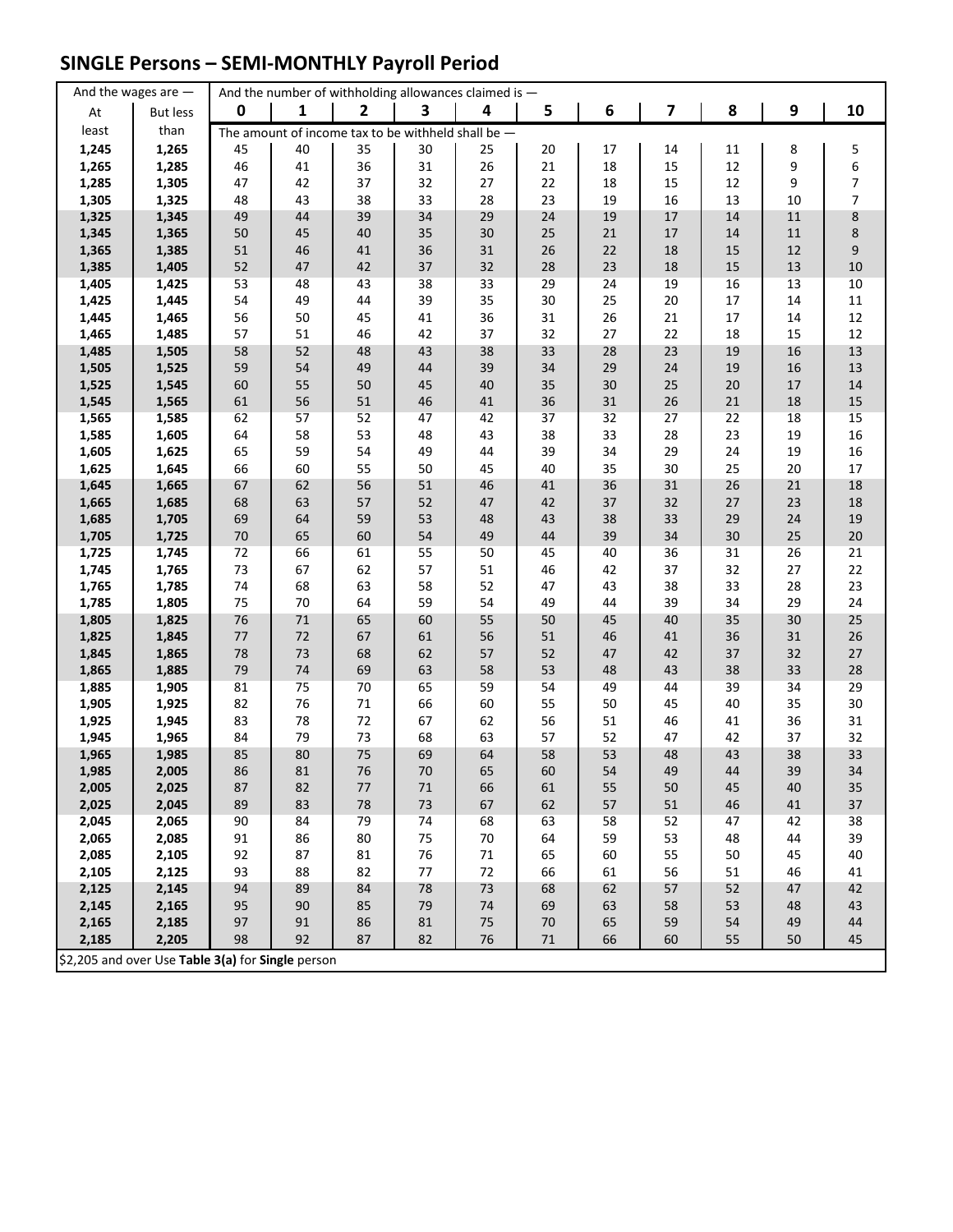### **MARRIED Persons – SEMI-MONTHLY Payroll Period**

|                | And the wages are $-$ |                     |              | And the number of withholding allowances claimed is - |                |              |                  |                         |                  |                     |                  |                  |
|----------------|-----------------------|---------------------|--------------|-------------------------------------------------------|----------------|--------------|------------------|-------------------------|------------------|---------------------|------------------|------------------|
| At             | <b>But less</b>       | 0                   | 1            | $\overline{\mathbf{2}}$                               | 3              | 4            | 5                | 6                       | 7                | 8                   | $\boldsymbol{9}$ | 10               |
| least          | than                  |                     |              | The amount of income tax to be withheld shall be $-$  |                |              |                  |                         |                  |                     |                  |                  |
| $\mathbf 0$    | 130                   | 0                   | 0            | 0                                                     | 0              | 0            | 0                | 0                       | 0                | 0                   | 0                | 0                |
| 130            | 170                   | 0                   | 0            | 0                                                     | 0              | 0            | 0                | 0                       | 0                | 0                   | 0                | 0                |
| 170<br>210     | 210<br>250            | 0<br>0              | 0<br>0       | 0<br>0                                                | 0<br>0         | 0<br>0       | 0<br>0           | 0<br>0                  | 0<br>0           | 0<br>0              | 0<br>0           | 0<br>0           |
| 250            | 290                   | $\mathbf 0$         | $\pmb{0}$    | 0                                                     | $\mathbf 0$    | 0            | 0                | 0                       | 0                | 0                   | 0                | 0                |
| 290            | 330                   | 0                   | $\pmb{0}$    | $\mathbf 0$                                           | 0              | 0            | 0                | 0                       | 0                | 0                   | 0                | 0                |
| 330            | 370                   | 0                   | $\pmb{0}$    | 0                                                     | 0              | 0            | 0                | 0                       | 0                | 0                   | 0                | 0                |
| 370            | 410                   | $\mathbf 2$         | $\pmb{0}$    | $\pmb{0}$                                             | 0              | 0            | 0                | 0                       | 0                | 0                   | 0                | $\mathbf 0$      |
| 410            | 450                   | 3                   | 0            | 0                                                     | 0              | 0            | 0                | 0                       | 0                | 0                   | 0                | 0                |
| 450            | 490                   | 4                   | $\mathbf 1$  | 0                                                     | 0              | 0            | 0                | 0                       | 0                | 0                   | 0                | 0                |
| 490<br>530     | 530<br>570            | 5<br>$\overline{7}$ | 3<br>4       | 0<br>$\mathbf{1}$                                     | 0<br>0         | 0<br>0       | 0<br>0           | 0<br>0                  | 0<br>0           | 0<br>0              | 0<br>0           | 0<br>$\pmb{0}$   |
| 570            | 610                   | 8                   | 5            | $\mathbf 2$                                           | 0              | 0            | 0                | 0                       | 0                | 0                   | $\pmb{0}$        | $\pmb{0}$        |
| 610            | 650                   | 9                   | 6            | 3                                                     | 0              | 0            | 0                | 0                       | 0                | 0                   | 0                | 0                |
| 650            | 690                   | 10                  | 8            | 5                                                     | $\overline{2}$ | 0            | 0                | 0                       | 0                | 0                   | 0                | 0                |
| 690            | 730                   | 12                  | 9            | 6                                                     | 3              | 0            | 0                | 0                       | 0                | 0                   | $\mathbf 0$      | 0                |
| 730            | 770                   | 13                  | 10           | 7                                                     | 4              | 1            | 0                | 0                       | 0                | 0                   | 0                | 0                |
| 770<br>810     | 810<br>850            | 14<br>15            | 11<br>13     | 8<br>10                                               | 5<br>7         | 3            | 0                | 0                       | 0                | 0                   | 0                | 0                |
| 850            | 890                   | 17                  | 14           | 11                                                    | 8              | 4<br>5       | $\mathbf 1$<br>2 | 0<br>0                  | 0<br>0           | 0<br>0              | 0<br>0           | 0<br>0           |
| 890            | 930                   | 18                  | 15           | 12                                                    | 9              | 6            | 3                | 0                       | 0                | $\mathbf{0}$        | $\mathbf 0$      | 0                |
| 930            | 970                   | 19                  | 16           | 13                                                    | 10             | 8            | 5                | 2                       | 0                | 0                   | $\pmb{0}$        | 0                |
| 970            | 1,010                 | 20                  | 17           | 15                                                    | 12             | 9            | 6                | 3                       | 0                | 0                   | 0                | 0                |
| 1,010          | 1,050                 | 22                  | 19           | 16                                                    | 13             | 10           | 7                | $\overline{\mathbf{4}}$ | $1\,$            | 0                   | $\mathbf 0$      | $\pmb{0}$        |
| 1,050          | 1,090                 | 23                  | 20           | 17                                                    | 14             | 11           | 8                | 5                       | 3                | 0                   | 0                | 0                |
| 1,090<br>1,130 | 1,130<br>1,170        | 24<br>25            | 21<br>22     | 18<br>20                                              | 15<br>17       | 12<br>14     | 10<br>11         | 7<br>8                  | 4<br>5           | 1<br>$\overline{2}$ | 0<br>0           | 0<br>0           |
| 1,170          | 1,210                 | 27                  | 24           | 21                                                    | 18             | 15           | 12               | 9                       | 6                | 3                   | 0                | 0                |
| 1,210          | 1,250                 | 28                  | 25           | 22                                                    | 19             | 16           | 13               | 10                      | $\overline{7}$   | 5                   | $\overline{2}$   | 0                |
| 1,250          | 1,290                 | 29                  | 26           | 23                                                    | 20             | 17           | 15               | 12                      | 9                | 6                   | 3                | 0                |
| 1,290          | 1,330                 | 30                  | $27$         | 24                                                    | 22             | 19           | 16               | 13                      | 10               | 7                   | 4                | $\mathbf 1$      |
| 1,330          | 1,370                 | 32                  | 29           | 26                                                    | 23             | 20           | 17               | 14                      | 11               | 8                   | 5                | $\overline{2}$   |
| 1,370<br>1,410 | 1,410<br>1,450        | 33<br>34            | 30<br>31     | 27<br>28                                              | 24<br>25       | 21<br>22     | 18<br>19         | 15<br>17                | 12<br>14         | 10<br>11            | 7<br>8           | 4<br>5           |
| 1,450          | 1,490                 | 35                  | 32           | 29                                                    | 27             | 24           | 21               | 18                      | 15               | 12                  | 9                | 6                |
| 1,490          | 1,530                 | 36                  | 34           | 31                                                    | 28             | 25           | 22               | 19                      | 16               | 13                  | 10               | 7                |
| 1,530          | 1,570                 | 38                  | 35           | 32                                                    | 29             | 26           | 23               | 20                      | 17               | 14                  | 12               | 9                |
| 1,570          | 1,610                 | 39                  | 36           | 33                                                    | 30             | 27           | 24               | 22                      | 19               | 16                  | 13               | 10               |
| 1,610          | 1,650                 | 41                  | 37           | 34                                                    | 31             | 29           | 26               | 23                      | 20               | 17                  | 14               | 11               |
| 1,650<br>1,690 | 1,690<br>1,730        | 43<br>45            | 39<br>40     | 36<br>37                                              | 33<br>34       | 30<br>31     | 27<br>28         | 24<br>25                | $21\,$<br>22     | $18\,$<br>19        | 15<br>17         | $12\,$<br>14     |
| 1,730          | 1,770                 | 48                  | 43           | 38                                                    | 35             | 32           | 29               | 26                      | 24               | 21                  | 18               | 15               |
| 1,770          | 1,810                 | 50                  | 45           | 39                                                    | 36             | 34           | 31               | 28                      | 25               | 22                  | 19               | $16\,$           |
| 1,810          | 1,850                 | 52                  | 47           | 42                                                    | 38             | 35           | 32               | 29                      | 26               | 23                  | 20               | $17\,$           |
| 1,850          | 1,890                 | 54                  | 49           | 44                                                    | 39             | 36           | 33               | 30                      | $27\,$           | 24                  | $21\,$           | $19\,$           |
| 1,890          | 1,930                 | 56                  | 51           | 46                                                    | 41             | 37           | 34               | 31                      | 29               | 26                  | 23               | $20\,$           |
| 1,930<br>1,970 | 1,970<br>2,010        | 58<br>60            | 53<br>55     | 48<br>50                                              | 43<br>45       | 39<br>$40\,$ | 36<br>37         | 33<br>34                | $30\,$<br>$31\,$ | $27\,$<br>28        | 24<br>25         | $21\,$<br>$22\,$ |
| 2,010          | 2,050                 | 62                  | 57           | 52                                                    | 47             | 43           | 38               | 35                      | 32               | 29                  | 26               | 24               |
| 2,050          | 2,090                 | 64                  | 59           | 54                                                    | 50             | 45           | 39               | 36                      | 34               | 31                  | 28               | 25               |
| 2,090          | 2,130                 | 66                  | 61           | 57                                                    | 52             | 47           | 42               | 38                      | 35               | 32                  | 29               | 26               |
| 2,130          | 2,170                 | 69                  | 64           | 59                                                    | 54             | 49           | 44               | 39                      | 36               | 33                  | 30               | $27\,$           |
| 2,170          | 2,210                 | $71\,$              | 66           | 61                                                    | 56             | 51           | 46               | 41                      | 37               | 34                  | 31               | 29               |
| 2,210<br>2,250 | 2,250<br>2,290        | 73<br>$75\,$        | 68<br>$70\,$ | 63<br>65                                              | 58<br>60       | 53<br>55     | 48<br>50         | 43<br>45                | 38<br>$40\,$     | 36<br>37            | 33<br>34         | 30<br>31         |
| 2,290          | 2,330                 | $77 \,$             | $72\,$       | 67                                                    | 62             | 57           | 52               | 47                      | 42               | 38                  | 35               | 32               |
|                |                       |                     |              |                                                       |                |              |                  |                         |                  |                     |                  |                  |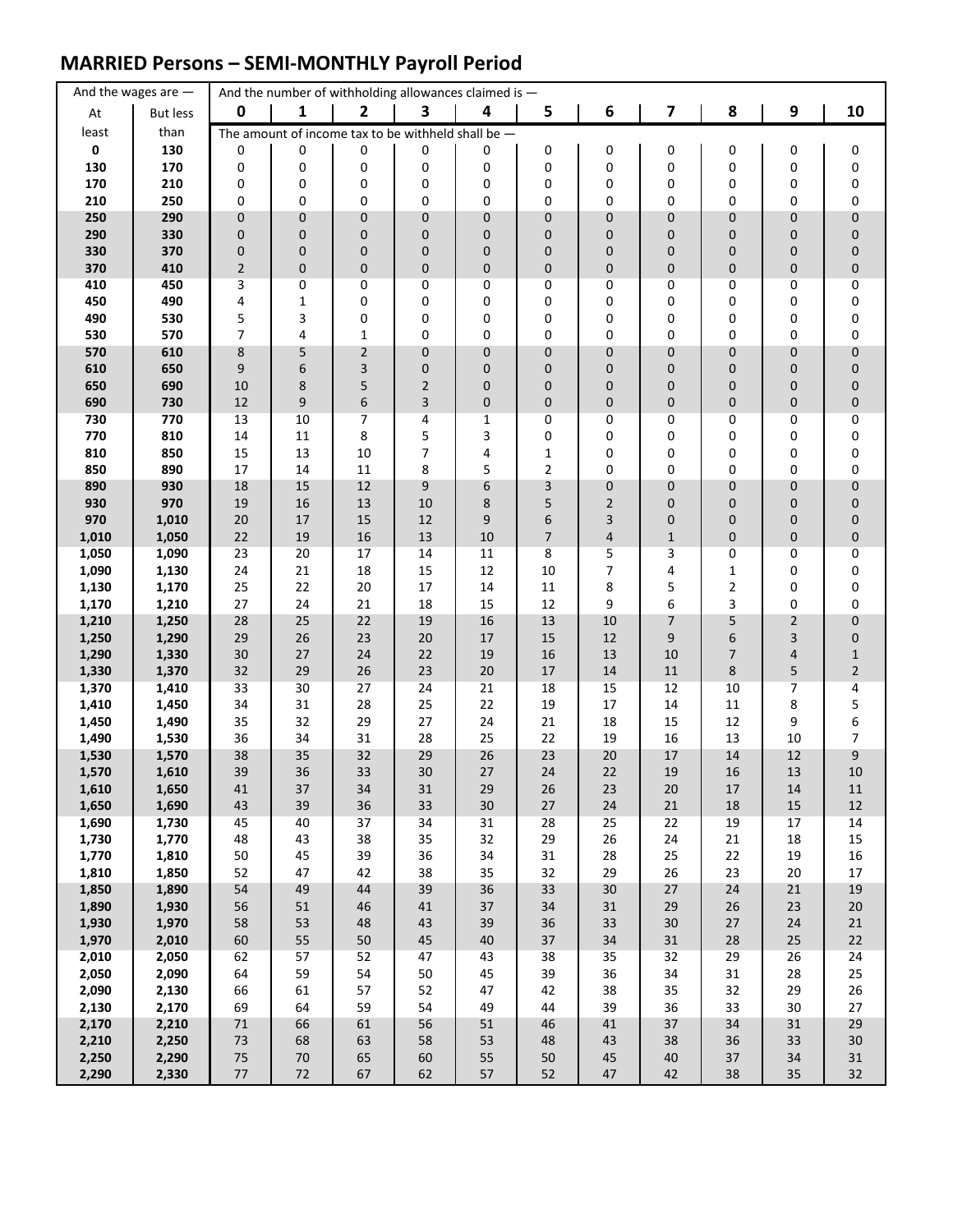## **MARRIED Persons – SEMI-MONTHLY Payroll Period**

|                | And the wages are $-$                              |             |            |                | And the number of withholding allowances claimed is $-$ |            |            |            |            |            |            |          |
|----------------|----------------------------------------------------|-------------|------------|----------------|---------------------------------------------------------|------------|------------|------------|------------|------------|------------|----------|
| At             | <b>But less</b>                                    | $\mathbf 0$ | 1          | $\overline{2}$ | 3                                                       | 4          | 5          | 6          | 7          | 8          | 9          | 10       |
| least          | than                                               |             |            |                | The amount of income tax to be withheld shall be $-$    |            |            |            |            |            |            |          |
| 2,330          | 2,370                                              | 79          | 74         | 69             | 64                                                      | 59         | 54         | 49         | 45         | 39         | 36         | 33       |
| 2,370          | 2,410                                              | 81          | 76         | 71             | 66                                                      | 61         | 57         | 52         | 47         | 42         | 38         | 35       |
| 2,410          | 2,450                                              | 83          | 78         | 73             | 68                                                      | 64         | 59         | 54         | 49         | 44         | 39         | 36       |
| 2,450          | 2,490                                              | 85          | 80         | 75             | 71                                                      | 66         | 61         | 56         | 51         | 46         | 41         | 37       |
| 2,490          | 2,530                                              | 87          | 82         | 78             | 73                                                      | 68         | 63         | 58         | 53         | 48         | 43         | 38       |
| 2,530          | 2,570                                              | $90\,$      | 85         | 80             | 75                                                      | 70         | 65         | 60         | 55         | 50         | 45         | 40       |
| 2,570          | 2,610                                              | 92          | 87         | 82             | $77 \,$                                                 | 72         | 67         | 62         | 57         | 52         | 47         | 42       |
| 2,610          | 2,650                                              | 94          | 89         | 84             | 79                                                      | $74\,$     | 69         | 64         | 59         | 54         | 49         | 44       |
| 2,650          | 2,690                                              | 96          | 91         | 86             | 81                                                      | 76         | 71         | 66         | 61         | 56         | 52         | 47       |
| 2,690          | 2,730                                              | 98          | 93         | 88             | 83                                                      | 78         | 73         | 68         | 63         | 59         | 54         | 49       |
| 2,730          | 2,770<br>2,810                                     | 100<br>102  | 95<br>97   | 90<br>92       | 85<br>87                                                | 80<br>82   | 75<br>78   | 70<br>73   | 66<br>68   | 61<br>63   | 56         | 51<br>53 |
| 2,770<br>2,810 | 2,850                                              | 104         | 99         | 94             | 89                                                      | 85         | 80         | 75         | $70\,$     | 65         | 58<br>60   | 55       |
| 2,850          | 2,890                                              | 106         | 101        | 96             | 92                                                      | 87         | 82         | $77$       | 72         | 67         | 62         | 57       |
| 2,890          | 2,930                                              | 109         | 103        | 99             | 94                                                      | 89         | 84         | 79         | 74         | 69         | 64         | 59       |
| 2,930          | 2,970                                              | 111         | 106        | 101            | 96                                                      | 91         | 86         | 81         | 76         | 71         | 66         | 61       |
| 2,970          | 3,010                                              | 113         | 108        | 103            | 98                                                      | 93         | 88         | 83         | 78         | 73         | 68         | 63       |
| 3,010          | 3,050                                              | 116         | 110        | 105            | 100                                                     | 95         | 90         | 85         | 80         | 75         | 70         | 65       |
| 3,050          | 3,090                                              | 118         | 113        | 107            | 102                                                     | 97         | 92         | 87         | 82         | 77         | 73         | 68       |
| 3,090          | 3,130                                              | 120         | 115        | 109            | 104                                                     | 99         | 94         | 89         | 84         | 80         | 75         | 70       |
| 3,130          | 3,170                                              | 122         | 117        | 112            | 106                                                     | 101        | 96         | 91         | 87         | 82         | 77         | 72       |
| 3,170          | 3,210                                              | 125         | 119        | 114            | 109                                                     | 103        | 99         | 94         | 89         | 84         | 79         | 74       |
| 3,210          | 3,250                                              | 127         | 122        | 116            | 111                                                     | 106        | 101        | 96         | 91         | 86         | 81         | 76       |
| 3,250          | 3,290                                              | 129         | 124        | 119            | 113                                                     | 108        | 103        | 98         | 93         | 88         | 83         | 78       |
| 3,290          | 3,330                                              | 132         | 126        | 121            | 116                                                     | 110        | 105        | 100        | 95         | 90         | 85         | 80       |
| 3,330          | 3,370                                              | 134         | 129        | 123            | 118                                                     | 112        | 107        | 102        | 97         | 92         | 87         | 82       |
| 3,370          | 3,410                                              | 136         | 131        | 125            | 120                                                     | 115        | 109        | 104        | 99         | 94         | 89         | 84       |
| 3,410          | 3,450                                              | 138         | 133        | 128            | 122                                                     | 117        | 112        | 106        | 101        | 96         | 91         | 86       |
| 3,450          | 3,490                                              | 141         | 135        | 130            | 125                                                     | 119        | 114        | 109        | 103        | 98         | 94         | 89       |
| 3,490          | 3,530                                              | 143         | 138        | 132            | 127                                                     | 122        | 116        | 111        | 106        | 101        | 96         | 91       |
| 3,530          | 3,570                                              | 145         | 140        | 135            | 129                                                     | 124        | 119        | 113        | 108        | 103        | 98         | 93       |
| 3,570          | 3,610                                              | 148         | 142        | 137            | 131                                                     | 126        | 121        | 115        | 110        | 105        | 100        | 95       |
| 3,610          | 3,650                                              | 150         | 144<br>147 | 139            | 134                                                     | 128        | 123        | 118<br>120 | 112        | 107<br>109 | 102        | 97<br>99 |
| 3,650<br>3,690 | 3,690<br>3,730                                     | 152<br>154  | 149        | 141<br>144     | 136<br>138                                              | 131<br>133 | 125<br>128 | 122        | 115<br>117 | 112        | 104<br>106 | 101      |
| 3,730          | 3,770                                              | 157         | 151        | 146            | 141                                                     | 135        | 130        | 125        | 119        | 114        | 109        | 103      |
| 3,770          | 3,810                                              | 159         | 154        | 148            | 143                                                     | 138        | 132        | 127        | 122        | 116        | 111        | 105      |
| 3,810          | 3,850                                              | 161         | 156        | 151            | 145                                                     | 140        | 134        | 129        | 124        | 118        | 113        | 108      |
| 3,850          | 3,890                                              | 163         | 158        | 153            | 147                                                     | 142        | 137        | 131        | 126        | 121        | 115        | 110      |
| 3,890          | 3,930                                              | 166         | 160        | 155            | 150                                                     | 144        | 139        | 134        | 128        | 123        | 118        | 112      |
| 3,930          | 3,970                                              | 168         | 163        | 157            | 152                                                     | 147        | 141        | 136        | 131        | 125        | 120        | 115      |
| 3,970          | 4,010                                              | 170         | 165        | 160            | 154                                                     | 149        | 144        | 138        | 133        | 128        | 122        | 117      |
| 4,010          | 4,050                                              | 173         | 167        | 162            | 157                                                     | 151        | 146        | 141        | 135        | 130        | 125        | 119      |
| 4,050          | 4,090                                              | 175         | 170        | 164            | 159                                                     | 154        | 148        | 143        | 137        | 132        | 127        | 121      |
| 4,090          | 4,130                                              | 177         | 172        | 166            | 161                                                     | 156        | 150        | 145        | 140        | 134        | 129        | 124      |
| 4,130          | 4,170                                              | 179         | 174        | 169            | 163                                                     | 158        | 153        | 147        | 142        | 137        | 131        | 126      |
| 4,170          | 4,210                                              | 182         | 176        | 171            | 166                                                     | 160        | 155        | 150        | 144        | 139        | 134        | 128      |
| 4,210          | 4,250                                              | 184         | 179        | 173            | 168                                                     | 163        | 157        | 152        | 147        | 141        | 136        | 131      |
|                | \$4,250 and over Use Table 3(b) for Married person |             |            |                |                                                         |            |            |            |            |            |            |          |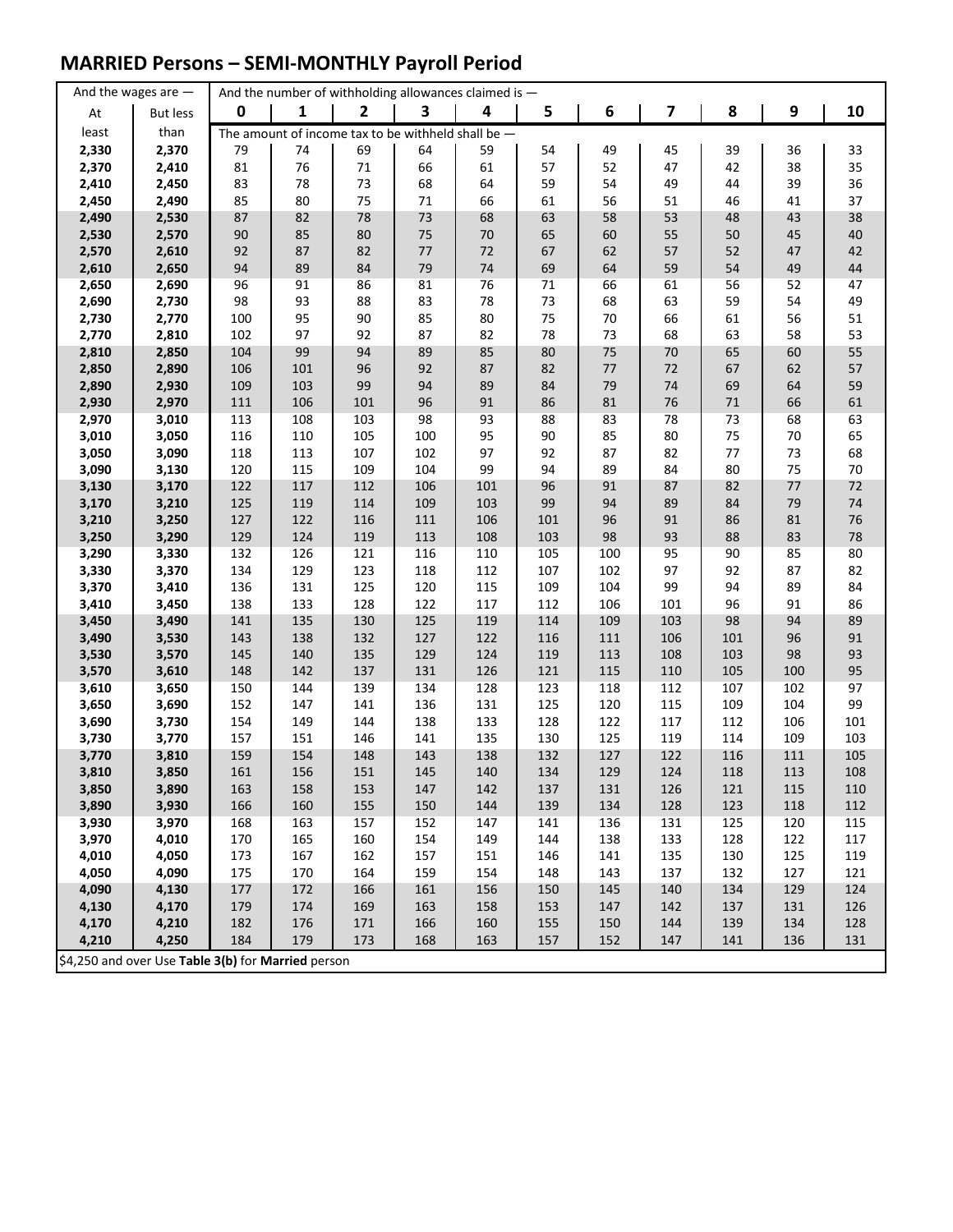### **SINGLE Persons – MONTHLY Payroll Period**

|                | And the wages are $-$ |             |                  | And the number of withholding allowances claimed is - |                  |                  |             |              |          |          |                  |                        |
|----------------|-----------------------|-------------|------------------|-------------------------------------------------------|------------------|------------------|-------------|--------------|----------|----------|------------------|------------------------|
| At             | But less              | $\mathbf 0$ | 1                | $\overline{\mathbf{2}}$                               | 3                | 4                | 5           | 6            | 7        | 8        | $\boldsymbol{9}$ | 10                     |
| least          | than                  |             |                  | The amount of income tax to be withheld shall be -    |                  |                  |             |              |          |          |                  |                        |
| $\mathbf 0$    | 270                   | 0           | 0                | 0                                                     | 0                | 0                | 0           | 0            | 0        | 0        | 0                | 0                      |
| 270            | 330                   | 0           | 0                | 0                                                     | 0                | 0                | 0           | 0            | 0        | 0        | 0                | 0                      |
| 330            | 390                   | 2           | 0                | 0                                                     | 0                | 0                | 0           | 0            | 0        | 0        | 0                | $\pmb{0}$              |
| 390<br>450     | 450<br>510            | 4<br>6      | 0<br>$\pmb{0}$   | 0<br>$\mathbf 0$                                      | 0<br>$\mathbf 0$ | 0<br>$\mathbf 0$ | 0<br>0      | 0<br>0       | 0<br>0   | 0<br>0   | 0<br>0           | $\pmb{0}$<br>$\pmb{0}$ |
| 510            | 570                   | 8           | $\mathbf 2$      | $\mathbf 0$                                           | 0                | $\mathbf 0$      | 0           | 0            | 0        | 0        | 0                | $\pmb{0}$              |
| 570            | 630                   | 10          | 4                | $\mathbf 0$                                           | $\mathbf 0$      | $\mathbf 0$      | 0           | 0            | 0        | 0        | 0                | $\pmb{0}$              |
| 630            | 690                   | $11\,$      | $\boldsymbol{6}$ | $\pmb{0}$                                             | $\mathbf 0$      | $\pmb{0}$        | 0           | 0            | 0        | 0        | 0                | $\pmb{0}$              |
| 690            | 750                   | 13          | 7                | 2                                                     | 0                | 0                | 0           | 0            | 0        | 0        | 0                | 0                      |
| 750            | 810                   | 15          | 9                | 4                                                     | 0                | 0                | 0           | 0            | 0        | 0        | 0                | $\pmb{0}$              |
| 810            | 870                   | 17          | 11               | 5                                                     | 0                | 0                | 0           | 0            | 0        | 0        | 0                | 0                      |
| 870            | 930<br>990            | 19<br>21    | 13<br>15         | $\overline{7}$                                        | $\mathbf{1}$     | 0                | 0           | 0            | 0        | 0<br>0   | 0                | 0                      |
| 930<br>990     | 1,050                 | 23          | $17\,$           | $\boldsymbol{9}$<br>11                                | 3<br>5           | $\pmb{0}$<br>0   | 0<br>0      | 0<br>0       | 0<br>0   | 0        | 0<br>0           | $\pmb{0}$<br>$\pmb{0}$ |
| 1,050          | 1,110                 | 24          | 19               | 13                                                    | $\overline{7}$   | $\mathbf{1}$     | 0           | 0            | 0        | 0        | 0                | $\pmb{0}$              |
| 1,110          | 1,170                 | 26          | 20               | 15                                                    | 9                | 3                | 0           | 0            | 0        | 0        | 0                | $\pmb{0}$              |
| 1,170          | 1,230                 | 28          | 22               | 17                                                    | 11               | 5                | 0           | 0            | 0        | 0        | 0                | 0                      |
| 1,230          | 1,290                 | 30          | 24               | 18                                                    | 13               | 7                | $\mathbf 1$ | 0            | 0        | 0        | 0                | $\pmb{0}$              |
| 1,290          | 1,350                 | 32          | 26               | 20                                                    | 14               | 9                | 3           | 0            | 0        | 0        | 0                | $\pmb{0}$              |
| 1,350          | 1,410                 | 34<br>36    | 28               | 22<br>24                                              | 16               | 10               | 5           | 0            | 0        | 0        | 0                | 0                      |
| 1,410<br>1,470 | 1,470<br>1,530        | 37          | 30<br>32         | 26                                                    | 18<br>20         | 12<br>14         | 7<br>8      | 0<br>3       | 0<br>0   | 0<br>0   | 0<br>0           | $\pmb{0}$<br>$\pmb{0}$ |
| 1,530          | 1,590                 | 39          | 33               | 28                                                    | 22               | 16               | 10          | 4            | 0        | 0        | 0                | $\pmb{0}$              |
| 1,590          | 1,650                 | 43          | 35               | 30                                                    | 24               | 18               | 12          | 6            | 0        | 0        | 0                | $\pmb{0}$              |
| 1,650          | 1,710                 | 46          | 37               | 31                                                    | 26               | 20               | 14          | 8            | 2        | 0        | 0                | 0                      |
| 1,710          | 1,770                 | 49          | 39               | 33                                                    | 27               | 22               | 16          | 10           | 4        | 0        | 0                | 0                      |
| 1,770          | 1,830                 | 52          | 42               | 35                                                    | 29               | 23               | 18          | 12           | 6        | 0        | 0                | 0                      |
| 1,830          | 1,890                 | 55          | 46               | 37                                                    | 31               | 25               | 20          | 14           | 8        | 2        | 0                | 0                      |
| 1,890<br>1,950 | 1,950<br>2,010        | 59<br>62    | 49<br>52         | 39<br>42                                              | 33<br>35         | 27<br>29         | 21<br>23    | 16<br>17     | 10<br>12 | 4<br>6   | 0<br>0           | $\pmb{0}$<br>$\pmb{0}$ |
| 2,010          | 2,070                 | 65          | 55               | 45                                                    | 37               | 31               | 25          | 19           | 14       | 8        | $\overline{2}$   | $\pmb{0}$              |
| 2,070          | 2,130                 | 68          | 58               | 48                                                    | 39               | 33               | 27          | 21           | 15       | 10       | 4                | $\pmb{0}$              |
| 2,130          | 2,190                 | 71          | 61               | 52                                                    | 42               | 35               | 29          | 23           | 17       | 11       | 6                | $\pmb{0}$              |
| 2,190          | 2,250                 | 74          | 65               | 55                                                    | 45               | 37               | 31          | 25           | 19       | 13       | 7                | $\mathbf 2$            |
| 2,250          | 2,310                 | 77          | 68               | 58                                                    | 48               | 38               | 33          | 27           | 21       | 15       | 9                | 4                      |
| 2,310<br>2,370 | 2,370<br>2,430        | 81<br>84    | 71<br>74         | 61<br>64                                              | 51<br>54         | 41<br>44         | 34<br>36    | 29<br>30     | 23<br>25 | 17<br>19 | 11<br>13         | 5<br>7                 |
| 2,430          | 2,490                 | 87          | 77               | 67                                                    | 57               | 48               | 38          | 32           | 27       | 21       | 15               | 9                      |
| 2,490          | 2,550                 | 90          | 80               | $70\,$                                                | 61               | 51               | 41          | 34           | 28       | 23       | 17               | 11                     |
| 2,550          | 2,610                 | 93          | 83               | $74\,$                                                | 64               | 54               | 44          | 36           | 30       | 24       | 19               | $13\,$                 |
| 2,610          | 2,670                 | 96          | 87               | 77                                                    | 67               | 57               | 47          | 38           | 32       | 26       | 20               | 15                     |
| 2,670          | 2,730                 | 100         | 90               | 80                                                    | $70\,$           | 60               | 50          | 40           | 34       | 28       | 22               | $17\,$                 |
| 2,730<br>2,790 | 2,790<br>2,850        | 103<br>106  | 93<br>96         | 83<br>86                                              | 73<br>76         | 63<br>66         | 53<br>57    | 44<br>47     | 36<br>38 | 30<br>32 | 24<br>26         | 18<br>20               |
| 2,850          | 2,910                 | 109         | 99               | 89                                                    | 79               | $70\,$           | 60          | 50           | 40       | 34       | 28               | 22                     |
| 2,910          | 2,970                 | 113         | 102              | 92                                                    | 83               | $73\,$           | 63          | 53           | 43       | 36       | 30               | 24                     |
| 2,970          | 3,030                 | 116         | 105              | 96                                                    | 86               | $76\,$           | 66          | 56           | 46       | 37       | 32               | 26                     |
| 3,030          | 3,090                 | 120         | 109              | 99                                                    | 89               | 79               | 69          | 59           | 50       | 39       | 33               | 28                     |
| 3,090          | 3,150                 | 123         | 112              | 102                                                   | 92               | 82               | 72          | 63           | 53       | 43       | 35               | 30                     |
| 3,150          | 3,210                 | 126         | 116              | 105                                                   | 95               | 85               | 76          | 66           | 56       | 46       | 37               | $31\,$                 |
| 3,210<br>3,270 | 3,270<br>3,330        | 130<br>133  | 119<br>123       | 109<br>112                                            | 98<br>102        | 89<br>92         | 79<br>82    | 69<br>$72\,$ | 59<br>62 | 49<br>52 | 39<br>42         | 33<br>35               |
| 3,330          | 3,390                 | 137         | 126              | 115                                                   | 105              | 95               | 85          | 75           | 65       | 55       | 46               | 37                     |
| 3,390          | 3,450                 | 140         | 129              | 119                                                   | 108              | 98               | 88          | 78           | 68       | 59       | 49               | 39                     |
| 3,450          | 3,510                 | 144         | 133              | 122                                                   | 112              | 101              | 91          | 81           | 72       | 62       | 52               | 42                     |
| 3,510          | 3,570                 | 147         | 136              | 126                                                   | 115              | 104              | 94          | 85           | 75       | 65       | 55               | 45                     |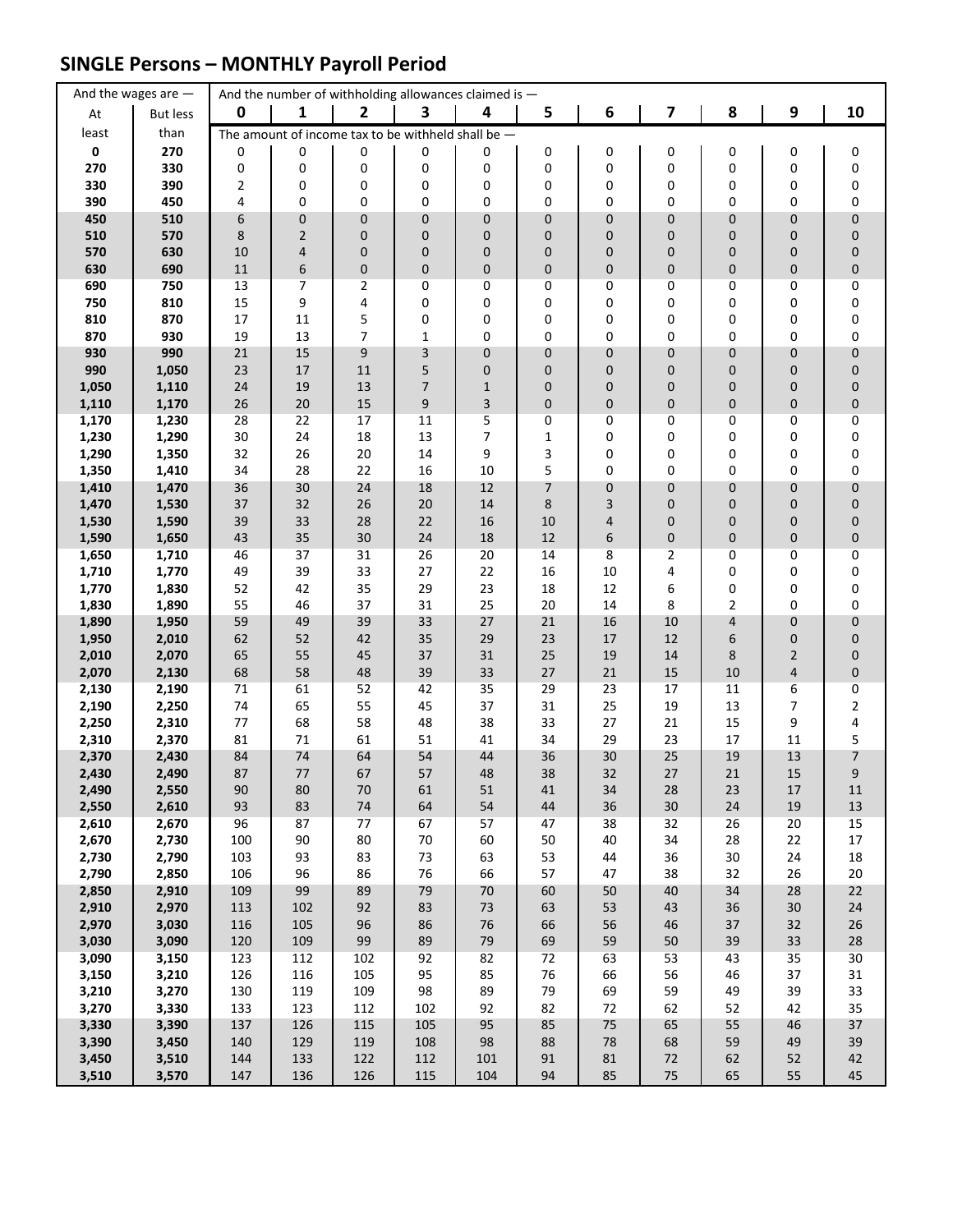## **SINGLE Persons – MONTHLY Payroll Period**

|                                                   | And the wages are $-$ |             | And the number of withholding allowances claimed is - |                |            |            |            |            |                         |            |            |            |
|---------------------------------------------------|-----------------------|-------------|-------------------------------------------------------|----------------|------------|------------|------------|------------|-------------------------|------------|------------|------------|
| At                                                | <b>But less</b>       | $\mathbf 0$ | 1                                                     | $\overline{2}$ | 3          | 4          | 5          | 6          | $\overline{\mathbf{z}}$ | 8          | 9          | 10         |
| least                                             | than                  |             | The amount of income tax to be withheld shall be $-$  |                |            |            |            |            |                         |            |            |            |
| 3,570                                             | 3,630                 | 150         | 140                                                   | 129            | 118        | 108        | 98         | 88         | 78                      | 68         | 58         | 48         |
| 3,630                                             | 3,690                 | 154         | 143                                                   | 132            | 122        | 111        | 101        | 91         | 81                      | $71\,$     | 61         | 52         |
| 3,690                                             | 3,750                 | 157         | 147                                                   | 136            | 125        | 115        | 104        | 94         | 84                      | 74         | 65         | 55         |
| 3,750                                             | 3,810                 | 161         | 150                                                   | 139            | 129        | 118        | 107        | 97         | 87                      | 77         | 68         | 58         |
| 3,810                                             | 3,870                 | 164         | 153                                                   | 143            | 132        | 121        | 111        | 100        | 90                      | 81         | 71         | 61         |
| 3,870                                             | 3,930                 | 168         | 157                                                   | 146            | 135        | 125        | 114        | 103        | 94                      | 84         | $74\,$     | 64         |
| 3,930                                             | 3,990                 | 171         | 160                                                   | 150            | 139        | 128        | 118        | 107        | 97                      | 87         | 77         | 67         |
| 3,990                                             | 4,050                 | 174         | 164                                                   | 153            | 142        | 132        | 121        | 110        | 100                     | 90         | 80         | $70\,$     |
| 4,050                                             | 4,110                 | 178         | 167                                                   | 156            | 146        | 135        | 124        | 114        | 103                     | 93         | 83         | 74         |
| 4,110                                             | 4,170                 | 181         | 171                                                   | 160            | 149        | 138        | 128        | 117        | 106                     | 96         | 87         | 77         |
| 4,170                                             | 4,230                 | 185         | 174                                                   | 163            | 153        | 142        | 131        | 121        | 110                     | 100        | 90         | 80         |
| 4,230                                             | 4,290                 | 188         | 177                                                   | 167            | 156        | 145        | 135        | 124        | 113                     | 103        | 93         | 83         |
| 4,290                                             | 4,350                 | 191         | 181                                                   | 170            | 159        | 149        | 138        | 127        | 117                     | 106        | 96         | 86         |
| 4,350                                             | 4,410                 | 195         | 184                                                   | 174            | 163        | 152        | 141        | 131        | 120                     | 109        | 99         | 89         |
| 4,410                                             | 4,470                 | 198         | 188                                                   | 177            | 166        | 156        | 145        | 134        | 123                     | 113        | 102        | 92         |
| 4,470                                             | 4,530                 | 202         | 191                                                   | 180            | 170        | 159        | 148        | 138        | 127                     | 116        | 105        | 96         |
| 4,530                                             | 4,590                 | 205         | 194                                                   | 184            | 173        | 162        | 152        | 141        | 130                     | 120        | 109        | 99         |
| 4,590                                             | 4,650                 | 209         | 198                                                   | 187            | 177        | 166        | 155        | 144        | 134                     | 123        | 112        | 102        |
| 4,650                                             | 4,710                 | 212         | 201                                                   | 191            | 180        | 169        | 159        | 148        | 137                     | 126        | 116        | 105        |
| 4,710                                             | 4,770                 | 215         | 205                                                   | 194            | 183        | 173        | 162        | 151        | 141                     | 130        | 119        | 109        |
| 4,770                                             | 4,830                 | 219         | 208                                                   | 197            | 187        | 176        | 165        | 155        | 144                     | 133        | 123        | 112        |
| 4,830                                             | 4,890                 | 222         | 212                                                   | 201            | 190        | 180        | 169        | 158        | 147                     | 137        | 126        | 115        |
| 4,890                                             | 4,950                 | 226         | 215                                                   | 204            | 194        | 183        | 172        | 162        | 151                     | 140        | 129        | 119        |
| 4,950                                             | 5,010                 | 229         | 218                                                   | 208            | 197        | 186        | 176        | 165        | 154                     | 144        | 133        | 122        |
| 5,010                                             | 5,070                 | 233         | 222                                                   | 211            | 200        | 190        | 179        | 168        | 158                     | 147        | 136        | 126        |
| 5,070                                             | 5,130                 | 236         | 225                                                   | 215            | 204        | 193        | 182        | 172        | 161                     | 150        | 140        | 129        |
| 5,130                                             | 5,190                 | 239         | 229                                                   | 218            | 207        | 197        | 186        | 175        | 165                     | 154        | 143        | 132        |
| 5,190                                             | 5,250                 | 243         | 232                                                   | 221            | 211        | 200        | 189        | 179        | 168                     | 157        | 147        | 136        |
| 5,250                                             | 5,310                 | 246         | 236                                                   | 225            | 214        | 203        | 193        | 182        | 171                     | 161        | 150        | 139        |
| 5,310<br>5,370                                    | 5,370<br>5,430        | 250<br>253  | 239<br>242                                            | 228<br>232     | 218<br>221 | 207<br>210 | 196<br>200 | 185<br>189 | 175<br>178              | 164<br>168 | 153<br>157 | 143<br>146 |
| 5,430                                             | 5,490                 | 256         | 246                                                   | 235            | 224        | 214        | 203        | 192        | 182                     | 171        | 160        | 150        |
| 5,490                                             | 5,550                 | 260         | 249                                                   | 238            | 228        | 217        | 206        | 196        | 185                     | 174        | 164        | 153        |
| 5,550                                             | 5,610                 | 263         | 253                                                   | 242            | 231        | 221        | 210        | 199        | 188                     | 178        | 167        | 156        |
| 5,610                                             | 5,670                 | 267         | 256                                                   | 245            | 235        | 224        | 213        | 203        | 192                     | 181        | 171        | 160        |
| 5,670                                             | 5,730                 | 270         | 259                                                   | 249            | 238        | 227        | 217        | 206        | 195                     | 185        | 174        | 163        |
| 5,730                                             | 5,790                 | 274         | 263                                                   | 252            | 241        | 231        | 220        | 209        | 199                     | 188        | 177        | 167        |
| 5,790                                             | 5,850                 | 277         | 266                                                   | 256            | 245        | 234        | 224        | 213        | 202                     | 191        | 181        | 170        |
| 5,850                                             | 5,910                 | 280         | 270                                                   | 259            | 248        | 238        | 227        | 216        | 206                     | 195        | 184        | 174        |
| 5,910                                             | 5,970                 | 284         | 273                                                   | 262            | 252        | 241        | 230        | 220        | 209                     | 198        | 188        | 177        |
| 5,970                                             | 6,030                 | 287         | 277                                                   | 266            | 255        | 244        | 234        | 223        | 212                     | 202        | 191        | 180        |
| 6,030                                             | 6,090                 | 291         | 280                                                   | 269            | 259        | 248        | 237        | 227        | 216                     | 205        | 194        | 184        |
| 6,090                                             | 6,150                 | 294         | 283                                                   | 273            | 262        | 251        | 241        | 230        | 219                     | 209        | 198        | 187        |
| 6,150                                             | 6,210                 | 297         | 287                                                   | 276            | 265        | 255        | 244        | 233        | 223                     | 212        | 201        | 191        |
| 6,210                                             | 6,270                 | 301         | 290                                                   | 280            | 269        | 258        | 247        | 237        | 226                     | 215        | 205        | 194        |
| 6,270                                             | 6,330                 | 304         | 294                                                   | 283            | 272        | 262        | 251        | 240        | 230                     | 219        | 208        | 197        |
| 6,330                                             | 6,390                 | 308         | 297                                                   | 286            | 276        | 265        | 254        | 244        | 233                     | 222        | 212        | 201        |
| 6,390                                             | 6,450                 | 311         | 300                                                   | 290            | 279        | 268        | 258        | 247        | 236                     | 226        | 215        | 204        |
| \$6,450 and over Use Table 4(a) for Single person |                       |             |                                                       |                |            |            |            |            |                         |            |            |            |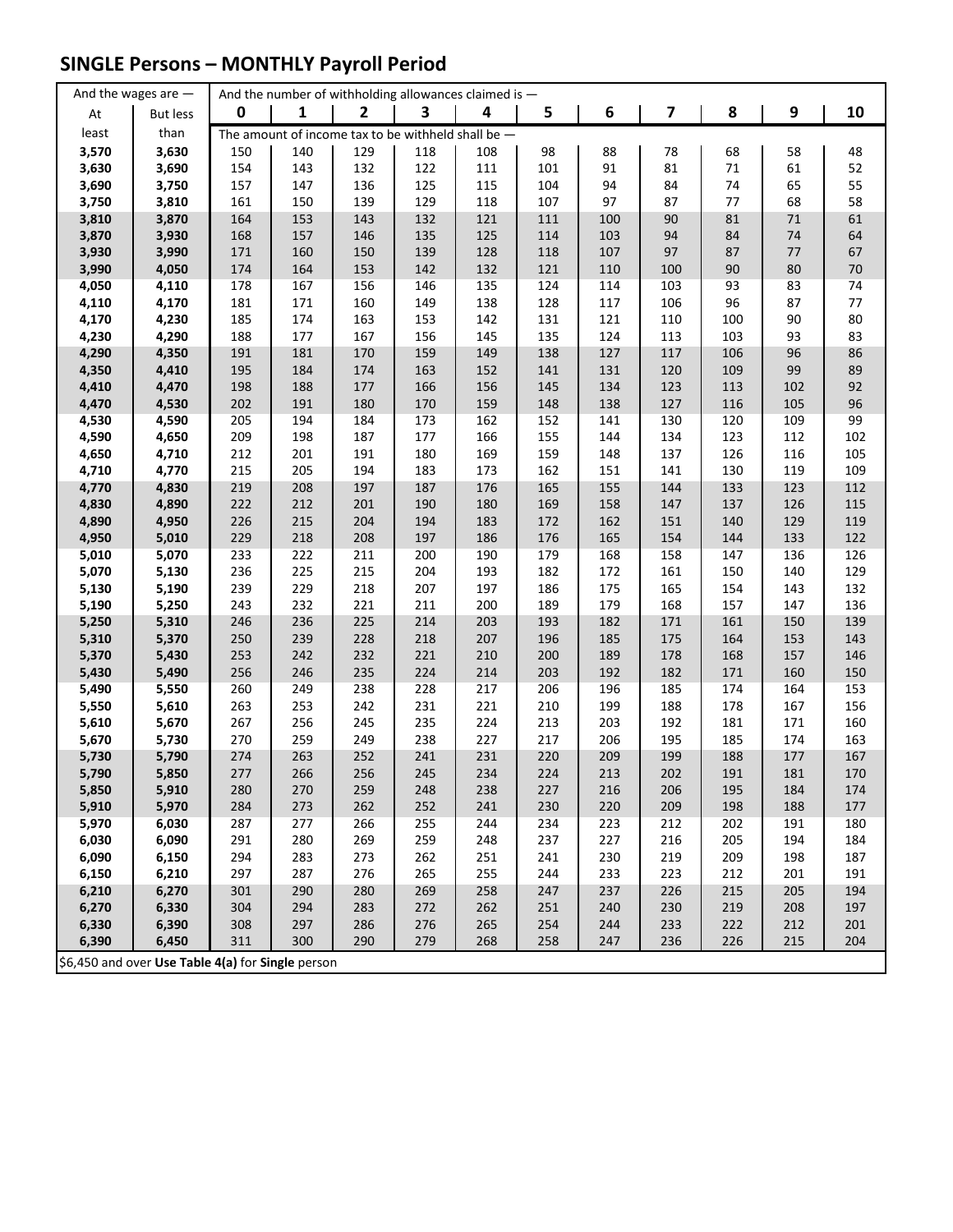### **MARRIED Persons – MONTHLY Payroll Period**

|                | And the wages are $-$ |            |               | And the number of withholding allowances claimed is - |             |                  |              |          |                |          |          |                         |
|----------------|-----------------------|------------|---------------|-------------------------------------------------------|-------------|------------------|--------------|----------|----------------|----------|----------|-------------------------|
| At             | <b>But less</b>       | 0          | 1             | $\overline{2}$                                        | 3           | 4                | 5            | 6        | 7              | 8        | 9        | 10                      |
| least          | than                  |            |               | The amount of income tax to be withheld shall be $-$  |             |                  |              |          |                |          |          |                         |
| 0              | 260                   | 0          | 0             | 0                                                     | 0           | 0                | 0            | 0        | 0              | 0        | 0        | 0                       |
| 260            | 340                   | 0          | 0             | 0                                                     | 0           | 0                | 0            | 0        | 0              | 0        | 0        | 0                       |
| 340<br>420     | 420<br>500            | 0<br>0     | 0<br>0        | 0<br>0                                                | 0<br>0      | 0<br>0           | 0<br>0       | 0<br>0   | 0<br>0         | 0<br>0   | 0<br>0   | $\pmb{0}$<br>$\pmb{0}$  |
| 500            | 580                   | 0          | $\pmb{0}$     | $\mathbf 0$                                           | $\mathbf 0$ | $\mathbf 0$      | 0            | 0        | 0              | 0        | 0        | $\pmb{0}$               |
| 580            | 660                   | 0          | $\mathbf 0$   | $\mathbf 0$                                           | $\mathbf 0$ | $\mathbf 0$      | 0            | 0        | 0              | 0        | 0        | $\pmb{0}$               |
| 660            | 740                   | 0          | $\mathbf 0$   | $\mathbf 0$                                           | 0           | $\mathbf 0$      | 0            | 0        | 0              | 0        | 0        | $\pmb{0}$               |
| 740            | 820                   | 4          | $\pmb{0}$     | $\pmb{0}$                                             | $\pmb{0}$   | $\pmb{0}$        | 0            | 0        | 0              | 0        | 0        | $\pmb{0}$               |
| 820            | 900                   | 6          | 0             | 0                                                     | 0           | 0                | 0            | 0        | 0              | 0        | 0        | 0                       |
| 900            | 980                   | 8          | 3             | 0                                                     | 0           | 0                | 0            | 0        | 0              | 0        | 0        | $\pmb{0}$               |
| 980<br>1,060   | 1,060<br>1,140        | 11<br>13   | 5<br>8        | 0<br>$\overline{2}$                                   | 0<br>0      | 0<br>$\mathbf 0$ | 0<br>0       | 0<br>0   | 0<br>0         | 0<br>0   | 0<br>0   | 0<br>0                  |
| 1,140          | 1,220                 | 16         | 10            | $\overline{\mathbf{r}}$                               | $\mathbf 0$ | $\pmb{0}$        | 0            | 0        | 0              | 0        | 0        | $\pmb{0}$               |
| 1,220          | 1,300                 | 18         | 13            | $\overline{7}$                                        | $\mathbf 0$ | 0                | 0            | 0        | 0              | 0        | 0        | $\pmb{0}$               |
| 1,300          | 1,380                 | 21         | 15            | 9                                                     | 3           | $\mathbf 0$      | 0            | 0        | 0              | 0        | 0        | $\pmb{0}$               |
| 1,380          | 1,460                 | 23         | 18            | 12                                                    | 6           | $\pmb{0}$        | 0            | 0        | 0              | 0        | 0        | $\pmb{0}$               |
| 1,460          | 1,540                 | 26         | 20            | 14                                                    | 8           | 3                | 0            | 0        | 0              | 0        | 0        | 0                       |
| 1,540<br>1,620 | 1,620<br>1,700        | 28<br>31   | 22<br>25      | 17<br>19                                              | 11<br>13    | 5<br>8           | 0<br>2       | 0<br>0   | 0<br>0         | 0<br>0   | 0<br>0   | 0<br>0                  |
| 1,700          | 1,780                 | 33         | 27            | 22                                                    | 16          | 10               | 4            | 0        | 0              | 0        | 0        | 0                       |
| 1,780          | 1,860                 | 36         | 30            | 24                                                    | 18          | 12               | 7            | 0        | 0              | 0        | 0        | 0                       |
| 1,860          | 1,940                 | 38         | 32            | 27                                                    | 21          | 15               | 9            | 3        | 0              | 0        | 0        | $\pmb{0}$               |
| 1,940          | 2,020                 | 41         | 35            | 29                                                    | 23          | 17               | 12           | 6        | 0              | 0        | 0        | $\pmb{0}$               |
| 2,020          | 2,100                 | 43         | 37            | 32                                                    | 26          | 20               | 14           | 8        | $\overline{2}$ | 0        | 0        | $\pmb{0}$               |
| 2,100          | 2,180                 | 46         | 40            | 34                                                    | 28          | 22               | 17           | 11       | 5              | 0        | 0        | 0                       |
| 2,180<br>2,260 | 2,260<br>2,340        | 48<br>51   | 42<br>45      | 37<br>39                                              | 31<br>33    | 25<br>27         | 19<br>22     | 13<br>16 | 7<br>10        | 2<br>4   | 0<br>0   | 0<br>0                  |
| 2,340          | 2,420                 | 53         | 47            | 41                                                    | 36          | 30               | 24           | 18       | 12             | 7        | 0        | 0                       |
| 2,420          | 2,500                 | 56         | 50            | 44                                                    | 38          | 32               | 27           | 21       | 15             | 9        | 3        | $\pmb{0}$               |
| 2,500          | 2,580                 | 58         | 52            | 46                                                    | 41          | 35               | 29           | 23       | 17             | 12       | 6        | $\pmb{0}$               |
| 2,580          | 2,660                 | 61         | 55            | 49                                                    | 43          | 37               | 31           | 26       | $20\,$         | 14       | 8        | $\overline{\mathbf{c}}$ |
| 2,660<br>2,740 | 2,740<br>2,820        | 63<br>66   | 57<br>60      | 51<br>54                                              | 46<br>48    | 40<br>42         | 34<br>36     | 28<br>31 | 22<br>25       | 17<br>19 | 11<br>13 | 5<br>$\overline{7}$     |
| 2,820          | 2,900                 | 68         | 62            | 56                                                    | 51          | 45               | 39           | 33       | 27             | 21       | 16       | $10\,$                  |
| 2,900          | 2,980                 | 70         | 65            | 59                                                    | 53          | 47               | 41           | 36       | 30             | 24       | 18       | 12                      |
| 2,980          | 3,060                 | 73         | 67            | 61                                                    | 56          | 50               | 44           | 38       | 32             | 26       | 21       | 15                      |
| 3,060          | 3,140                 | 75         | 70            | 64                                                    | 58          | 52               | 46           | 41       | 35             | 29       | 23       | 17                      |
| 3,140          | 3,220                 | 78         | 72            | 66                                                    | 60          | 55               | 49           | 43       | 37             | 31       | 26       | 20                      |
| 3,220<br>3,300 | 3,300<br>3,380        | 82<br>87   | 75<br>$77 \,$ | 69<br>$71\,$                                          | 63<br>65    | 57<br>60         | 51<br>54     | 46<br>48 | 40<br>42       | 34<br>36 | 28<br>31 | 22<br>25                |
| 3,380          | 3,460                 | 91         | 81            | 74                                                    | 68          | 62               | 56           | 50       | 45             | 39       | 33       | 27                      |
| 3,460          | 3,540                 | 95         | 85            | 76                                                    | $70\,$      | 65               | 59           | 53       | 47             | 41       | 36       | $30\,$                  |
| 3,540          | 3,620                 | 99         | 89            | 79                                                    | 73          | 67               | 61           | 55       | 50             | 44       | 38       | 32                      |
| 3,620          | 3,700                 | 103        | 94            | 84                                                    | 75          | $70\,$           | 64           | 58       | 52             | 46       | 40       | 35                      |
| 3,700          | 3,780                 | 108        | 98            | 88                                                    | 78          | $72\,$           | 66           | 60       | 55             | 49       | 43       | 37                      |
| 3,780<br>3,860 | 3,860<br>3,940        | 112<br>116 | 102<br>106    | 92<br>96                                              | 82<br>86    | $74\,$<br>77     | 69<br>$71\,$ | 63<br>65 | 57<br>60       | 51<br>54 | 45<br>48 | 40<br>42                |
| 3,940          | 4,020                 | 120        | 110           | 100                                                   | 91          | $81\,$           | $74\,$       | 68       | 62             | 56       | 50       | 45                      |
| 4,020          | 4,100                 | 124        | 115           | 105                                                   | 95          | 85               | 76           | 70       | 64             | 59       | 53       | 47                      |
| 4,100          | 4,180                 | 129        | 119           | 109                                                   | 99          | 89               | 79           | 73       | 67             | 61       | 55       | 50                      |
| 4,180          | 4,260                 | 133        | 123           | 113                                                   | 103         | 93               | 84           | 75       | 69             | 64       | 58       | 52                      |
| 4,260          | 4,340                 | 137        | 127           | 117                                                   | 107         | 98               | 88           | 78       | 72             | 66       | 60       | 54                      |
| 4,340<br>4,420 | 4,420<br>4,500        | 141<br>145 | 131<br>136    | 121<br>126                                            | 112<br>116  | 102<br>106       | 92<br>96     | 82<br>86 | 74<br>$77 \,$  | 69<br>71 | 63<br>65 | 57<br>59                |
| 4,500          | 4,580                 | 150        | 140           | 130                                                   | 120         | 110              | 100          | 91       | 81             | 74       | 68       | 62                      |
| 4,580          | 4,660                 | 154        | 144           | 134                                                   | 124         | 114              | 105          | 95       | 85             | 76       | 70       | 64                      |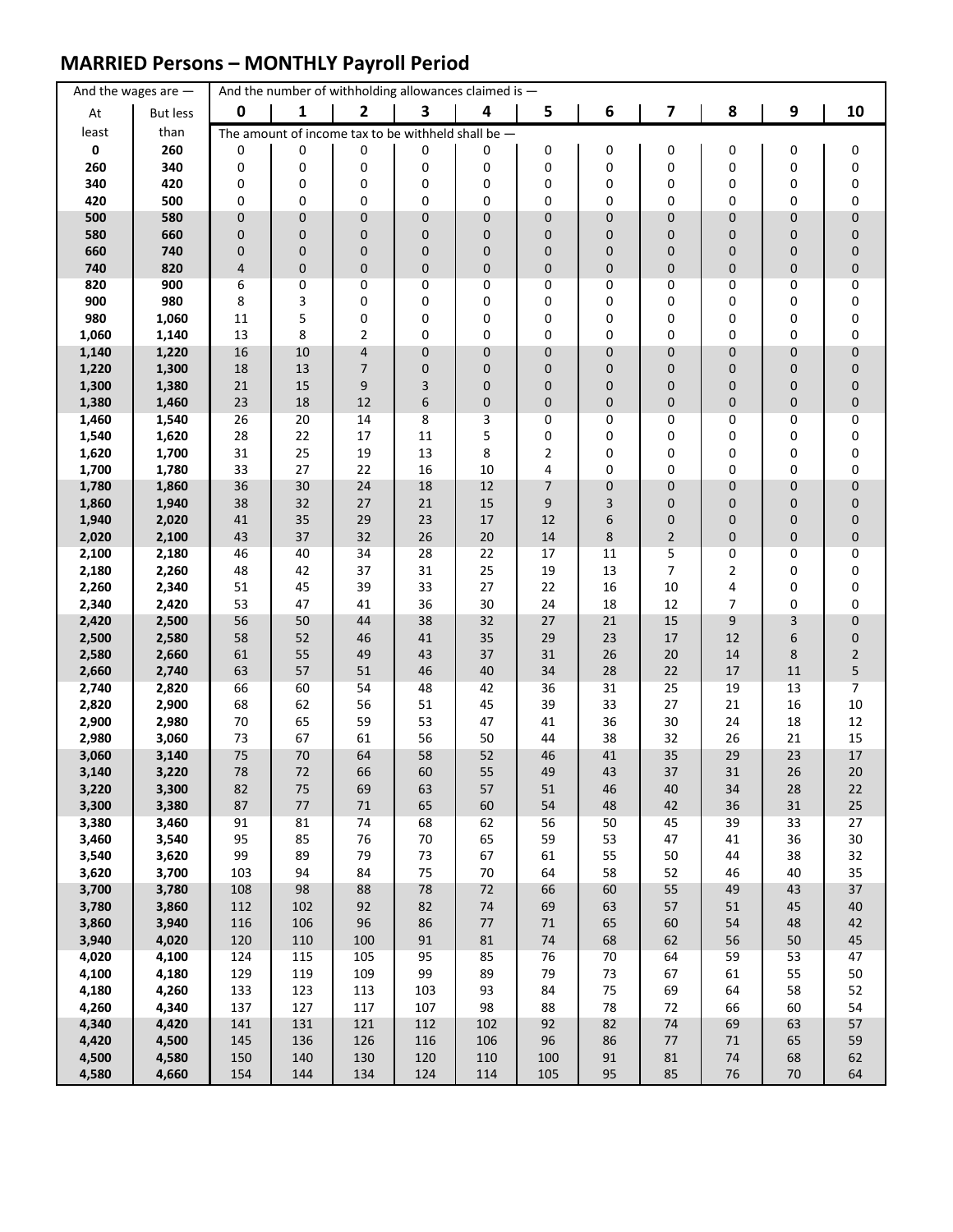### **MARRIED Persons – MONTHLY Payroll Period**

|                | And the wages are $-$                              |            | And the number of withholding allowances claimed is - |              |            |            |            |            |            |            |            |            |
|----------------|----------------------------------------------------|------------|-------------------------------------------------------|--------------|------------|------------|------------|------------|------------|------------|------------|------------|
| At             | <b>But less</b>                                    | $\pmb{0}$  | 1                                                     | $\mathbf{2}$ | 3          | 4          | 5          | 6          | 7          | 8          | 9          | 10         |
| least          | than                                               |            | The amount of income tax to be withheld shall be $-$  |              |            |            |            |            |            |            |            |            |
| 4,660          | 4,740                                              | 158        | 148                                                   | 138          | 128        | 119        | 109        | 99         | 89         | 79         | 73         | 67         |
| 4,740          | 4,820                                              | 162        | 152                                                   | 142          | 133        | 123        | 113        | 103        | 93         | 83         | 75         | 69         |
| 4,820          | 4,900                                              | 166        | 157                                                   | 147          | 137        | 127        | 117        | 107        | 97         | 88         | 78         | 72         |
| 4,900          | 4,980                                              | 171        | 161                                                   | 151          | 141        | 131        | 121        | 112        | 102        | 92         | 82         | 74         |
| 4,980          | 5,060                                              | 175        | 165                                                   | 155          | 145        | 135        | 126        | 116        | 106        | 96         | 86         | 77         |
| 5,060          | 5,140                                              | 179        | 169                                                   | 159          | 149        | 140        | 130        | 120        | 110        | 100        | 90         | 81         |
| 5,140          | 5,220                                              | 183        | 173                                                   | 163          | 154        | 144        | 134        | 124        | 114        | 104        | 95         | 85         |
| 5,220          | 5,300                                              | 187        | 178                                                   | 168          | 158        | 148        | 138        | 128        | 118        | 109        | 99         | 89         |
| 5,300          | 5,380                                              | 192        | 182                                                   | 172          | 162        | 152        | 142        | 133        | 123        | 113        | 103        | 93         |
| 5,380          | 5,460                                              | 196        | 186                                                   | 176          | 166        | 156        | 147        | 137        | 127        | 117        | 107        | 97         |
| 5,460          | 5,540                                              | 200        | 190                                                   | 180          | 170        | 161        | 151        | 141        | 131        | 121        | 111        | 102        |
| 5,540          | 5,620                                              | 204        | 194                                                   | 184          | 175        | 165        | 155        | 145        | 135        | 125        | 116        | 106        |
| 5,620          | 5,700                                              | 208        | 199                                                   | 189          | 179        | 169        | 159        | 149        | 139        | 130        | 120        | 110        |
| 5,700          | 5,780                                              | 213        | 203                                                   | 193          | 183        | 173        | 163        | 154        | 144        | 134        | 124        | 114        |
| 5,780          | 5,860                                              | 217        | 207                                                   | 197          | 187        | 177        | 168        | 158        | 148        | 138        | 128        | 118        |
| 5,860          | 5,940                                              | 222        | 211                                                   | 201          | 191        | 182        | 172        | 162        | 152        | 142        | 132        | 123        |
| 5,940          | 6,020                                              | 227        | 216                                                   | 205          | 196        | 186        | 176        | 166        | 156        | 146        | 137        | 127        |
| 6,100          | 6,100                                              | 233        | 223                                                   | 212          | 202        | 192        | 182        | 172        | 163        | 153        | 143        | 133        |
| 6,100          | 6,180                                              | 236        | 225                                                   | 214          | 204        | 194        | 184        | 175        | 165        | 155        | 145        | 135        |
| 6,180          | 6,260                                              | 240        | 230                                                   | 219          | 208        | 198        | 189        | 179        | 169        | 159        | 149        | 139        |
| 6,260          | 6,340                                              | 245        | 234                                                   | 223          | 213        | 203        | 193        | 183        | 173        | 163        | 153        | 144        |
| 6,340          | 6,420                                              | 249        | 239                                                   | 228          | 217        | 207        | 197        | 187        | 177        | 167        | 158        | 148        |
| 6,420          | 6,500                                              | 254        | 243                                                   | 233          | 222        | 211        | 201        | 191        | 181        | 172        | 162        | 152        |
| 6,500          | 6,580                                              | 259        | 248                                                   | 237          | 226        | 216        | 205        | 196        | 186        | 176        | 166        | 156        |
| 6,580          | 6,660                                              | 263        | 252                                                   | 242          | 231        | 220        | 210        | 200        | 190        | 180        | 170        | 160        |
| 6,660          | 6,740                                              | 268        | 257                                                   | 246          | 236        | 225        | 214        | 204        | 194        | 184        | 174        | 165        |
| 6,740          | 6,820                                              | 272        | 262                                                   | 251          | 240        | 229        | 219        | 208        | 198        | 188        | 179        | 169        |
| 6,820          | 6,900                                              | 277        | 266                                                   | 255          | 245        | 234        | 223        | 213        | 202        | 193        | 183        | 173        |
| 6,900          | 6,980                                              | 281        | 271                                                   | 260          | 249        | 239        | 228        | 217        | 207        | 197        | 187        | 177        |
| 6,980          | 7,060                                              | 286        | 275                                                   | 264          | 254        | 243        | 232        | 222        | 211        | 201        | 191        | 181        |
| 7,060          | 7,140                                              | 290        | 280                                                   | 269          | 258        | 248        | 237        | 226        | 216        | 205        | 195        | 186        |
| 7,140          | 7,220                                              | 295        | 284                                                   | 274          | 263        | 252        | 242        | 231        | 220        | 209        | 200        | 190        |
| 7,220          | 7,300                                              | 300<br>304 | 289<br>293                                            | 278<br>283   | 267<br>272 | 257<br>261 | 246<br>251 | 235<br>240 | 225<br>229 | 214        | 204<br>208 | 194<br>198 |
| 7,300          | 7,380<br>7,460                                     | 309        | 298                                                   | 287          | 277        | 266        | 255        | 245        | 234        | 219<br>223 | 212        | 202        |
| 7,380<br>7,460 | 7,540                                              | 313        | 303                                                   | 292          | 281        | 270        | 260        | 249        | 238        | 228        | 217        | 207        |
| 7,540          | 7,620                                              | 318        | 307                                                   | 296          | 286        | 275        | 264        | 254        | 243        | 232        | 222        | 211        |
| 7,620          | 7,700                                              | 322        | 312                                                   | 301          | 290        | 280        | 269        | 258        | 248        | 237        | 226        | 215        |
| 7,700          | 7,780                                              | 327        | 316                                                   | 306          | 295        | 284        | 273        | 263        | 252        | 241        | 231        | 220        |
| 7,780          | 7,860                                              | 331        | 321                                                   | 310          | 299        | 289        | 278        | 267        | 257        | 246        | 235        | 225        |
| 7,860          | 7,940                                              | 336        | 325                                                   | 315          | 304        | 293        | 283        | 272        | 261        | 251        | 240        | 229        |
| 7,940          | 8,020                                              | 341        | 330                                                   | 319          | 309        | 298        | 287        | 276        | 266        | 255        | 244        | 234        |
| 8,020          | 8,100                                              | 345        | 334                                                   | 324          | 313        | 302        | 292        | 281        | 270        | 260        | 249        | 238        |
| 8,100          | 8,180                                              | 350        | 339                                                   | 328          | 318        | 307        | 296        | 286        | 275        | 264        | 254        | 243        |
| 8,180          | 8,260                                              | 354        | 344                                                   | 333          | 322        | 312        | 301        | 290        | 279        | 269        | 258        | 247        |
| 8,260          | 8,340                                              | 359        | 348                                                   | 337          | 327        | 316        | 305        | 295        | 284        | 273        | 263        | 252        |
| 8,340          | 8,420                                              | 363        | 353                                                   | 342          | 331        | 321        | 310        | 299        | 289        | 278        | 267        | 257        |
| 8,420          | 8,500                                              | 368        | 357                                                   | 347          | 336        | 325        | 315        | 304        | 293        | 282        | 272        | 261        |
|                | \$8,500 and over Use Table 4(b) for Married person |            |                                                       |              |            |            |            |            |            |            |            |            |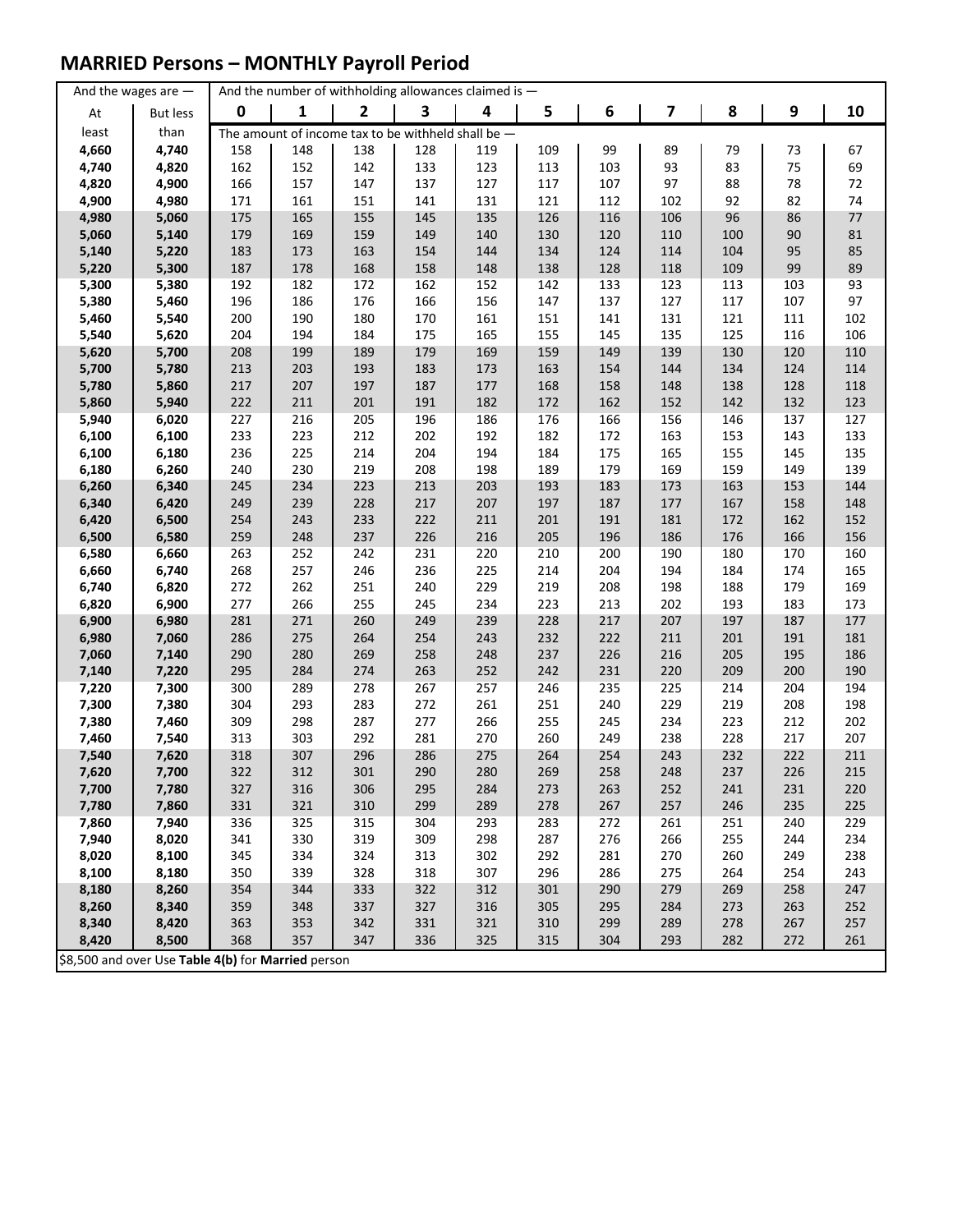## **SINGLE Persons – DAILY or MISC. Payroll Period**

|             | And the wages are $-$ |                                  |                       | And the number of withholding allowances claimed is - |                     |                     |                              |                              |                   |                |                                            |                                        |
|-------------|-----------------------|----------------------------------|-----------------------|-------------------------------------------------------|---------------------|---------------------|------------------------------|------------------------------|-------------------|----------------|--------------------------------------------|----------------------------------------|
| At          | <b>But less</b>       | $\mathbf 0$                      | 1                     | $\overline{2}$                                        | 3                   | 4                   | 5                            | 6                            | 7                 | 8              | 9                                          | 10                                     |
| least       | than                  |                                  |                       | The amount of income tax to be withheld shall be -    |                     |                     |                              |                              |                   |                |                                            |                                        |
| $\mathbf 0$ | 25                    | 0                                | 0                     | 0                                                     | 0                   | 0                   | 0                            | 0                            | 0                 | 0              | 0                                          | 0                                      |
| 25          | 30                    | 0                                | 0                     | 0                                                     | 0                   | 0                   | 0                            | 0                            | 0                 | 0              | 0                                          | 0                                      |
| 30          | 35<br>40              | 1                                | 0<br>0                | 0<br>0                                                | 0<br>0              | 0<br>0              | 0<br>0                       | 0<br>0                       | 0<br>0            | 0<br>0         | 0<br>0                                     | 0                                      |
| 35<br>40    | 45                    | 1<br>$\mathbf{1}$                | $1\,$                 | $\pmb{0}$                                             | 0                   | $\mathbf{0}$        | 0                            | 0                            | 0                 | 0              | $\mathbf 0$                                | 0<br>$\pmb{0}$                         |
| 45          | 50                    | $\mathbf{1}$                     | $\mathbf 1$           | $\mathbf{1}$                                          | 0                   | 0                   | 0                            | 0                            | 0                 | 0              | 0                                          | $\pmb{0}$                              |
| 50          | 55                    | $\mathbf{1}$                     | $\mathbf 1$           | $1\,$                                                 | 0                   | 0                   | 0                            | 0                            | 0                 | 0              | $\mathbf 0$                                | $\pmb{0}$                              |
| 55          | 60                    | $\mathbf{1}$                     | $\mathbf{1}$          | $\mathbf{1}$                                          | $\mathbf{1}$        | 0                   | 0                            | 0                            | 0                 | 0              | $\mathbf 0$                                | $\pmb{0}$                              |
| 60          | 65                    | $\overline{2}$                   | 1                     | 1                                                     | 1                   | 0                   | 0                            | 0                            | 0                 | 0              | 0                                          | 0                                      |
| 65          | 70                    | $\overline{2}$                   | $\mathbf{1}$          | $\mathbf{1}$                                          | 1                   | 1                   | 0                            | 0                            | 0                 | 0              | 0                                          | 0                                      |
| 70<br>75    | 75<br>80              | $\overline{2}$<br>$\overline{2}$ | 2<br>$\overline{2}$   | $\mathbf{1}$<br>$\mathbf{1}$                          | 1<br>$\mathbf{1}$   | 1<br>$\mathbf{1}$   | 1<br>$\mathbf{1}$            | 0<br>0                       | 0<br>0            | 0<br>0         | 0<br>0                                     | 0<br>0                                 |
| 80          | 85                    | $\overline{2}$                   | $\overline{2}$        | $\overline{2}$                                        | $\mathbf{1}$        | $\mathbf{1}$        | $\mathbf 1$                  | $\mathbf{1}$                 | 0                 | 0              | $\mathbf 0$                                | $\pmb{0}$                              |
| 85          | 90                    | 3                                | $\overline{2}$        | $\overline{2}$                                        | $\overline{2}$      | $\mathbf{1}$        | $\mathbf{1}$                 | $1\,$                        | 0                 | 0              | $\mathbf 0$                                | $\pmb{0}$                              |
| 90          | 95                    | 3                                | $\overline{2}$        | $\overline{2}$                                        | $\overline{2}$      | $\mathbf{1}$        | $\mathbf{1}$                 | 1                            | $\mathbf{1}$      | 0              | 0                                          | $\pmb{0}$                              |
| 95          | 100                   | 3                                | 3                     | $\overline{2}$                                        | $\overline{2}$      | $\overline{2}$      | $\mathbf{1}$                 | $\mathbf{1}$                 | $\mathbf{1}$      | 0              | 0                                          | $\pmb{0}$                              |
| 100         | 105                   | 3                                | 3                     | 3                                                     | $\overline{2}$      | 2                   | $\mathbf{1}$                 | 1                            | $\mathbf{1}$      | 1              | 0                                          | $\pmb{0}$                              |
| 105<br>110  | 110<br>115            | 4<br>4                           | 3<br>4                | 3<br>3                                                | $\overline{2}$<br>3 | 2<br>$\overline{2}$ | 2<br>$\overline{\mathbf{c}}$ | $\mathbf 1$<br>1             | $\mathbf{1}$<br>1 | 1<br>1         | $\mathbf{1}$<br>1                          | 0<br>0                                 |
| 115         | 120                   | 4                                | 4                     | 3                                                     | 3                   | $\overline{2}$      | $\overline{2}$               | $\overline{2}$               | $\mathbf{1}$      | $\mathbf{1}$   | $\mathbf{1}$                               | $\mathbf 1$                            |
| 120         | 125                   | 4                                | 4                     | 4                                                     | 3                   | 3                   | $\overline{2}$               | $\overline{2}$               | $\overline{2}$    | $\mathbf{1}$   | $1\,$                                      | $\mathbf 1$                            |
| 125         | 130                   | 5                                | 4                     | 4                                                     | 3                   | 3                   | $\overline{2}$               | $\overline{2}$               | $\overline{2}$    | $\mathbf{1}$   | $1\,$                                      | $\mathbf{1}$                           |
| 130         | 135                   | 5                                | 5                     | 4                                                     | 4                   | 3                   | 3                            | $\overline{2}$               | $\overline{2}$    | $\overline{2}$ | $\mathbf{1}$                               | $\mathbf 1$                            |
| 135         | 140                   | 5                                | 5                     | 4                                                     | 4                   | 3                   | 3                            | 3                            | $\overline{2}$    | $\overline{2}$ | $\mathbf{1}$                               | $\mathbf 1$                            |
| 140<br>145  | 145                   | 6                                | 5                     | 5<br>5                                                | 4                   | 4                   | 3                            | 3                            | 2                 | $\overline{2}$ | $\overline{2}$                             | 1                                      |
| 150         | 150<br>155            | 6<br>6                           | 5<br>6                | 5                                                     | 4<br>5              | 4<br>4              | 4<br>4                       | 3<br>3                       | 3<br>3            | 2<br>2         | $\overline{2}$<br>$\mathbf 2$              | $\mathbf 1$<br>$\overline{\mathbf{c}}$ |
| 155         | 160                   | 6                                | 6                     | 5                                                     | 5                   | 5                   | 4                            | 4                            | 3                 | 3              | $\overline{2}$                             | $\mathbf 2$                            |
| 160         | 165                   | 7                                | 6                     | 6                                                     | 5                   | 5                   | 4                            | 4                            | 3                 | 3              | 3                                          | $\overline{c}$                         |
| 165         | 170                   | $\overline{7}$                   | 7                     | 6                                                     | 6                   | 5                   | 5                            | 4                            | 4                 | 3              | 3                                          | $\sqrt{2}$                             |
| 170         | 175                   | $\overline{7}$                   | $\overline{7}$        | 6                                                     | 6                   | 5                   | 5                            | 4                            | 4                 | 3              | 3                                          | 3                                      |
| 175<br>180  | 180<br>185            | $\bf 8$<br>8                     | $\boldsymbol{7}$<br>7 | $\overline{7}$<br>$\overline{7}$                      | 6<br>6              | 6<br>6              | 5<br>5                       | 5<br>5                       | 4<br>4            | 4<br>4         | $\ensuremath{\mathsf{3}}$<br>4             | 3<br>3                                 |
| 185         | 190                   | 8                                | 8                     | $\overline{7}$                                        | $\overline{7}$      | 6                   | 6                            | 5                            | 5                 | 4              | 4                                          | 3                                      |
| 190         | 195                   | 8                                | 8                     | 7                                                     | 7                   | 6                   | 6                            | 5                            | 5                 | 5              | 4                                          | 4                                      |
| 195         | 200                   | 9                                | 8                     | 8                                                     | $\overline{7}$      | $\overline{7}$      | 6                            | 6                            | 5                 | 5              | 4                                          | 4                                      |
| 200         | 205                   | 9                                | 9                     | $\bf 8$                                               | 8                   | 7                   | 7                            | 6                            | 6                 | 5              | 5                                          | 4                                      |
| 205         | 210                   | 9                                | 9                     | 8                                                     | 8                   | $\overline{7}$      | $\overline{7}$               | 6                            | 6                 | 5              | 5                                          | 4                                      |
| 210<br>215  | 215<br>220            | 10<br>$10\,$                     | 9<br>$\boldsymbol{9}$ | 9<br>9                                                | 8<br>8              | 8<br>8              | 7<br>$\overline{7}$          | 7<br>$\overline{\mathbf{z}}$ | 6                 | 6<br>6         | 5<br>5                                     | $\frac{5}{5}$                          |
| 220         | 225                   | $10\,$                           | 10                    | 9                                                     | 9                   | 8                   | 8                            | 7                            | 6<br>7            | 6              | 6                                          |                                        |
| 225         | 230                   | $10\,$                           | 10                    | 9                                                     | 9                   | 8                   | 8                            | $\overline{7}$               | 7                 | 6              | 6                                          | 5<br>5                                 |
| 230         | 235                   | $11\,$                           | 10                    | $10\,$                                                | 9                   | 9                   | 8                            | 8                            | 7                 | 7              | 6                                          | 6                                      |
| 235         | 240                   | $11\,$                           | $11\,$                | $10\,$                                                | 10                  | 9                   | 9                            | 8                            | 8                 | $\overline{7}$ | $\overline{7}$                             | 6                                      |
| 240         | 245                   | $11\,$                           | $11\,$                | $10\,$                                                | $10\,$              | 9                   | 9                            | 8                            | 8                 | $\overline{7}$ | $\overline{7}$                             | 6                                      |
| 245<br>250  | 250<br>255            | $12\,$<br>$12\,$                 | $11\,$<br>$11\,$      | $11\,$<br>$11\,$                                      | $10\,$<br>$10\,$    | $10\,$<br>$10\,$    | 9<br>9                       | 9<br>9                       | 8<br>8            | 8<br>$\bf 8$   | $\overline{7}$<br>$\overline{\mathcal{I}}$ | $\overline{7}$<br>$\overline{7}$       |
| 255         | 260                   | $12\,$                           | $12\,$                | $11\,$                                                | $11\,$              | $10\,$              | 10                           | 9                            | 9                 | 8              | 8                                          | $\overline{\mathbf{7}}$                |
| 260         | 265                   | 12                               | 12                    | 11                                                    | $11\,$              | $10\,$              | $10\,$                       | 9                            | 9                 | 8              | 8                                          | $\overline{7}$                         |
| 265         | 270                   | 13                               | $12\,$                | $12\,$                                                | $11\,$              | $11\,$              | $10\,$                       | $10\,$                       | 9                 | 9              | 8                                          | 8                                      |
| 270         | 275                   | 13                               | 13                    | $12\,$                                                | 12                  | $11\,$              | 11                           | $10\,$                       | 10                | 9              | 9                                          | 8                                      |
| 275         | 280                   | 13                               | 13                    | $12\,$                                                | 12                  | $11\,$              | $11\,$                       | $10\,$                       | 10                | 9              | 9                                          | 8                                      |
| 280         | 285                   | $14\,$                           | 13                    | 13                                                    | $12\,$              | 12                  | 11                           | $11\,$                       | 10                | 10             | 9                                          | 9                                      |
| 285<br>290  | 290<br>295            | 14<br>$14\,$                     | $13\,$<br>14          | 13<br>$13\,$                                          | 12<br>$13\,$        | $12\,$<br>$12\,$    | $11\,$<br>12                 | $11\,$<br>$11\,$             | $10\,$<br>$11\,$  | 10<br>$10\,$   | 9<br>10                                    | 9<br>9                                 |
| 295         | 300                   | $14\,$                           | $14\,$                | $13\,$                                                | $13\,$              | $12\,$              | 12                           | $11\,$                       | $11\,$            | $10\,$         | $10\,$                                     | 9                                      |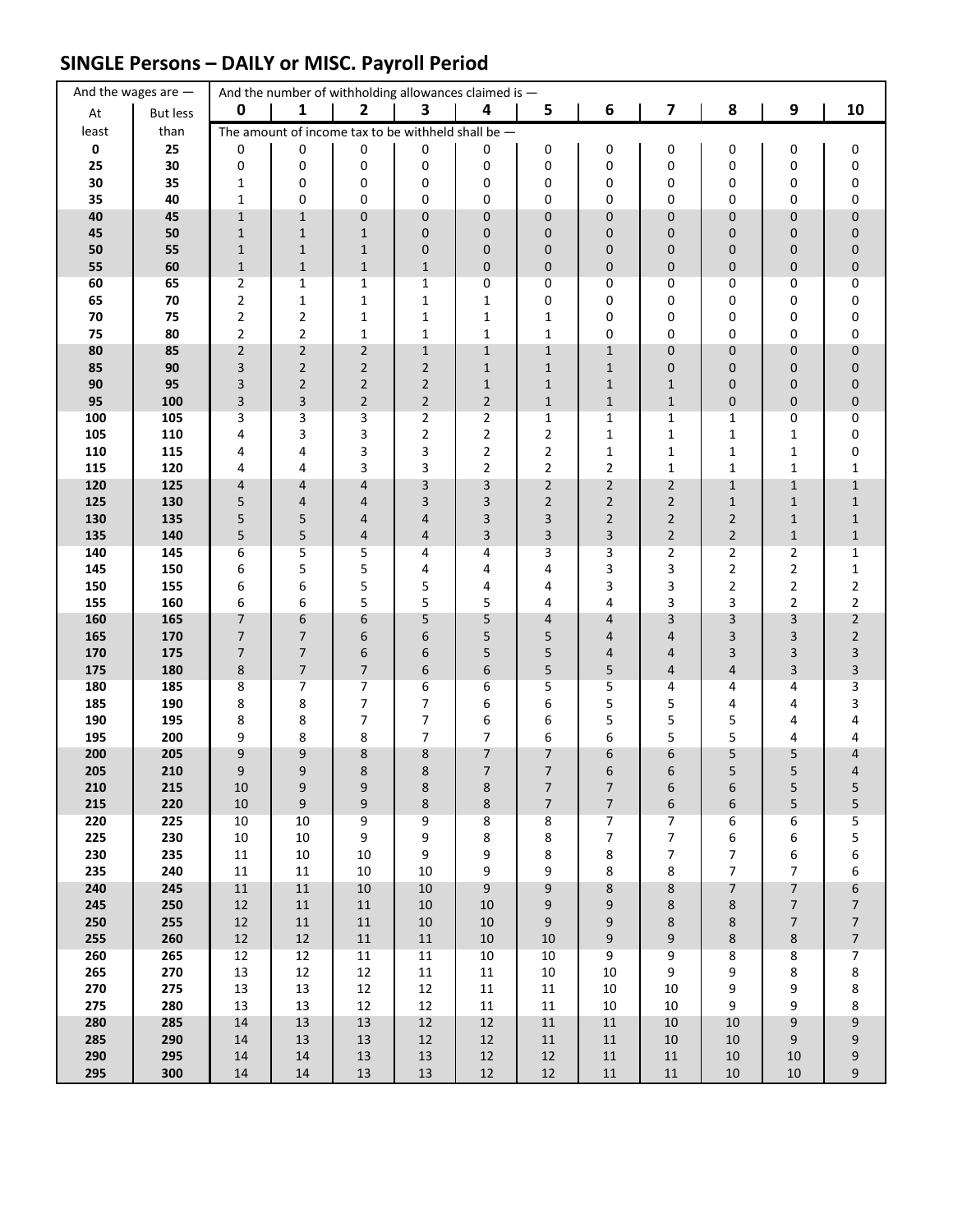## **SINGLE Persons – DAILY or MISC. Payroll Period**

|            | And the wages are $-$                           |              |              |                  | And the number of withholding allowances claimed is - |          |          |          |          |          |          |            |
|------------|-------------------------------------------------|--------------|--------------|------------------|-------------------------------------------------------|----------|----------|----------|----------|----------|----------|------------|
| At         | <b>But less</b>                                 | 0            | 1            | $\overline{2}$   | 3                                                     | 4        | 5        | 6        | 7        | 8        | 9        | 10         |
| least      | than                                            |              |              |                  | The amount of income tax to be withheld shall be $-$  |          |          |          |          |          |          |            |
| 300        | 305                                             | 15           | 14           | 14               | 13                                                    | 13       | 12       | 12       | 11       | 11       | 10       | $10\,$     |
| 305        | 310                                             | 15           | $14\,$       | 14               | 14                                                    | 13       | 13       | 12       | 12       | $11\,$   | 11       | $10\,$     |
| 310        | 315                                             | 15           | 15           | 14               | 14                                                    | 13       | 13       | 12       | 12       | 11       | 11       | $10\,$     |
| 315        | 320                                             | 16           | 15           | 15               | 14                                                    | 14       | 13       | 13       | 12       | 12       | 11       | $11\,$     |
| 320        | 325                                             | 16           | 15           | 15               | 14                                                    | 14       | 13       | 13       | 12       | 12       | $11\,$   | $11\,$     |
| 325        | 330                                             | 16           | 16           | 15               | 15                                                    | 14       | 14       | 13       | 13       | 12       | 12       | ${\bf 11}$ |
| 330        | 335                                             | 16           | 16           | 15               | 15                                                    | 14       | 14       | 13       | 13       | 12       | 12       | ${\bf 11}$ |
| 335        | 340                                             | $17\,$       | 16           | 16               | 15                                                    | 15       | 14       | 14       | 13       | 13       | $12\,$   | 12         |
| 340        | 345                                             | $17\,$       | 16           | 16               | 16                                                    | 15       | 15       | 14       | 14       | 13       | 13       | $12\,$     |
| 345        | 350                                             | $17\,$       | $17\,$       | 16               | 16                                                    | 15       | 15       | 14       | 14       | 13       | 13       | 12         |
| 350        | 355                                             | 18           | $17\,$       | 17               | 16                                                    | 16       | 15       | 15       | 14       | 14       | 13       | 13         |
| 355        | 360                                             | 18           | 17           | 17               | 16                                                    | 16       | 15       | 15       | 14       | 14       | 13       | 13         |
| 360        | 365                                             | 18           | 18           | $17\,$           | 17                                                    | $16\,$   | 16       | 15       | $15\,$   | 14       | 14       | 13         |
| 365        | 370                                             | 18           | 18           | $17\,$           | 17                                                    | 16       | 16       | 15       | 15       | 14       | 14       | 13         |
| 370        | 375                                             | 19           | 18           | $18\,$           | 17                                                    | 17       | 16       | 16       | 15       | 15       | 14       | 14         |
| 375        | 380                                             | 19           | 18           | $18\,$           | 18                                                    | $17\,$   | $17\,$   | 16       | 16       | 15       | $15\,$   | 14         |
| 380        | 385                                             | 19           | 19           | 18               | 18                                                    | 17       | $17$     | 16       | 16       | 15       | 15       | 14         |
| 385        | 390                                             | $20\,$       | 19           | 19               | 18                                                    | $18\,$   | $17\,$   | $17\,$   | 16       | 16       | 15       | 15         |
| 390        | 395                                             | 20           | 19           | 19               | 18                                                    | 18       | $17\,$   | 17       | 16       | 16       | 15       | 15         |
| 395        | 400                                             | 20           | 20           | 19               | 19                                                    | 18       | 18       | $17\,$   | 17       | 16       | 16       | 15         |
| 400        | 405                                             | 20           | $20\,$       | 19               | 19                                                    | 18       | 18       | $17\,$   | $17\,$   | 16       | 16       | 15         |
| 405<br>410 | 410<br>415                                      | $21\,$<br>21 | 20<br>$20\,$ | $20\,$<br>$20\,$ | 19<br>19                                              | 19<br>19 | 18<br>19 | 18<br>18 | 17<br>18 | 17<br>17 | 16<br>17 | 16<br>16   |
| 415        | 420                                             | $21\,$       | $21\,$       | 20               | $20\,$                                                | 19       | 19       | 18       | 18       | $17\,$   | 17       | 16         |
| 420        | 425                                             | 22           | 21           | 21               | 20                                                    | 20       | 19       | 19       | 18       | 18       | 17       | 17         |
| 425        | 430                                             | 22           | 21           | 21               | 20                                                    | 20       | 19       | 19       | 18       | 18       | 17       | $17\,$     |
| 430        | 435                                             | 22           | 22           | 21               | 21                                                    | 20       | 20       | 19       | 19       | 18       | 18       | $17\,$     |
| 435        | 440                                             | 22           | 22           | 21               | 21                                                    | 20       | 20       | 19       | 19       | 18       | 18       | 17         |
| 440        | 445                                             | 23           | 22           | 22               | 21                                                    | $21\,$   | 20       | $20\,$   | 19       | 19       | 18       | 18         |
| 445        | 450                                             | 23           | 22           | 22               | 21                                                    | 21       | 21       | $20\,$   | 20       | 19       | 19       | 18         |
| 450        | 455                                             | 23           | 23           | 22               | 22                                                    | 21       | $21\,$   | 20       | $20\,$   | 19       | 19       | 18         |
| 455        | 460                                             | 24           | 23           | 23               | 22                                                    | $22\,$   | $21\,$   | $21\,$   | 20       | 20       | 19       | 19         |
| 460        | 465                                             | 24           | 23           | 23               | 22                                                    | 22       | 21       | 21       | 20       | 20       | 19       | 19         |
| 465        | 470                                             | 24           | 24           | 23               | 23                                                    | 22       | 22       | 21       | $21\,$   | 20       | 20       | 19         |
| 470        | 475                                             | 24           | 24           | 23               | 23                                                    | 22       | 22       | $21\,$   | 21       | 20       | 20       | 19         |
| 475        | 480                                             | 25           | 24           | 24               | 23                                                    | 23       | 22       | 22       | 21       | 21       | 20       | 20         |
| 480        | 485                                             | 25           | 24           | 24               | 23                                                    | 23       | 23       | 22       | 22       | 21       | 21       | 20         |
| 485        | 490                                             | 25           | 25           | 24               | 24                                                    | 23       | 23       | 22       | 22       | 21       | 21       | 20         |
| 490        | 495                                             | 26           | 25           | 25               | 24                                                    | 24       | 23       | 23       | 22       | 22       | 21       | 21         |
| 495        | 500                                             | 26           | 25           | 25               | 24                                                    | 24       | 23       | 23       | 22       | 22       | 21       | 21         |
| 500        | 505                                             | 26           | 26           | 25               | 25                                                    | 24       | 24       | 23       | 23       | 22       | 22       | 21         |
| 505        | 510                                             | 26           | 26           | 25               | 25                                                    | 24       | 24       | 23       | 23       | 22       | 22       | 21         |
| 510        | 515                                             | 27           | 26           | 26               | 25                                                    | 25       | 24       | 24       | 23       | 23       | 22       | 22         |
| 515        | 520                                             | 27           | 26           | 26               | 25                                                    | 25       | 24       | 24       | 24       | 23       | 23       | 22         |
| 520<br>525 | 525                                             | 27           | 27           | 26               | 26                                                    | 25       | 25       | 24       | 24       | 23       | 23       | 22<br>23   |
| 530        | 530<br>535                                      | 28<br>28     | 27<br>$27$   | $27\,$<br>$27\,$ | $26\,$<br>26                                          | 26<br>26 | 25<br>25 | 25<br>25 | 24<br>24 | 24<br>24 | 23<br>23 | 23         |
| 535        | 540                                             | 28           | 28           | 27               | 27                                                    | 26       | 26       | 25       | 25       | 24       | 24       | 23         |
|            | \$540 and over Use Table 8(a) for Single person |              |              |                  |                                                       |          |          |          |          |          |          |            |
|            |                                                 |              |              |                  |                                                       |          |          |          |          |          |          |            |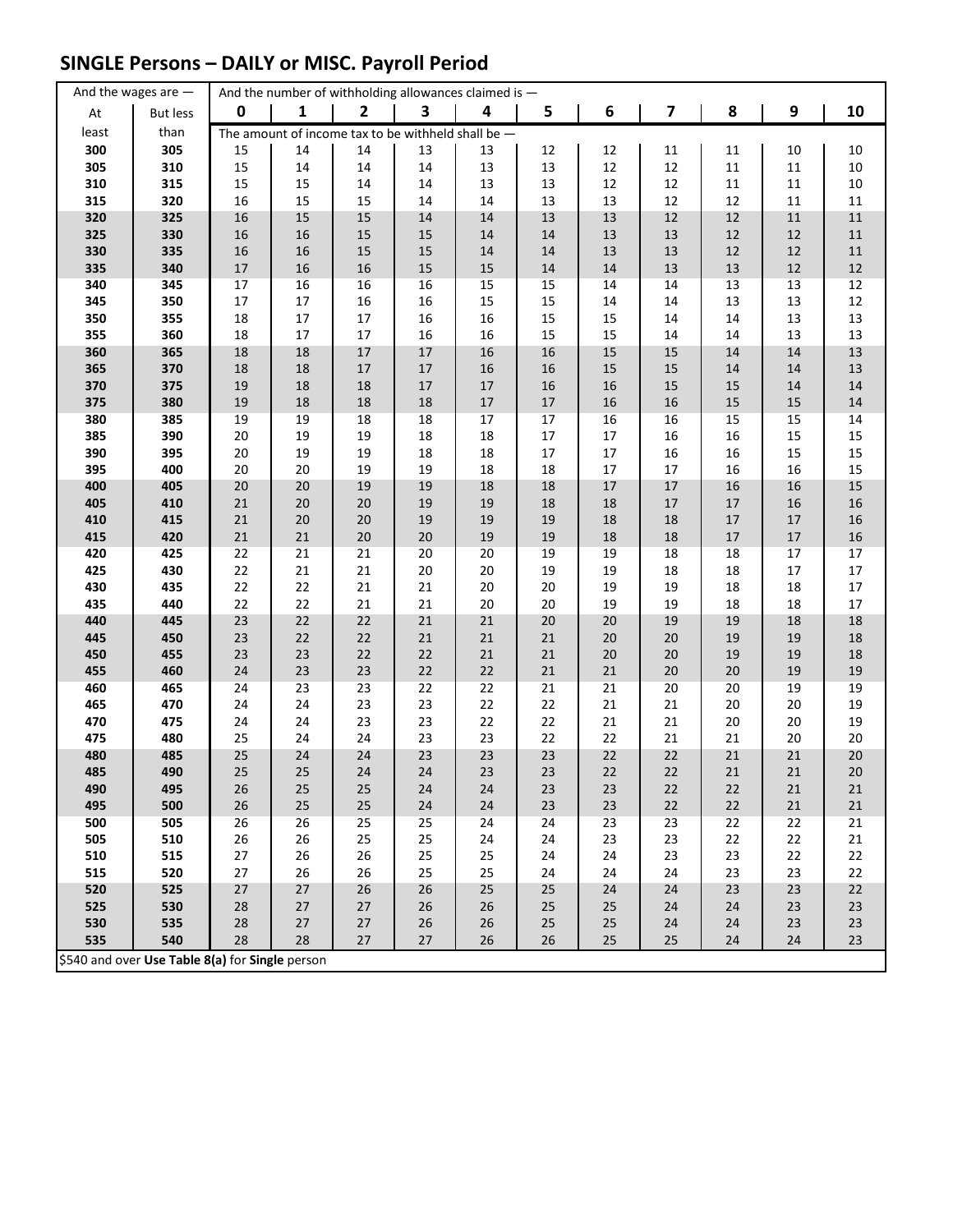## **MARRIED Persons – DAILY or MISC. Payroll Period**

|             | And the wages are $-$ |                              |                                            | And the number of withholding allowances claimed is - |                                  |                              |                                            |                            |                         |                |                                  |                                  |
|-------------|-----------------------|------------------------------|--------------------------------------------|-------------------------------------------------------|----------------------------------|------------------------------|--------------------------------------------|----------------------------|-------------------------|----------------|----------------------------------|----------------------------------|
| At          | <b>But less</b>       | $\mathbf 0$                  | 1                                          | $\mathbf{2}$                                          | 3                                | 4                            | 5                                          | 6                          | $\overline{\mathbf{z}}$ | 8              | $\boldsymbol{9}$                 | 10                               |
| least       | than                  |                              |                                            | The amount of income tax to be withheld shall be $-$  |                                  |                              |                                            |                            |                         |                |                                  |                                  |
| $\mathbf 0$ | 25                    | 0                            | 0                                          | 0                                                     | 0                                | 0                            | 0                                          | 0                          | 0                       | 0              | 0                                | 0                                |
| 25          | 30                    | 0                            | 0                                          | 0                                                     | 0                                | 0                            | 0                                          | 0                          | 0                       | 0              | 0                                | 0                                |
| 30<br>35    | 35<br>40              | 0<br>0                       | 0<br>0                                     | 0<br>0                                                | 0<br>0                           | 0<br>0                       | 0<br>0                                     | 0<br>0                     | 0<br>0                  | 0<br>0         | 0<br>0                           | 0<br>0                           |
| 40          | 45                    | 0                            | $\pmb{0}$                                  | $\pmb{0}$                                             | $\mathbf 0$                      | $\mathbf 0$                  | 0                                          | 0                          | 0                       | 0              | 0                                | $\pmb{0}$                        |
| 45          | 50                    | $\mathbf{1}$                 | $\pmb{0}$                                  | 0                                                     | 0                                | 0                            | 0                                          | 0                          | 0                       | 0              | 0                                | $\pmb{0}$                        |
| 50          | 55                    | $\mathbf{1}$                 | $\pmb{0}$                                  | $\mathbf 0$                                           | 0                                | 0                            | 0                                          | 0                          | 0                       | 0              | 0                                | $\pmb{0}$                        |
| 55          | 60                    | $1\,$                        | $\mathbf 1$                                | $\pmb{0}$                                             | $\mathbf 0$                      | 0                            | 0                                          | 0                          | 0                       | 0              | 0                                | $\pmb{0}$                        |
| 60          | 65                    | 1                            | $\mathbf{1}$                               | 0                                                     | 0                                | 0                            | 0                                          | 0                          | 0                       | 0              | 0                                | 0                                |
| 65          | 70                    | 1                            | $\mathbf 1$                                | 1                                                     | 0                                | 0                            | 0                                          | 0                          | 0                       | 0              | 0                                | 0                                |
| 70<br>75    | 75<br>80              | 1<br>$\mathbf 1$             | $\mathbf 1$<br>$\mathbf 1$                 | $\mathbf 1$<br>$\mathbf{1}$                           | 0<br>$\mathbf{1}$                | 0<br>0                       | 0<br>0                                     | 0<br>0                     | 0<br>0                  | 0<br>0         | 0<br>0                           | 0<br>0                           |
| 80          | 85                    | $\overline{2}$               | $\mathbf 1$                                | $\mathbf 1$                                           | $\mathbf{1}$                     | $1\,$                        | 0                                          | 0                          | 0                       | 0              | 0                                | $\pmb{0}$                        |
| 85          | 90                    | $\overline{2}$               | $1\,$                                      | $\mathbf{1}$                                          | $\mathbf{1}$                     | $\mathbf{1}$                 | 0                                          | 0                          | 0                       | 0              | 0                                | 0                                |
| 90          | 95                    | $\overline{2}$               | $\mathbf 2$                                | $\mathbf{1}$                                          | $\mathbf{1}$                     | $\mathbf{1}$                 | $\mathbf{1}$                               | 0                          | 0                       | 0              | 0                                | $\pmb{0}$                        |
| 95          | 100                   | $\overline{2}$               | $\overline{2}$                             | $\overline{2}$                                        | $\mathbf{1}$                     | $\mathbf{1}$                 | $\mathbf{1}$                               | 0                          | 0                       | 0              | 0                                | $\pmb{0}$                        |
| 100         | 105                   | 2                            | $\overline{2}$                             | $\overline{2}$                                        | 1                                | 1                            | 1                                          | 1                          | 0                       | 0              | 0                                | 0                                |
| 105<br>110  | 110<br>115            | $\overline{\mathbf{c}}$<br>3 | $\mathbf 2$<br>$\overline{2}$              | $\mathbf 2$<br>$\overline{2}$                         | $\overline{2}$<br>$\overline{2}$ | $\mathbf{1}$<br>$\mathbf{1}$ | $\mathbf{1}$<br>$\mathbf{1}$               | $\mathbf 1$<br>$\mathbf 1$ | 0<br>1                  | 0<br>0         | 0<br>0                           | 0<br>0                           |
| 115         | 120                   | 3                            | $\overline{2}$                             | $\overline{2}$                                        | $\overline{2}$                   | $\overline{2}$               | $\mathbf 1$                                | $\mathbf 1$                | $\mathbf{1}$            | $\mathbf{1}$   | 0                                | 0                                |
| 120         | 125                   | 3                            | 3                                          | $\sqrt{2}$                                            | $\overline{2}$                   | $\overline{2}$               | $\mathbf{1}$                               | $\mathbf 1$                | $\mathbf{1}$            | $\mathbf{1}$   | 0                                | $\pmb{0}$                        |
| 125         | 130                   | 3                            | $\mathsf 3$                                | $\overline{2}$                                        | $\overline{2}$                   | $\overline{2}$               | $\overline{2}$                             | $1\,$                      | $1\,$                   | $\mathbf{1}$   | $\mathbf{1}$                     | $\pmb{0}$                        |
| 130         | 135                   | 3                            | 3                                          | $\ensuremath{\mathsf{3}}$                             | $\overline{2}$                   | $\overline{2}$               | $\overline{2}$                             | $\overline{2}$             | $\mathbf{1}$            | $\mathbf{1}$   | $1\,$                            | $\pmb{0}$                        |
| 135         | 140                   | 3                            | $\mathsf 3$                                | 3                                                     | $\overline{2}$                   | $\overline{2}$               | $\overline{2}$                             | $\overline{2}$             | $\mathbf{1}$            | $\mathbf{1}$   | $\mathbf{1}$                     | $1\,$                            |
| 140         | 145                   | 3                            | 3                                          | 3                                                     | 3                                | $\overline{2}$               | 2                                          | 2                          | $\overline{2}$          | 1              | 1                                | $\mathbf{1}$                     |
| 145<br>150  | 150<br>155            | 4<br>4                       | 3<br>3                                     | 3<br>3                                                | 3<br>3                           | 3<br>3                       | 2<br>2                                     | 2<br>2                     | 2<br>$\overline{2}$     | 1<br>2         | 1<br>1                           | $\mathbf 1$<br>$\mathbf 1$       |
| 155         | 160                   | 4                            | 4                                          | 3                                                     | 3                                | 3                            | 3                                          | 2                          | $\overline{2}$          | $\overline{2}$ | 2                                | $\mathbf 1$                      |
| 160         | 165                   | 4                            | 4                                          | $\overline{4}$                                        | 3                                | 3                            | 3                                          | $\overline{2}$             | $\overline{2}$          | $\overline{2}$ | $\mathbf 2$                      | $1\,$                            |
| 165         | 170                   | 5                            | 4                                          | $\overline{4}$                                        | 3                                | 3                            | 3                                          | 3                          | $\overline{2}$          | $\overline{2}$ | $\mathbf 2$                      | $\overline{\mathbf{c}}$          |
| 170         | 175                   | 5                            | 5                                          | $\overline{4}$                                        | 4                                | 3                            | 3                                          | 3                          | 3                       | $\overline{2}$ | $\overline{2}$                   | $\sqrt{2}$                       |
| 175         | 180                   | 5                            | 5                                          | $\overline{4}$                                        | 4                                | 3                            | 3                                          | 3                          | 3                       | $\overline{2}$ | $\overline{2}$                   | $\overline{2}$                   |
| 180<br>185  | 185<br>190            | 5<br>6                       | 5<br>5                                     | 5<br>5                                                | 4<br>4                           | 4<br>4                       | 3<br>4                                     | 3<br>3                     | 3<br>3                  | 3<br>3         | $\overline{2}$<br>2              | $\overline{2}$<br>$\overline{c}$ |
| 190         | 195                   | 6                            | 6                                          | 5                                                     | 5                                | 4                            | 4                                          | 3                          | 3                       | 3              | 3                                | $\overline{2}$                   |
| 195         | 200                   | 6                            | 6                                          | 5                                                     | 5                                | 4                            | 4                                          | 4                          | 3                       | 3              | 3                                | $\overline{2}$                   |
| 200         | 205                   | 7                            | 6                                          | 6                                                     | 5                                | 5                            | 4                                          | 4                          | 3                       | 3              | 3                                | 3                                |
| 205         | 210                   | $\overline{7}$               | 6                                          | 6                                                     | 5                                | 5                            | 5                                          | $\overline{4}$             | $\overline{4}$          | 3              | 3                                | 3                                |
| 210         | 215                   | 7                            | $\overline{7}$                             | 6                                                     | 6                                | 5                            | 5                                          | 4                          | 4                       | 3              | 3                                | 3                                |
| 215<br>220  | 220<br>225            | $\overline{7}$<br>8          | $\overline{\mathcal{I}}$<br>$\overline{7}$ | $\boldsymbol{6}$<br>7                                 | 6<br>6                           | 6<br>6                       | 5<br>5                                     | 5<br>5                     | 4<br>4                  | 4<br>4         | 3<br>4                           | 3<br>3                           |
| 225         | 230                   | 8                            | $\overline{7}$                             | $\boldsymbol{7}$                                      | 6                                | 6                            | 6                                          | 5                          | 5                       | 4              | 4                                | 3                                |
| 230         | 235                   | 8                            | 8                                          | $\boldsymbol{7}$                                      | $\overline{7}$                   | 6                            | 6                                          | 5                          | 5                       | 4              | 4                                | 4                                |
| 235         | 240                   | 8                            | 8                                          | $\overline{7}$                                        | $\overline{7}$                   | $\boldsymbol{7}$             | 6                                          | 6                          | 5                       | 5              | 4                                | 4                                |
| 240         | 245                   | 9                            | 8                                          | $\bf 8$                                               | $\overline{7}$                   | $\overline{7}$               | 6                                          | 6                          | 5                       | 5              | 5                                | $\overline{\mathbf{r}}$          |
| 245         | 250                   | 9                            | 8                                          | 8                                                     | 8                                | $\overline{7}$               | $\overline{7}$                             | 6                          | 6                       | 5              | 5                                | $\overline{\mathcal{L}}$         |
| 250<br>255  | 255<br>260            | 9<br>9                       | 9<br>9                                     | $\bf 8$<br>$\boldsymbol{9}$                           | 8<br>8                           | $\overline{7}$<br>$\bf 8$    | $\overline{7}$<br>$\overline{\phantom{a}}$ | 6<br>$\overline{7}$        | 6<br>6                  | 6<br>6         | 5<br>5                           | 5<br>5                           |
| 260         | 265                   | 10                           | 9                                          | 9                                                     | 8                                | 8                            | $\overline{7}$                             | 7                          | 7                       | 6              | 6                                | 5                                |
| 265         | 270                   | $10\,$                       | 10                                         | 9                                                     | 9                                | 8                            | 8                                          | $\overline{7}$             | $\overline{7}$          | 6              | 6                                | 5                                |
| 270         | 275                   | $10\,$                       | 10                                         | 9                                                     | 9                                | 8                            | 8                                          | $\overline{7}$             | 7                       | 7              | 6                                | 6                                |
| 275         | 280                   | 11                           | 10                                         | 10                                                    | 9                                | 9                            | 8                                          | 8                          | 7                       | 7              | 6                                | 6                                |
| 280         | 285                   | $11\,$                       | $10\,$                                     | 10                                                    | 9                                | 9                            | 8                                          | 8                          | 8                       | $\overline{7}$ | $\overline{7}$                   | 6                                |
| 285<br>290  | 290<br>295            | 11<br>$11\,$                 | $11\,$<br>$11\,$                           | 10<br>$10\,$                                          | 10<br>$10\,$                     | 9<br>9                       | 9<br>9                                     | 8<br>9                     | 8<br>8                  | 7<br>8         | $\overline{7}$<br>$\overline{7}$ | 6<br>$\boldsymbol{7}$            |
| 295         | 300                   | 12                           | $11\,$                                     | $11\,$                                                | 10                               | 10                           | 9                                          | 9                          | 8                       | $\,8\,$        | $\overline{7}$                   | $\overline{7}$                   |